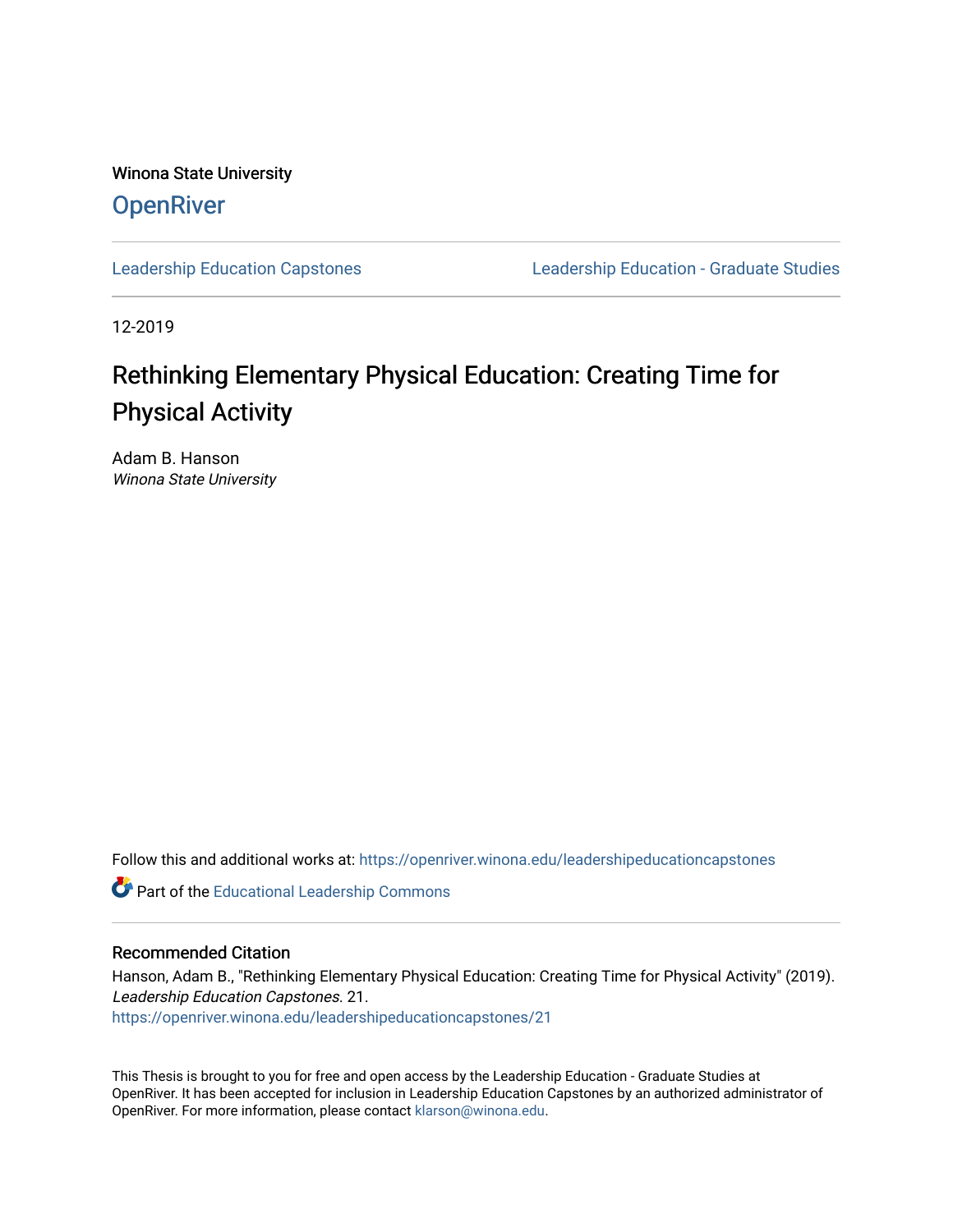Rethinking Elementary Physical Education Instruction: Creating a Schedule for Physical Activity.

A Master's Thesis

By

Adam B. Hanson

Submitted to the Graduate College of Winona State University in partial fulfillment of the requirements for the degree of

Master of Science in Leadership Education/Sports Management

December 2019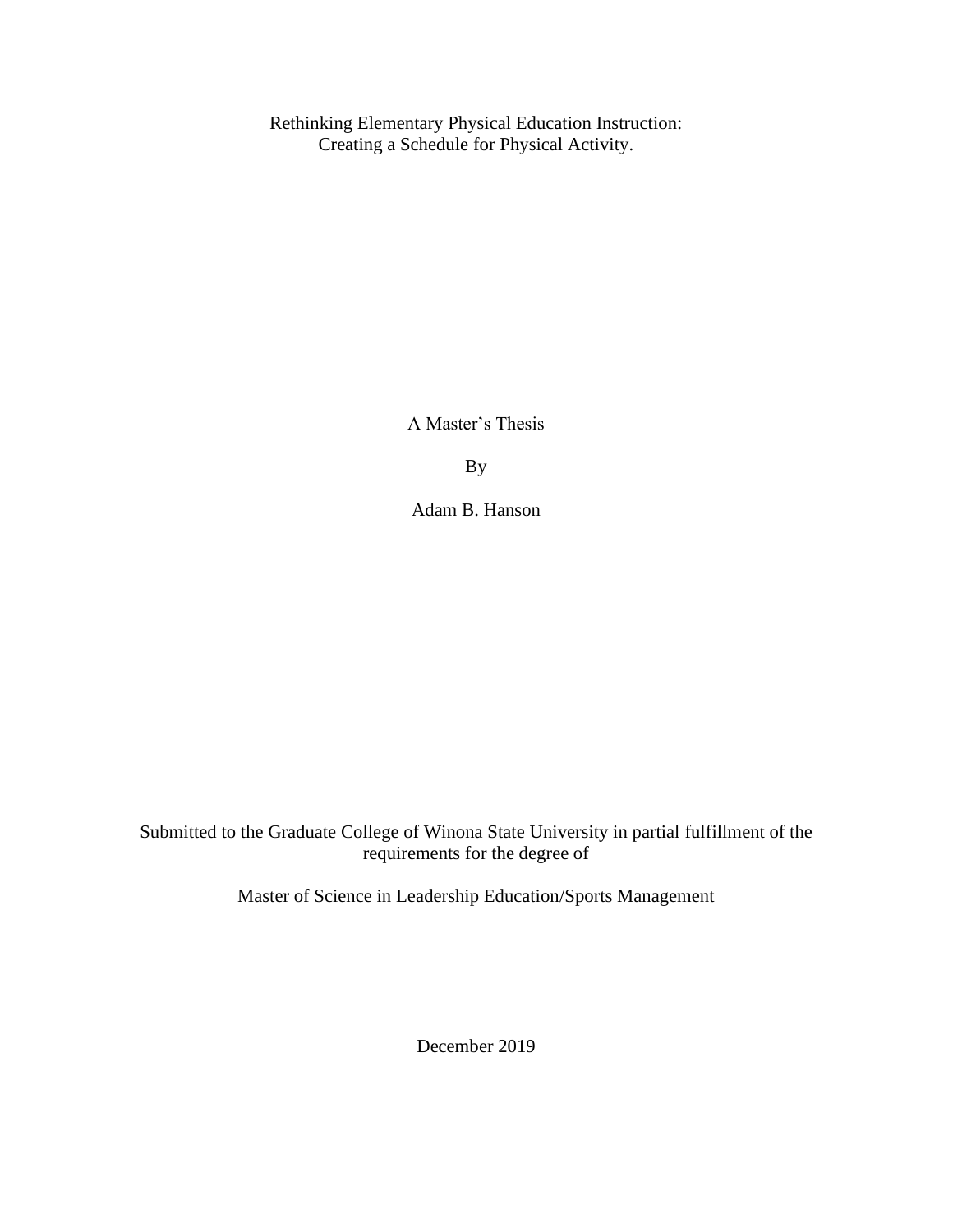## **TABLE OF CONTENTS**

| Individual Difference Variables: Aptitude, Perseverance, and Ability to Understand  14 |
|----------------------------------------------------------------------------------------|
|                                                                                        |
|                                                                                        |
|                                                                                        |
|                                                                                        |
|                                                                                        |
|                                                                                        |
|                                                                                        |
|                                                                                        |
|                                                                                        |
|                                                                                        |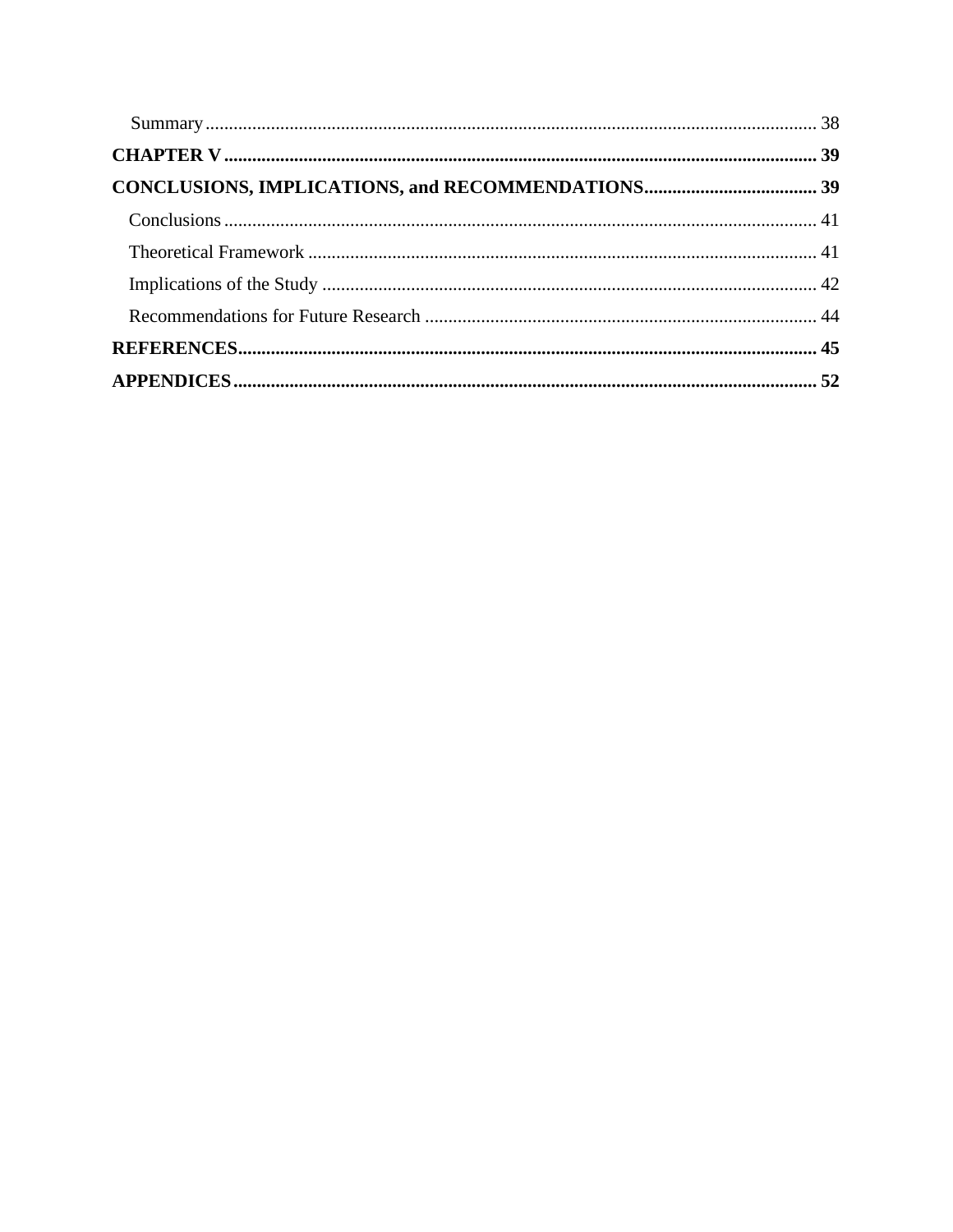#### **Chapter I**

## **Introduction**

In order to create time for other school subjects, many elementary schools reduce physical education programs due to the lack of federal laws and support (Cooper, Greenberg, Castelli, Barton, & Martin, 2016). Lack of support for physical education has resulted in most children and adolescents in America not meeting the current parameters set for daily physical activity (Beauchamp, Rhodes, & Nigg 2016). Students aged 6 to 17 need 60 minutes (1 hour) or more of moderate to vigorous exercise, as recommended by the Physical Activity Guidelines for Americans, 2<sup>nd</sup> edition (U.S. Department of Health and Human Services, 2018). The Centers for Disease Control and Prevention (CDC, 2018) concluded that regular fitness and movement promotes lifelong health, well-being, and prevention of various health conditions in children and adolescents. Providing elementary schools with a competent physical education program gives students the opportunity to achieve the goal of 60 minutes a day (SHAPE America, 2013).

Since children spend much of the day in a school building, it is an ideal place for physical activity and movement (Perna et al., 2012). Health officials believe a physical education program promotes physical activity, provides many health benefits, and that creating time for a program should be a priority for schools (McKenzie & Lounsbery, 2014). Children receiving daily physical activity show improvement in overall health and physical fitness levels (Kirkham-King et al., 2017). Health benefits include lessening the possibility of high blood pressure, Type 2 diabetes and high blood cholesterol, building and maintaining healthy bones and muscles, and positive social and mental health (Elliot, Erwin, Hall, & Heidorn, 2013). Studies by the National Center for Chronic Disease Prevention and Health Promotion (2018) found multiple academic benefits accrue when adolescents participate in the indorsed level of 1 hour a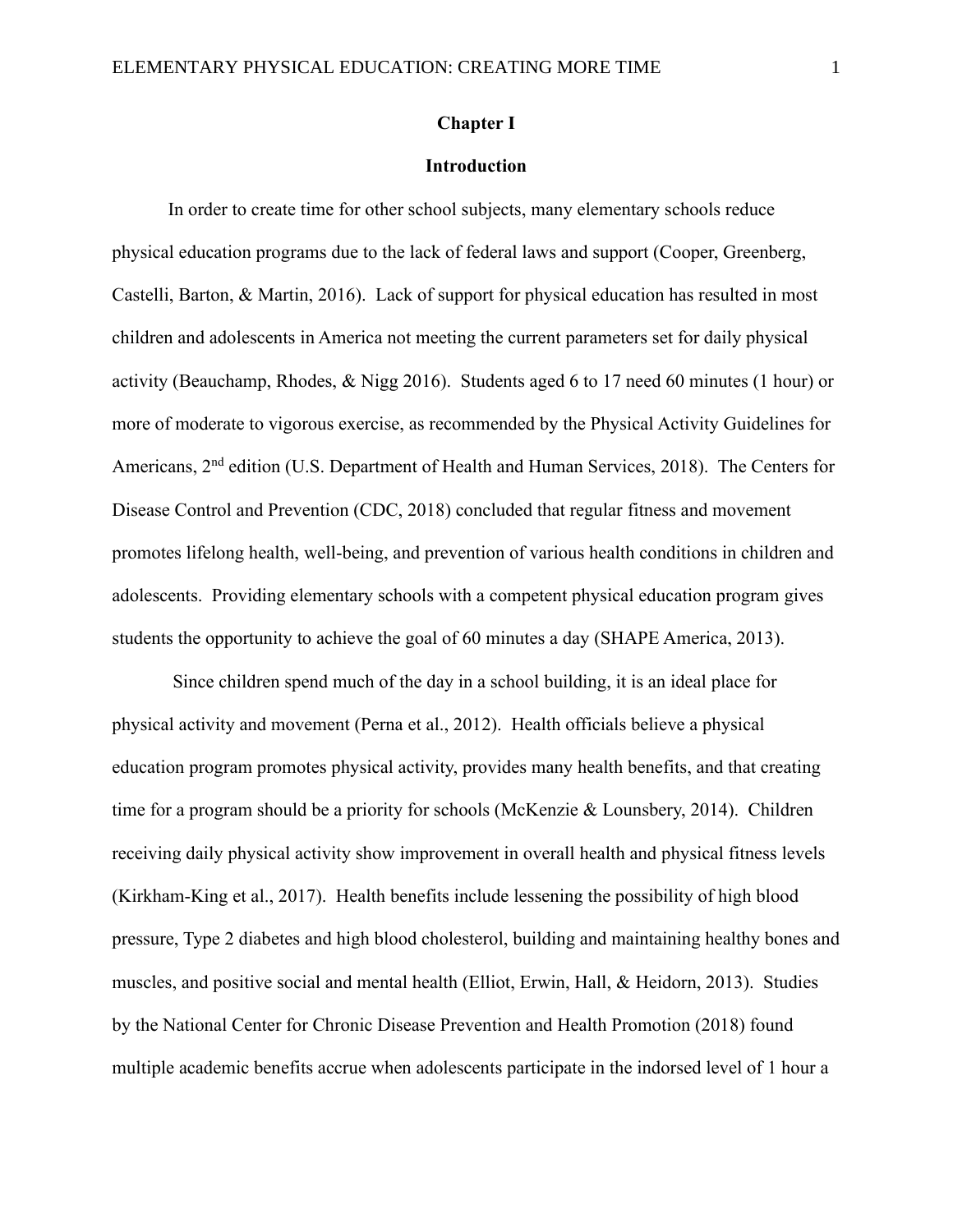day of physical exercise. These advantages include increased academic achievement, academic behavior, and cognitive skills.

At the state level, only 39 states require physical education in elementary schools by law (Whitehouse & Shafer, 2017). In the state of Minnesota, there is no required number of minutes for physical education, but schools with Kindergarten through  $8<sup>th</sup>$  grade need to provide some sort of physical education as mandated by state law (SHAPE American, 2016a). The Minnesota Department of Education (2015) conducted a study showing only 18 to 24 percent of elementary schools offer the indorsed amount of 150 minutes per week of physical education set by SHAPE America. Because there is a lack of time to fit all subjects during a school day, many elementary schools limit physical education due to no state law requiring a specific number of minutes (Minnesota Department of Health and Education, 2017).

Locally, Mankato Public Schools offers physical education to its elementary students in Kindergarten through  $5<sup>th</sup>$  grade. Students have physical education class for 50 minutes, 2 times a week (Mankato Area Public Schools, 2019). This amount of time is less than the suggested minutes per week of physical education for elementary schools (SHAPE American, 2015). Although Mankato Public Schools provides physical education, exploring policy changes to increase physical education minutes could improve student comprehension and behaviors (Dills, Morgan, & Rotthoff, 2011).

## **Background of the Problem**

Only 42% of children ages 6 to 11 years old in the United States are meeting the suggested amount for 60 minutes of daily physical activity (Beauchamp et al., 2016). Lack of fitness and exercise is a contributing factor to childhood health risks and obesity. A study by Hales, Carroll, Fryar, and Ogden (2017) found 1 in 5 school-age children, and adolescents (6 to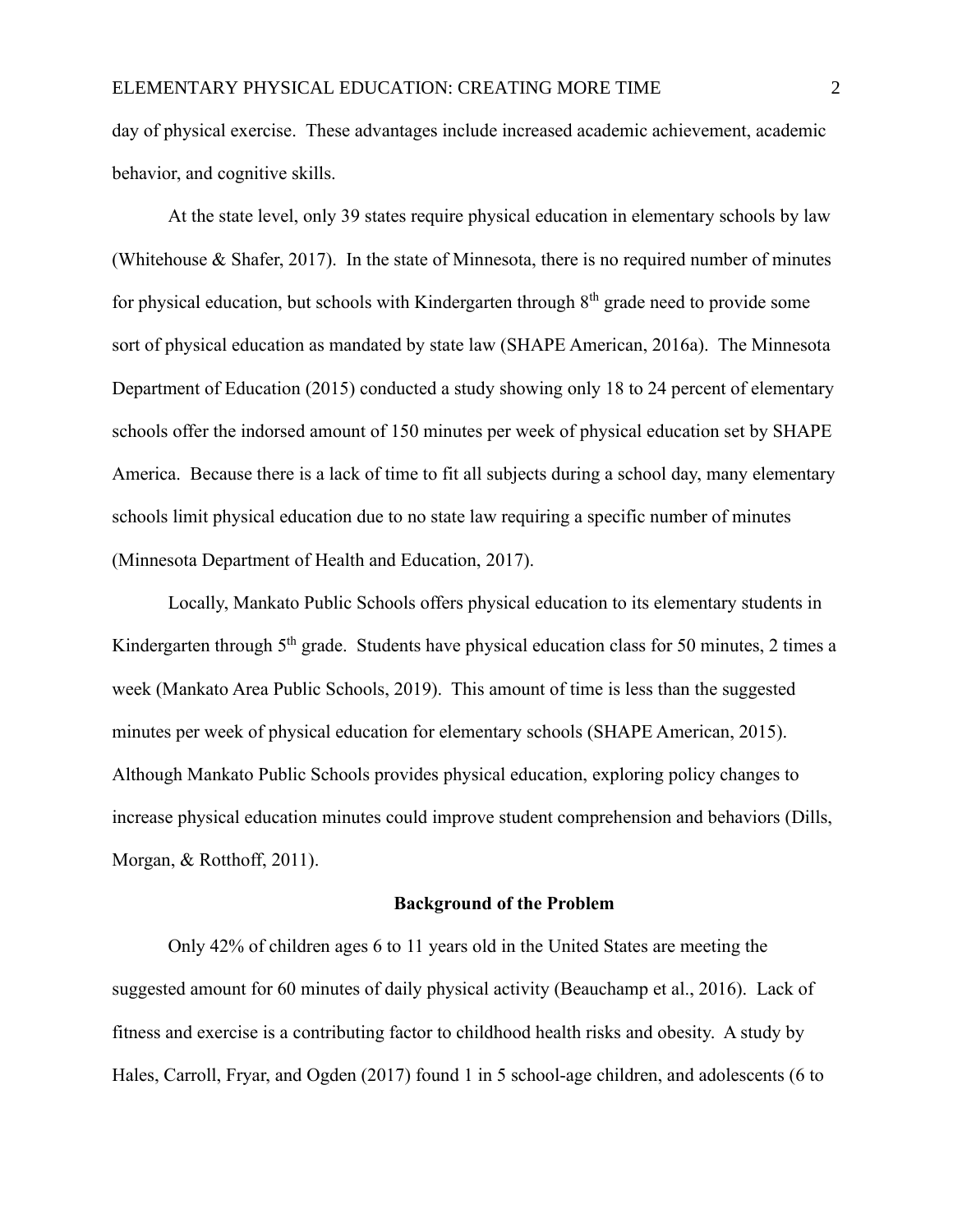19) are obese. The CDC (2018) summarized that physical inactivity in children leads to increased risk factors that cause cardiovascular disease, high blood pressure, type 2 diabetes, and certain types of cancer. Children that are inactive also risk decreased academic performance and behaviors. Physical activity influences better grades, consistent school attendance, cognitive performance, and classroom behaviors. [\(National Center for Chronic Disease Prevention and](https://www.cdc.gov/chronicdisease)  [Health Promotion,](https://www.cdc.gov/chronicdisease) 2014).

Physical activity recommendations fall short with elementary aged children because of the amount of physical education received during the school day. In the United States, 32% of children and adolescents lack enrollment in a quality physical education program. (SHAPE America, 2016b). In some schools, physical education reduction or elimination allows increased academic learning time for other school subjects (Brusseau & Hannon, 2015). The Society of Health and Physical Educators (SHAPE America, 2015) recommends that each week elementary schools provide 150 minutes of instructional physical education and 225 minutes for middle and high schools. Currently, there is no federal law that mandates how much physical education a student should receive in a given week or year (Cooper et al., 2016). Other factors that inhibit a quality physical education program include financial pressures, facility availability, and lack of equipment (Institute of Medicine U.S., 2013).

This study contained evidence of the numerous benefits of being physically active, yet providing time in a daily schedule is a challenge for schools. Physical education provides the chance for physical activity and contributes to children reaching 60 minutes a day. However, due to the variety of reasons stated in this study, school officials should perform more exploration in rethinking elementary physical education practices. Despite all the available information on physical education and activity, there is little documentation on how physical education teachers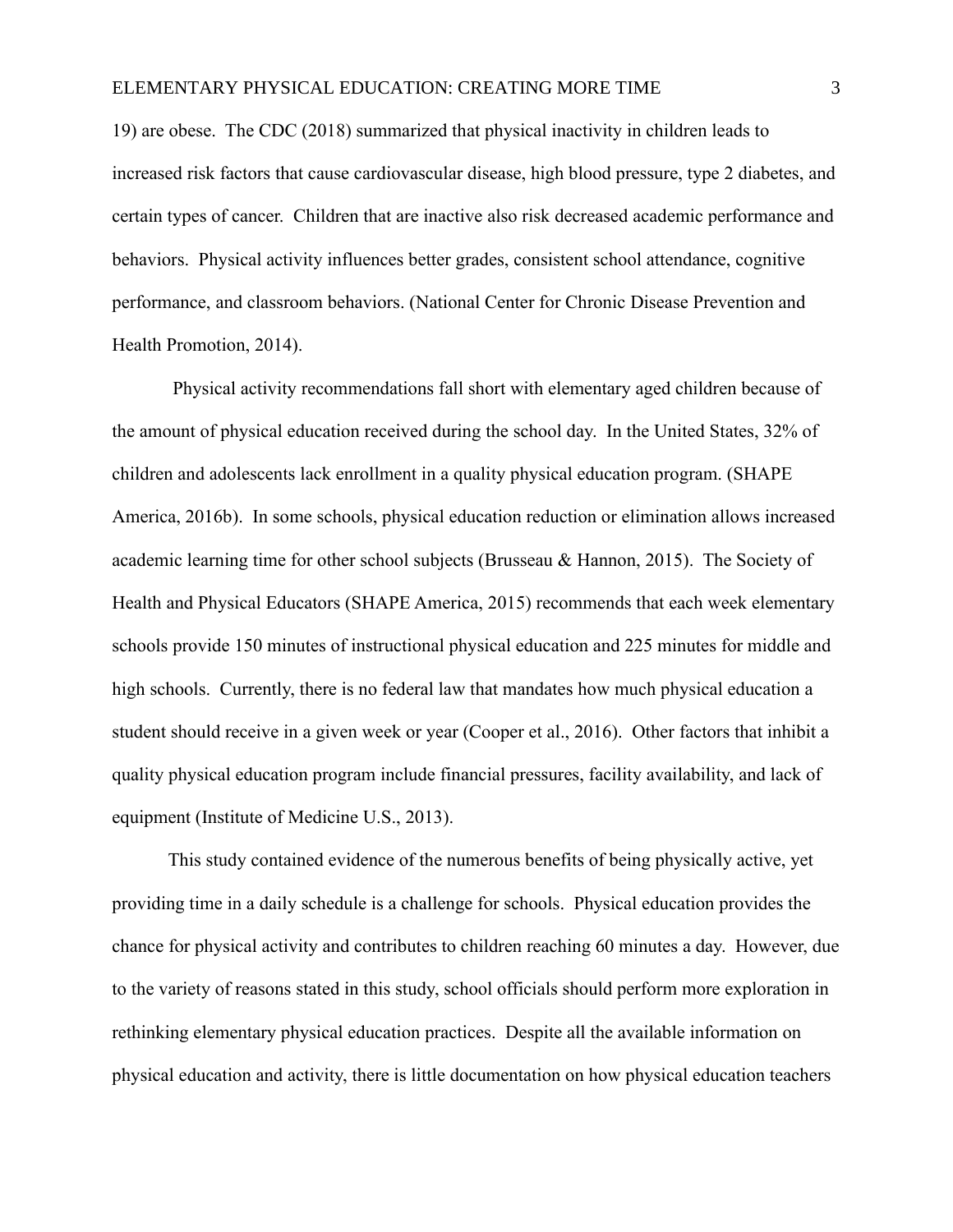and school leaders change current practices to give students more opportunities to be physically active.

## **Problem Statement**

Little is known about how to create more time for physical activity by improving elementary physical education practices. Currently, children and adolescents do not accomplish the goal of 60 minutes of daily physical activity (U.S. Department of Health and Human Services, 2018). Physical education teachers and school administrators at the elementary level are unable to offer more time for a physical education program, which provides physical activity occasions for students.

## **Purpose of the Study**

The purpose of this study was to explore the experiences of K-5 elementary principals in scheduling curricular time for physical education programs. This exploration examined the potential curricular scheduling impact upon physical education delivery systems, as reported by elementary school administrators.

## **Theoretical Framework**

The theoretical framework explored how elementary children gain and sustain physical activity, and the time needed to learn compared to the actual time spent on learning. This framework included the Carroll Model of School Learning.

#### **Carroll Model of School Learning**

Carroll (1967) argues that learning is a function of effort spent in relation to effort needed, mainly connected to time. The Carroll Model of School Learning is composed of five elements that include aptitude, opportunity to learn, ability to understand instruction, quality of instructional events, and perseverance (Carroll, 1963). Learning and effective instruction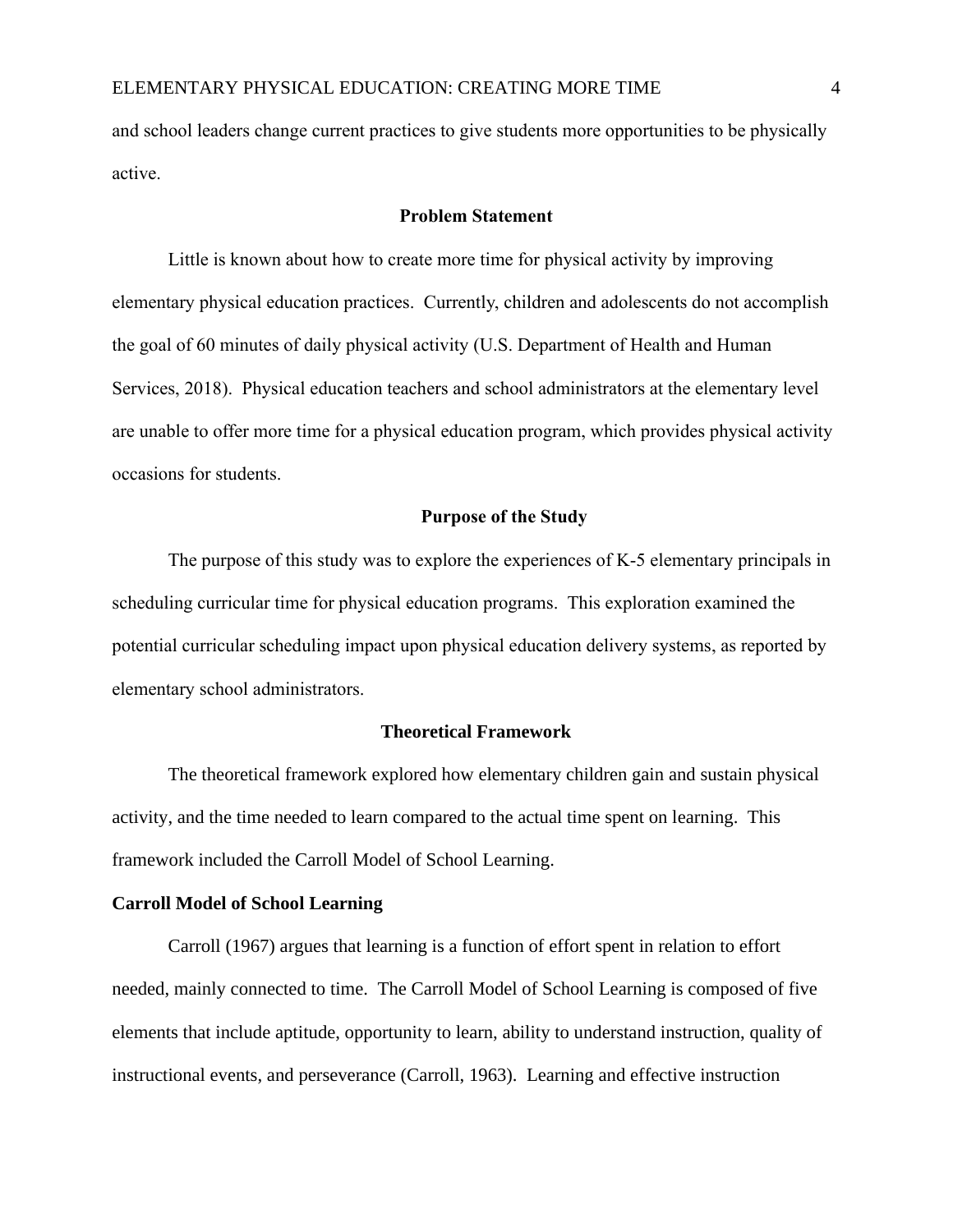## ELEMENTARY PHYSICAL EDUCATION: CREATING MORE TIME 5

significantly affect the time allocated and time engaged for learning. (Vannest & Hagan-Burke, 2010). Because there are limited moments given for physical activity during the school day, modifications to classroom management and school day schedules need consideration for the opportunity to learn and move (Carroll, 1989). Carroll (1963) argues that learning is a function of effort spent in relation to effort needed, mainly connected to time.

The research in this study was conducted using a qualitative phenomenological research design. This research method was determined to be the most appropriate to address the research questions and gather the experiences from the sample participants. A purposeful sampling method was used for identifying key participants meeting the criteria for this research. Interviews and a semi-structured standardized interview guide aided the collect data process.

## **Research Questions**

The researcher developed research questions that explored the experiences of school leaders with physical education programming. The following questions guided the study:

RQ1. What strategies do elementary school leaders employ to allocate school time for physical education?

RQ2. What are the perspectives of school leaders on addressing physical education programing for elementary students?

RQ3. What are the academic benefits and disadvantages of increased physical education time?

## **Significance of the Study**

This study could have significance to numerous stakeholders. Results could contribute to existing literature on how physical education programs contribute to physical activity levels in elementary students. The potential benefits of the study could influence physical education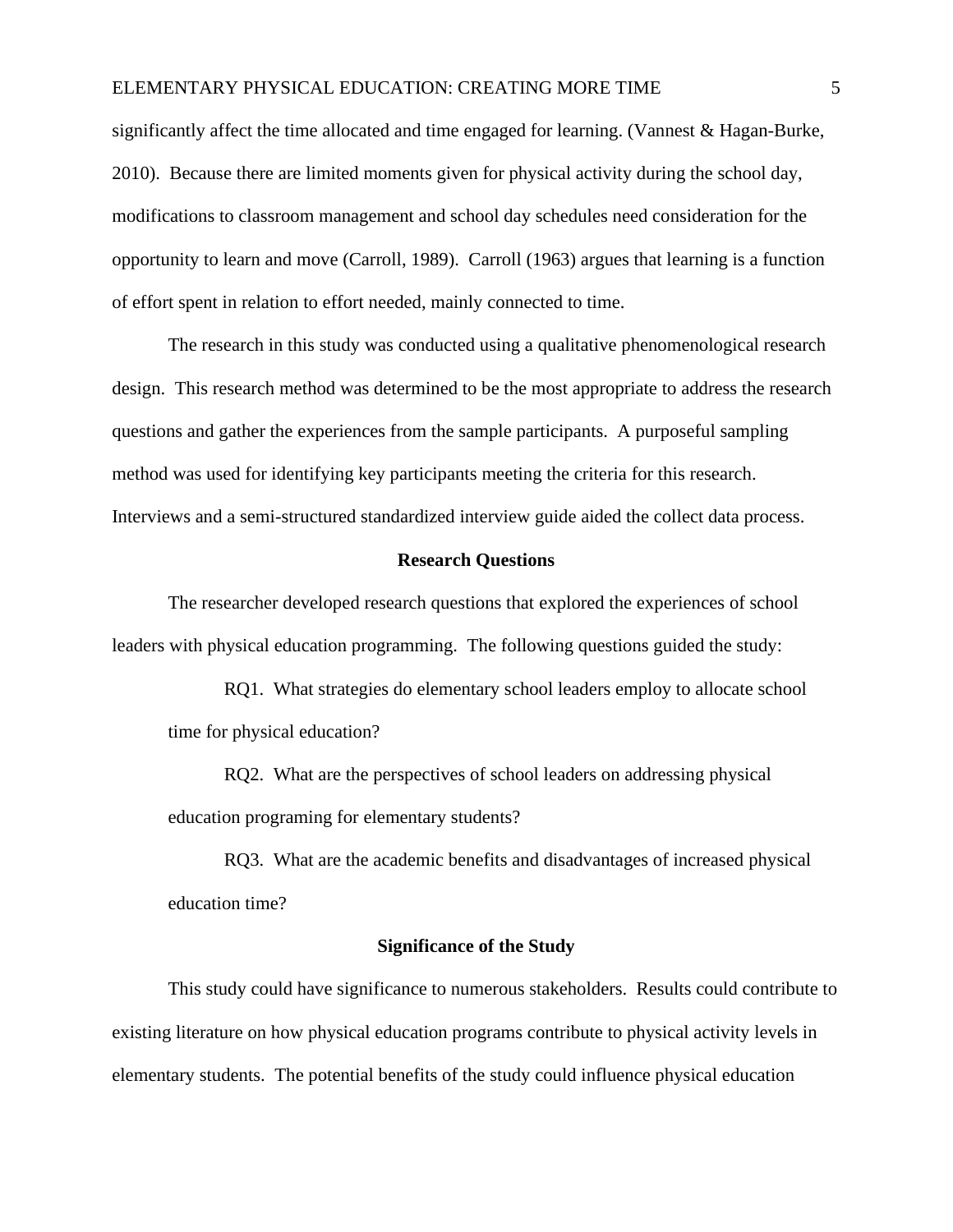## ELEMENTARY PHYSICAL EDUCATION: CREATING MORE TIME 6

teachers, school administrators, elementary students, and families of elementary students.

Physical education teachers and school administrators may benefit from using strategies to create more time for physical activity and physical education. These results and strategies from the study may be beneficial to increase physical activity and fitness in elementary students. Families of elementary students may also benefit due to improved health of the students, leading to fewer health issues and the need to see a doctor.

## **Definition of Terms**

The following vital terms crucial for the understanding of this study are:

**Academic Performance:** How students show success in a school setting and includes the behaviors, achievement, and cognitive skills students displayed at school (The National Center for Chronic Disease Prevention and Health Promotion, 2018).

**Adolescent:** Students in the age range of 10 to 19 years old and mainly attended school at the secondary level, grades 6 through 12 (U.S. Department of Human Health Services Office of Adolescent Health, 2017).

**Children: S**tudents in the age range of 5 to 10 years old and mainly attended school at the elementary level, grades Kindergarten through 5 (Corsi-Bunker, 2010).

**Elementary Students:** Students attending primary (elementary) schools in grades that range from Kindergarten to 5th grade (Corsi-Bunker, 2010).

**Physical Activity:** Movement by a person's body that increases energy and heart rate above a resting level. Movements such as planned, repetitive, structured, work related, or leisure are all considered physical activity (U.S. Department of Health and Human Services, 2010).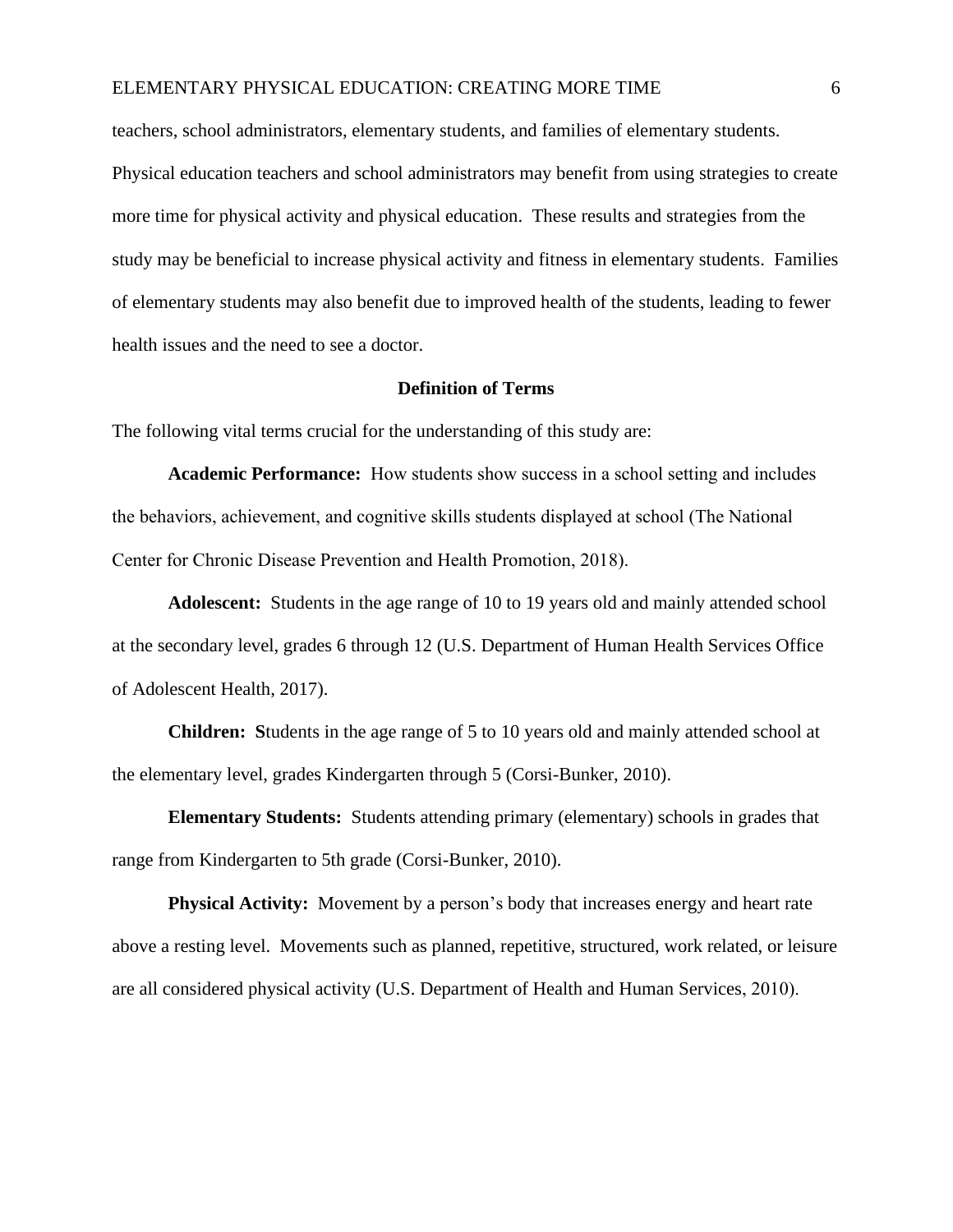**Physical Education:** A school subject offered that teaches students the knowledge and skills needed to sustain and maintain an active lifestyle (Minnesota Department of Health and Education, 2017).

**Physical Education Curriculum:** Physical education curriculum is an academic subject characterized by a planned, sequential K–12 (course of study) that is based on the national standards (U.S. Department of Health and Human Services, 2010).

## **Limitations of the Study**

How truthful participants responded is a limitation to the study. Willingness to participate is another limitation because participants in the study are volunteers. Because participants work for a district or school, fear of repercussions or discipline for responding may contribute to the veracity of the participants.

#### **Delimitations of the Study**

This study delimited to five elementary schools in south-central Minnesota. All five schools are similar in demographics and size. The elementary schools delimit to include only schools that offer an elementary physical education program. Participants are delimited to elementary school administrators. These principals have at least 2 years of experience as a school administrator.

## **Chapter Summary**

Five chapters comprised the research for this Master's Thesis. Chapter one introduced the problem of a lack of time for physical activity and why physical education is essential. The chapter included the background of the problem and why the issue is of importance, along with identifying the definition of terms, limitations, and delimitations involved in the study. The chapter also included research questions and the significance of the study. Chapter two explored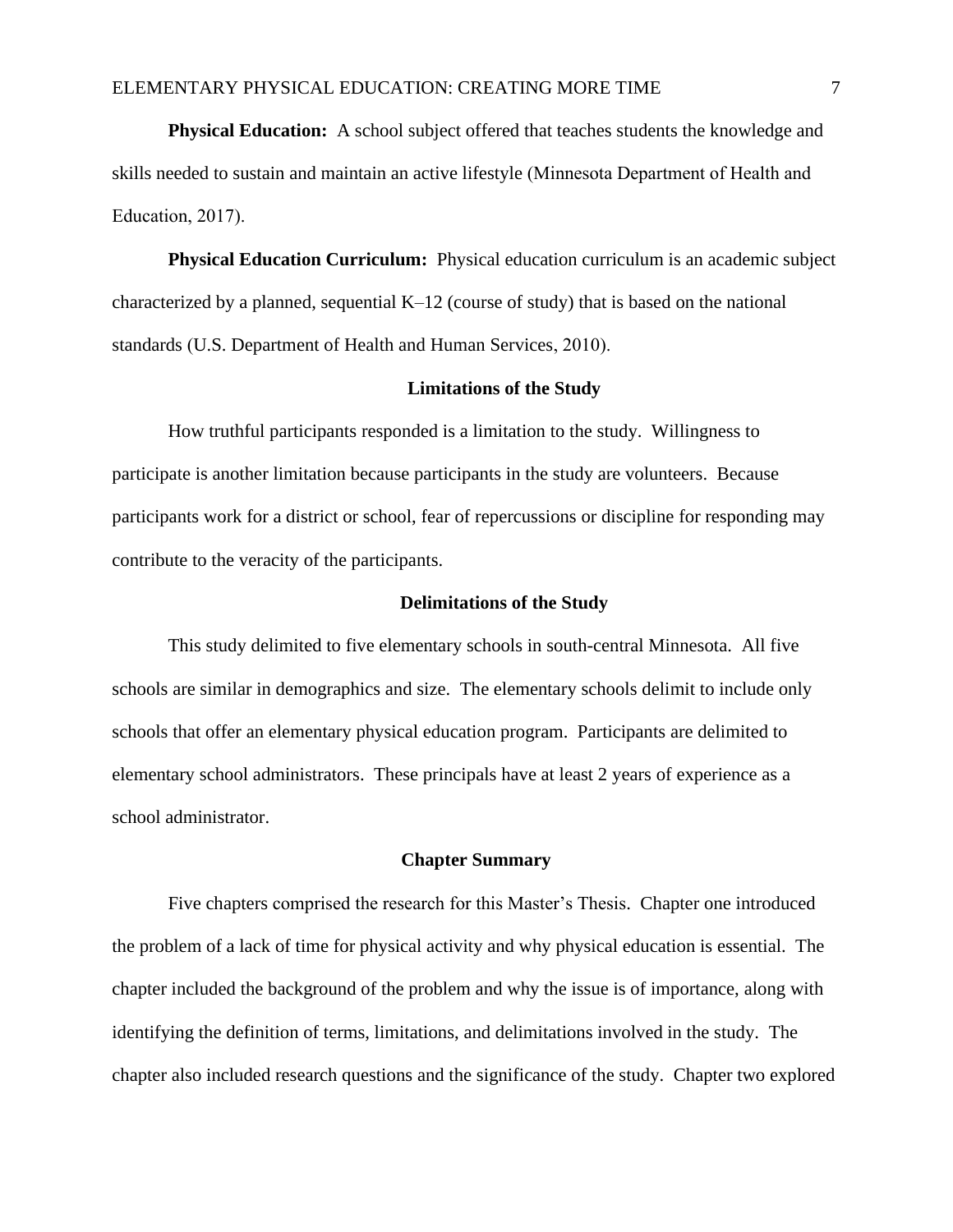## ELEMENTARY PHYSICAL EDUCATION: CREATING MORE TIME 8

the historical and theoretical background of the problem. Exploration of the quality and relevance of previous literature and studies is provided in chapter two. Chapter three encompassed the research methodology and design for the study. It included the research rationale, selection of participants, and procedures used. The fourth chapter contained the results and findings of the study. Chapter five is the final chapter and highlighted a discussion on the results of the study. The study concluded with future recommendations for research in creating increased curricular time for physical education.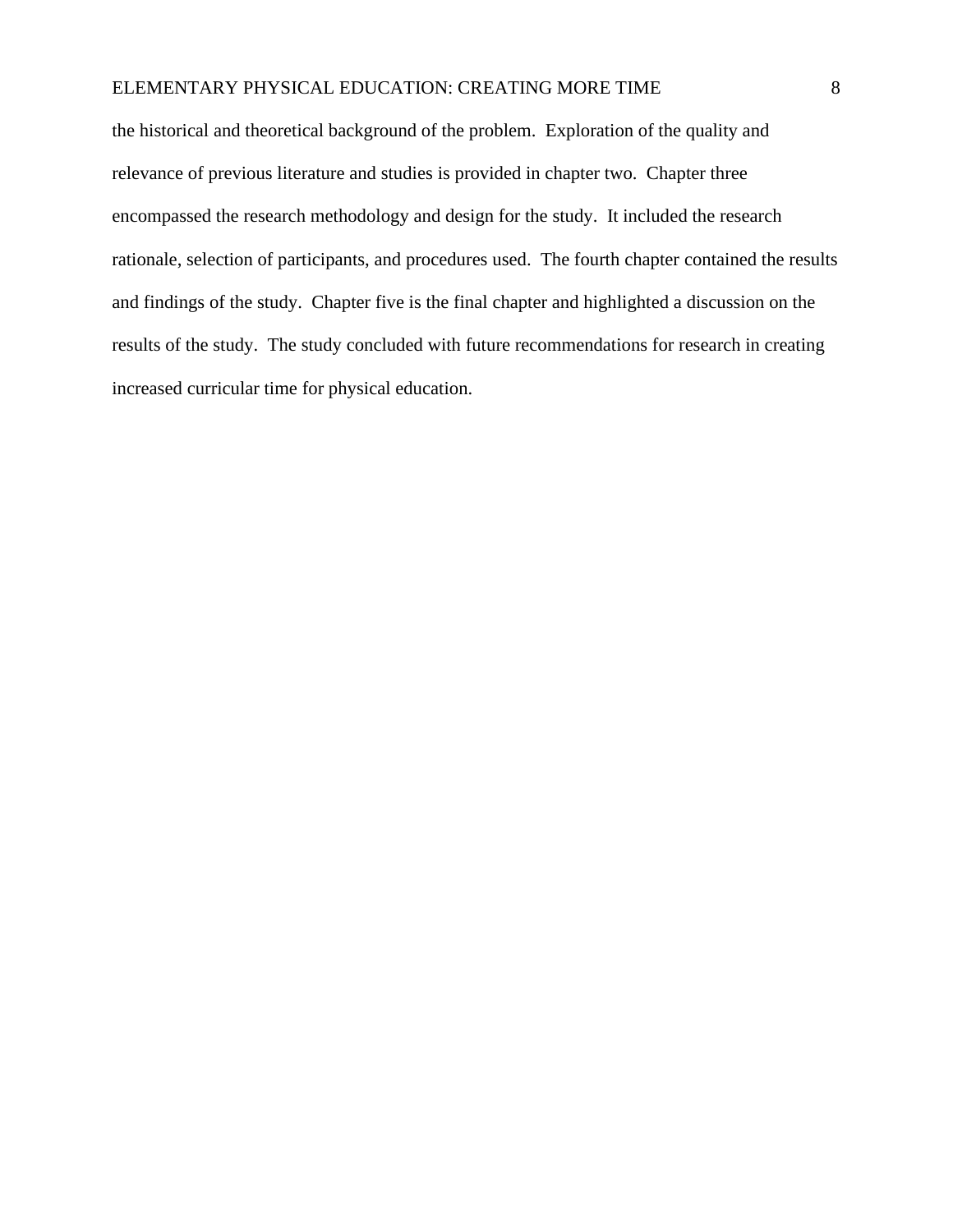#### **Chapter II**

## **Literature Review**

The purpose of this study was to explore the experiences of K-5 elementary principals in scheduling curricular time for physical education programs. This exploration examined the potential curricular scheduling impact upon physical education delivery systems as reported by elementary school administrators. The literature review provided background and research on studies relevant to physical education and physical activity guidelines for elementary aged students. Chapter two contains four sections that structure the literature review: Section one examined the historical perspective of physical education in the United States; section two highlighted background information on the importance of daily physical activity for children; section three looked at challenges school leaders face creating a schedule including fitness and wellness, and section four provided an overview of the theoretical framework supporting this research.

#### **Historical Perspective**

Physical education first developed overseas before the discovery of the United States (Fuld, 1907). Fuld (1907) explains ancient Greece's physical fitness served two purposes: developing the human body for an appealing view and training preparation for soldiers. When this earliest form of fitness education began, only men participated. (Leonard, 1923). Leonard (1923) proclaims it was not until the nineteenth century when different systems of physical training started and grew in the United States. Early fitness testing and techniques in strength training commenced in exercise programs during this time in the 1800s (Patterson, 2004). Continued development of athletics and exercise in schools led to the creation of a new profession by physical education pioneer Gulick during an American Medical Association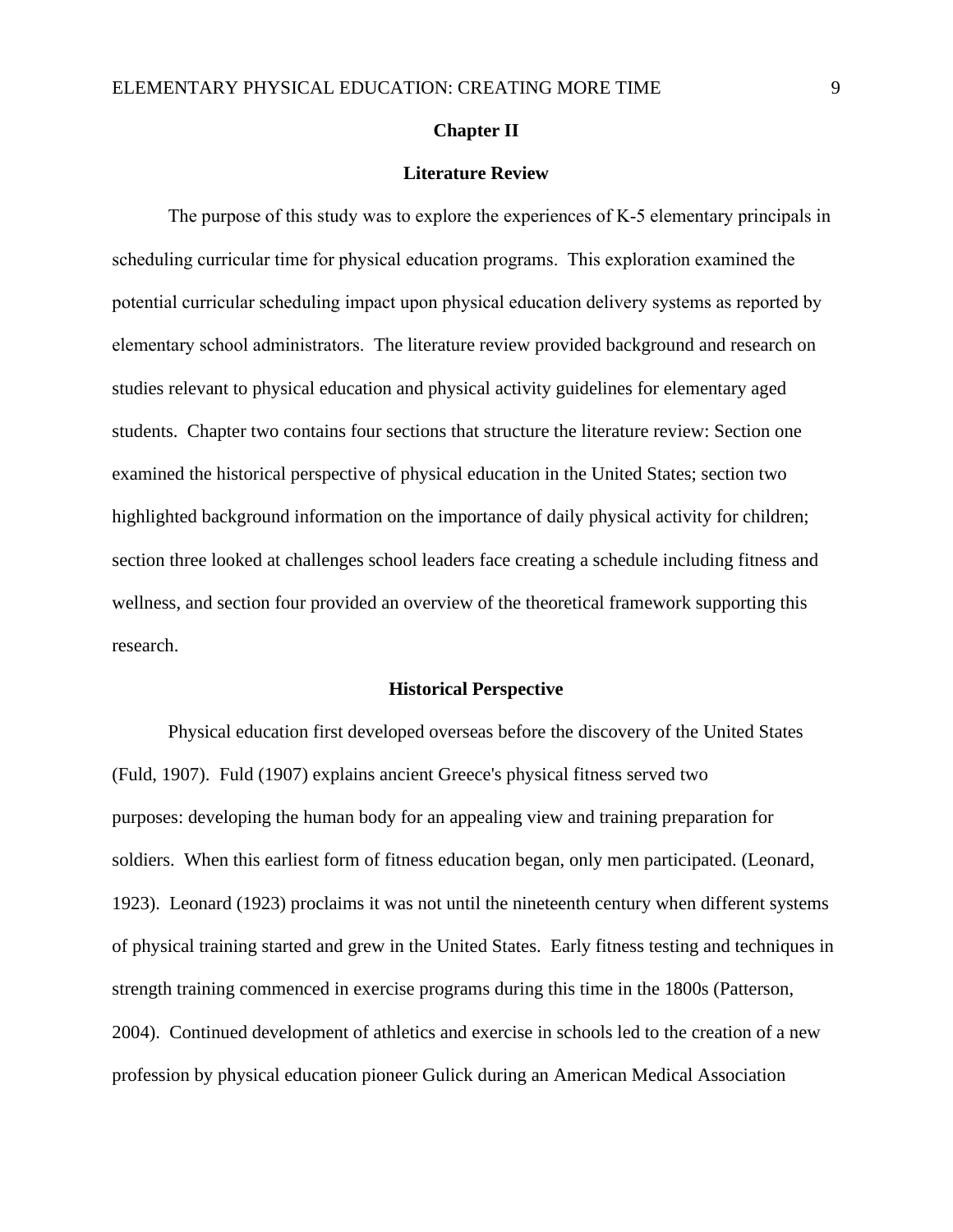meeting in 1885 (Guedes, 2007). Guedes (2007) stresses Gulick's advocacy for daily physical fitness for children amidst the school day education gave direction and inspiration to the construction of this new school subject.

The progression of physical education continued in the early 1900s. Training programs for teachers launched at universities included athletics, dance, and recreation in a curriculum for schools to use. (Newman & Miller, 1990). World War I prompted the government to focus more on physical fitness, which directed states to start requiring physical education classes for schoolaged youth (Verburgge, 2012). Verburgge (2012) declares military drills and sports were the focus for male students and calisthenics for female students in academic exercise programs. In 1918, a national vision statement developed by the Public Health Service established promotion of physical fitness, wellness, and healthy habits for the youth of the nation (Roetert & Pate, 2018). This vision statement resulted in some states creating laws related to school wellness. Only eight states had laws in place for physical education in 1918, but by 1938 that number grew to thirty-six (Roetert & Pate, 2018).

War for a second time brought focus to the nation's fitness and activity levels in schools during the 1940s. With America's involvement in World War II, changes in physical education curriculum provided increased student participation and improving overall fitness (Conner & Bohan, 2014). After World War II, schools continued to increase fitness and health requirements. The growth of exercise in schools resulted in more interest in teaching physical education as a profession, leading to over four-hundred colleges and universities in the United States offering programs by the 1950s (Vlcek, 2009). However, by 1956 the interest in physical activity had faded, resulting in researcher Kraus from the American College of Sports Medicine professing that adults and youth needed to engage in regular daily exercise more often (Wylie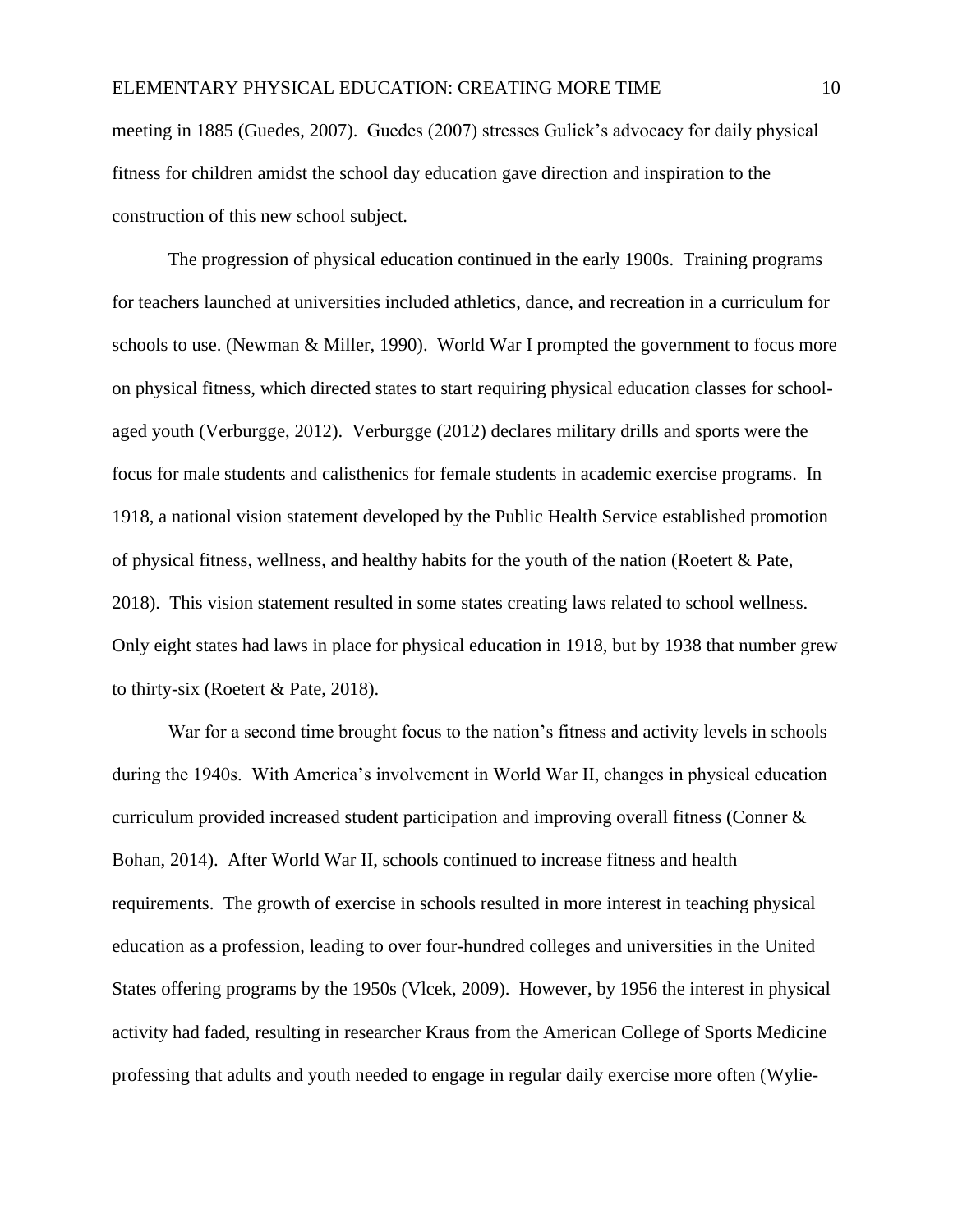Rosett & Jhangiani, 2015). President Eisenhower established the President's Council of Youth Fitness, which endorsed increasing school funds for equipment, instructors, and time towards physical education programs in elementary schools. This initiative on youth wellness in schools continued into and through the 1960s under President Kennedy's leadership (Wylie-Rosett & Jhangiani, 2015).

The 1970s and 1980s brought a threat of unimportance and removal of physical education in schools. The need for schools to educate youth about physical fitness seemed to diminish at the time due to the anti-military climate (McCullick, Schempp, & Schuknecht, 2000). In the 1990s, teaching children skills of health and fitness to live an active lifestyle became the focus of physical education curriculum in schools (Institute of Medicine, 2013). A lifetime of health and fitness is still the goal of physical education programs. Aerobic, muscle-strengthening, and bone-strengthening activities engage children to help them reach the guidelines of sixty minutes of moderate to vigorous daily physical activity a quality school program provides (U.S. Department of Health and Human Services, 2018). Physical education is essential to all students and designed to develop skills for movement and the knowledge to design a plan for living a life of health and fitness (SHAPE America, 2018).

## **Daily Physical Activity**

Suggested physical activity guidelines dated from as far back as two thousand years ago and evolved over the years. Paffenbarger, Blair, and Lee (2001) recognized that to sustain good health, exercise is a critical element. However, the amount and time of physical fitness recommendations did not exist. The American Heart Association (1972) concluded aerobic exercise reduced the risk of cardiovascular disease and how it is vital for good health but gave no endorsement on the amount needed. This changed in 1995 when a report issued by the Centers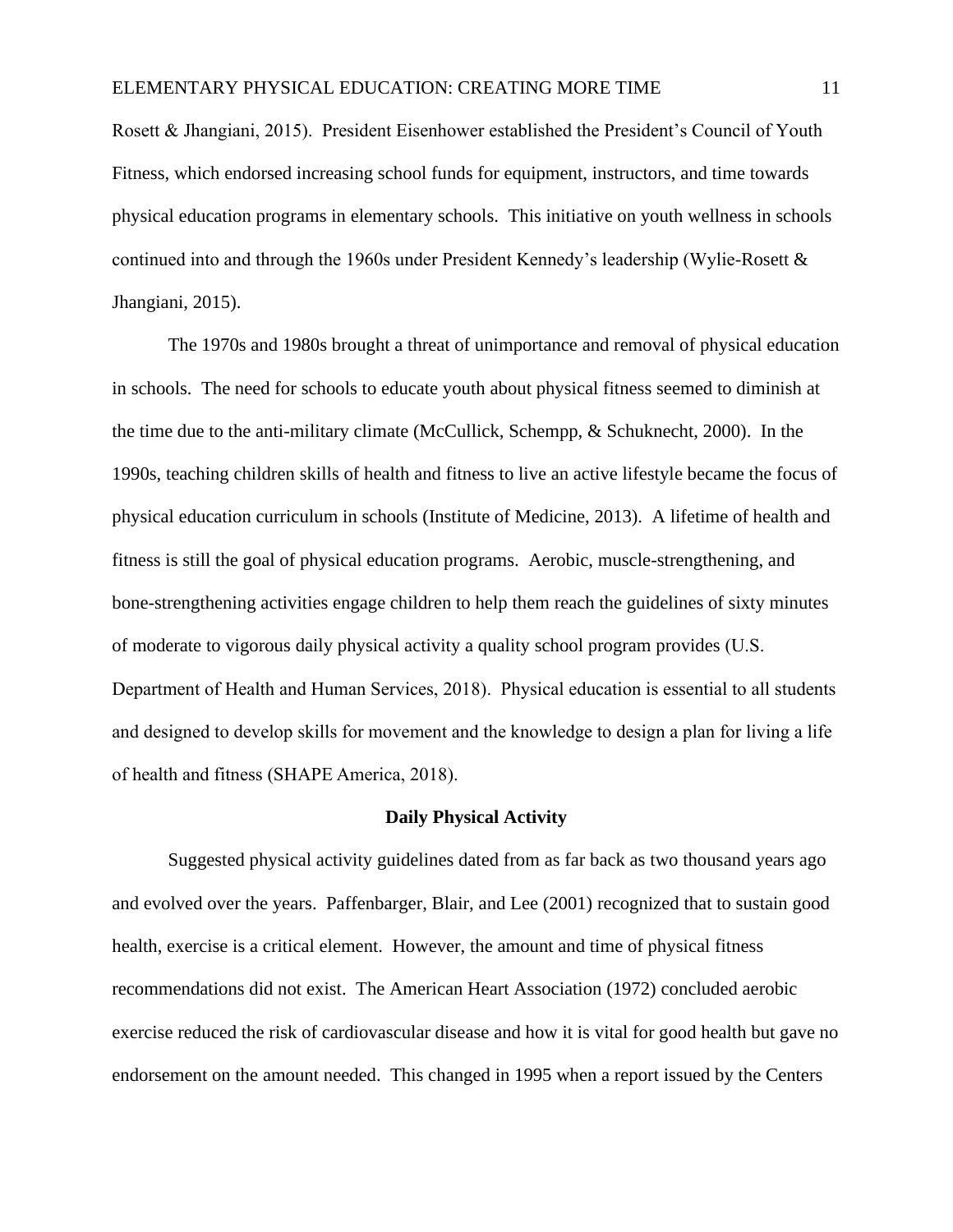for Disease Control and Prevention and the American College of Sports Medicine defined everyone on most, preferably all, days of the week should accumulate thirty minutes or more of moderate-intensity physical activity (Blair, LaMonte, & Nichamen, 2004).

The fitness activity standard of thirty minutes a day for a minimum of five days a week remained in place for thirteen years. The U.S. Department of Health and Human Services (2008) fashioned a report called the Physical Activity Guidelines for Americans in 2008. In this document, the strategies for obtaining health and physical fitness increased to one hour a day for youth ages six to seventeen. Aerobic, muscular, and bone strengthening exercises are most beneficial to increase the overall health of a person. In the  $2<sup>nd</sup>$  edition of the Physical Activity Guidelines for Americans (2018), the guidelines for fitness endured with new health aspects presented in the manuscript. These ranged from brain health, risks of sedentary behaviors, and immediate and long term effects on how people function, sleep and feel due to an individual's activity levels (U.S. Department of Health and Human Services, 2018).

## **Scheduling Challenges**

When No Child Left Behind began in the early 2000s, it left school leaders and teachers with the challenge of making time to include all subjects for students (Cooper et al., 2016). Cooper et al. (2016) believed due to this act, schools had fewer resources and time dedicated to physical education programs to produce more time to teach other core subjects. To alleviate this problem, Beauchamp, Rhodes, and Nigg (2016) suggest extending the school day by another thirty to sixty minutes to allow for more opportunities to cover all academic topics. Along with the lack of length in a school day, there are other barriers that limit the chance for fitness and movement. Facility availability, lack of equipment, and financial constraints inhibit some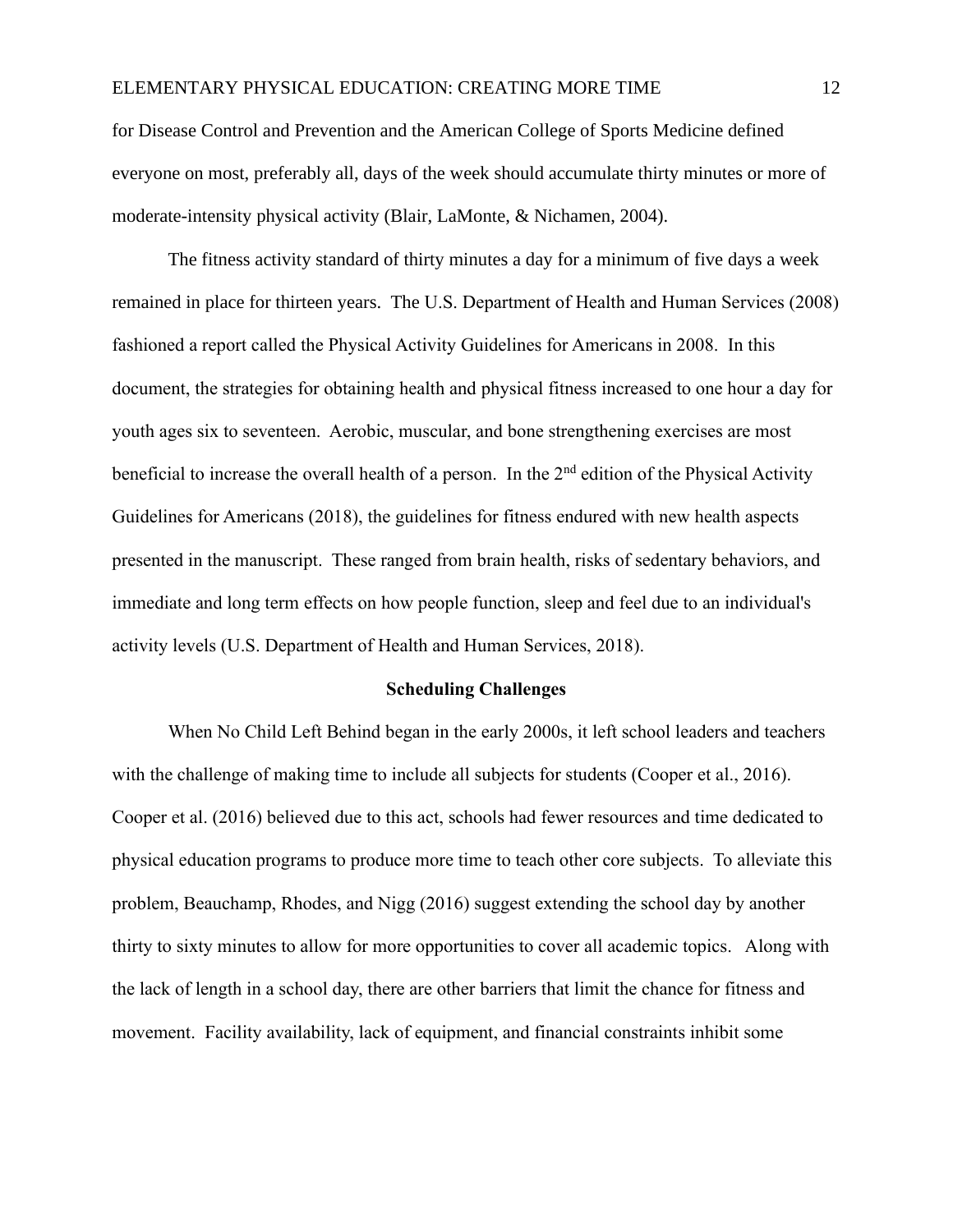educational institutions from offering classes dedicated to physical activity (Institute of Medicine U.S., 2013).

Even though the benefits of health and wellness provides the argument for physical education in schools, there are some that believe the opposite. Polish (2015) indicates providing classes for fitness may contribute to other issues for students. Bullying, a feeling of exclusion in activities, and time away from other subjects are a few of the arguments against providing children classes for physical activity (Polish, 2015). These opinions against physical education led to solutions provided by professionals in the field. SHAPE America (2015) justifies the value of health and wellness by producing a checklist for schools to help plan a quality program. Advocating to make physical education a core academic subject would also aid school officials in validating the benefits it provides (SHAPE America, 2015).

## **Theoretical Framework**

At the Harvard Graduate School of Education in 1963, Carroll conceived the Model of School Learning (Carroll, 1963). Initially rooted in the study of foreign language, the model includes looking at the aptitude of students, new procedures for better organizing instruction, and understanding the complexities of pupil achievement (Carroll & Spearritt, 1967). However, this model of school learning seemed relevant to apply in any subject matter and cognitive skill associated with learning (Carroll, 1989). The Carroll Model of School Learning is composed of five elements that include: aptitude, opportunity to learn, ability to understand instruction, quality of instructional events, and perseverance (Carroll, 1963, 1989). Carroll (1963, 1989) believed these five factors incorporated a school model that would lead to academic achievement. Figure 1 illustrates Carroll's view of how the time needed to learn relates to each of the other four components, which results in the academic success of a student.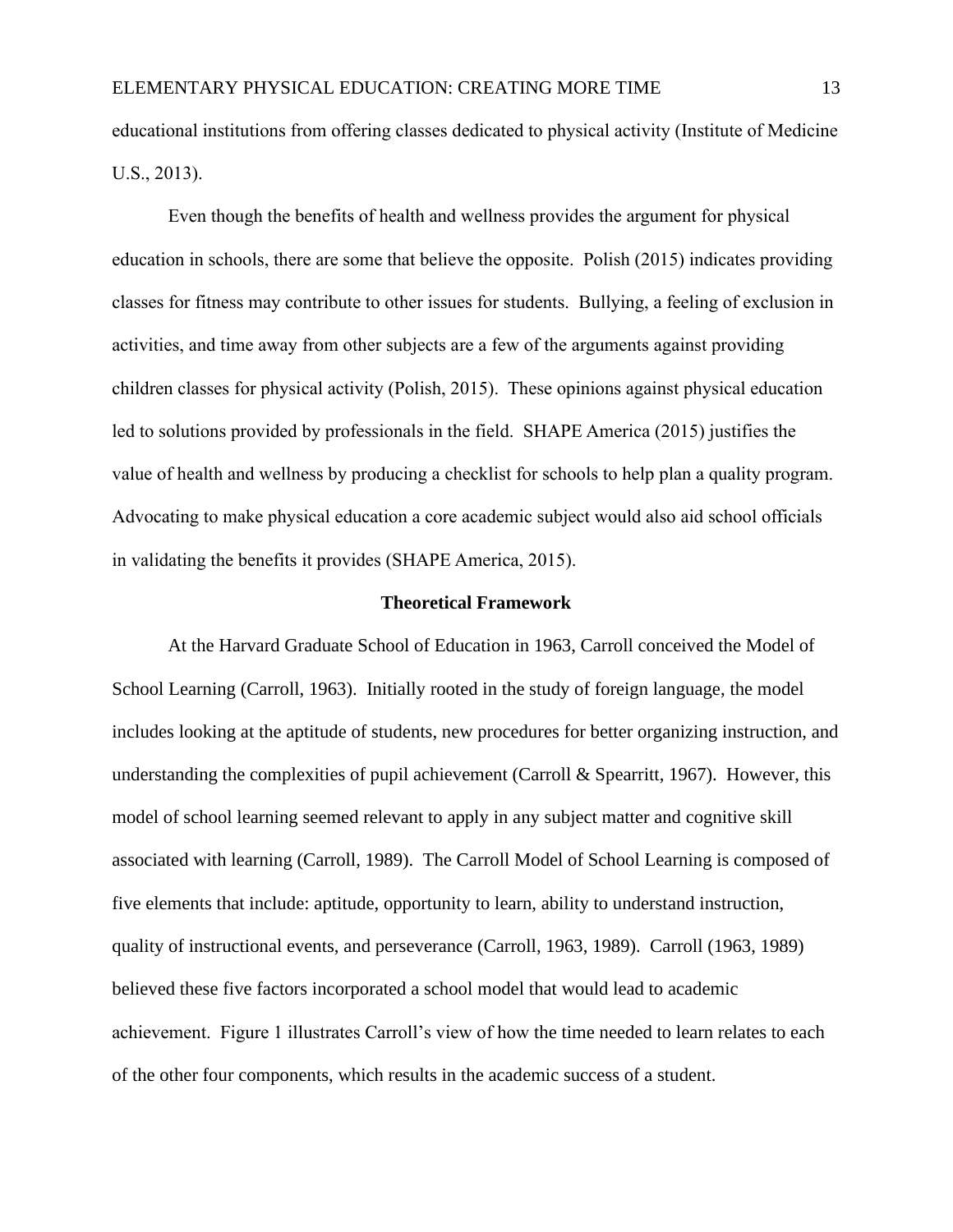

Figure 1. Carroll's (1963, 1989) Model of School Learning.

Figure courtesy of Reeves & Reeves (1997). Effective dimensions of interactive learning on the World Wide Web. In B.H. Kahn (Ed.), *Web-based instruction* (pp. 59-67). Englewood Cliffs, NJ: Educational Technology Publications.

This formula for education implies when adequate time to perform a task is provided and exceptional instructional skills are delivered, learners obtain a high degree of knowledge (Millman, Bieger, Klag, & Pine, 1983). The five parts in the model align into two classes of variables that influence learning achievement: individual differences and instructional differences (Carroll & Spearritt, 1967).

## **Individual Difference Variables: Aptitude, Perseverance, and Ability to Understand**

Aptitude, perseverance, and ability to understand instruction are all individual differences impacting students' capacity to retain knowledge (Carroll & Spearritt, 1967). Carroll (1989) classified aptitude as a factor determining how much time was needed for a person learning the curriculum, instruction, or a task to a level of understanding in an ideal setting for teaching and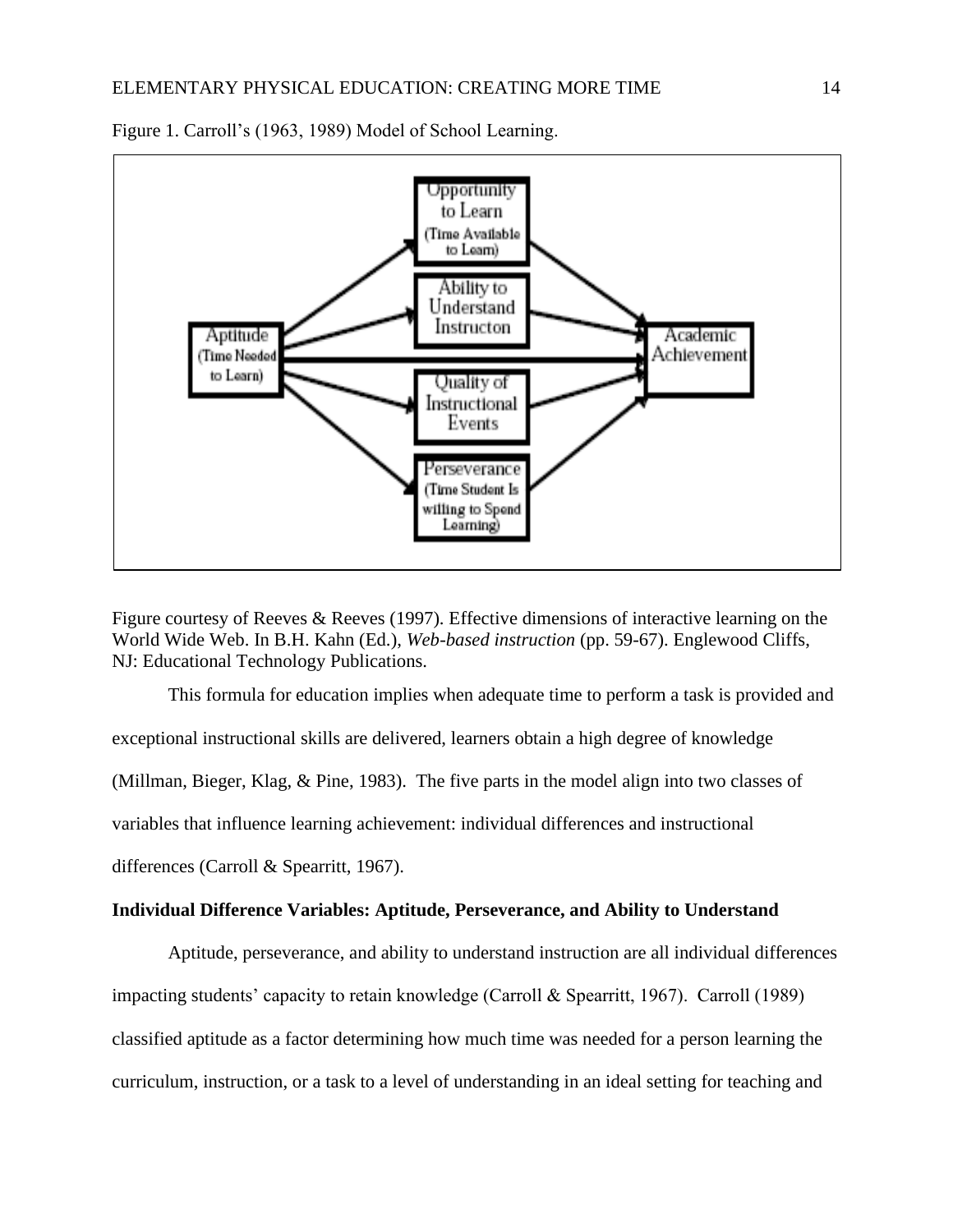## ELEMENTARY PHYSICAL EDUCATION: CREATING MORE TIME 15

student motivation. A student that needs minimal time to be taught has a higher aptitude compared to someone with a low aptitude and in need of more than average time to show comprehension. Instead of looking at standardized testing when related to aptitude, acceptable levels of academic achievement are possible by pupils when provided enough time (Reeves & Reeves, 1997). Slavin (1995) professed to teach a subject for a more extended period of time does not always result in knowledge; however, if student incentive, quality of instruction, and appropriateness are at an elite level, it's possible increased instructional length will result in quality education. The issue of time management for teachers affects aptitude (Assaf, 2015). Assaf (2015) indicates that when a limited daily schedule spent on academic subjects and an inability to meet the different needs for each student results in varying outcomes of educational achievement.

Perseverance is the amount of time a student is willing to spend on learning (Carroll, 1963). In a way, motivational learning is defined by perseverance and a person's inspiration to put forth the effort to study (Carroll, 1989). Park, Jung, and Reeves (2015) proclaimed confidence, initiative, motivation, and drive are traits in people that push study habits. Also, these traits are different in each individual and may or may not affect the capability to figure out a learning task. In some examples, students encouraged to persevere showed no differences in academic achievement than those not encouraged, besides asking for more time to meet academic criteria (Millman et al., 1983). Millman et al. (1983) advanced that time allotted by an individual for learning is different for everyone.

The ability to understand instruction does have a collaborating relationship with perseverance but also stands as a separate learning component for each individual (Hymel, 1974). Hymel (1974) asserted the measurement of an individual's listening skills, reading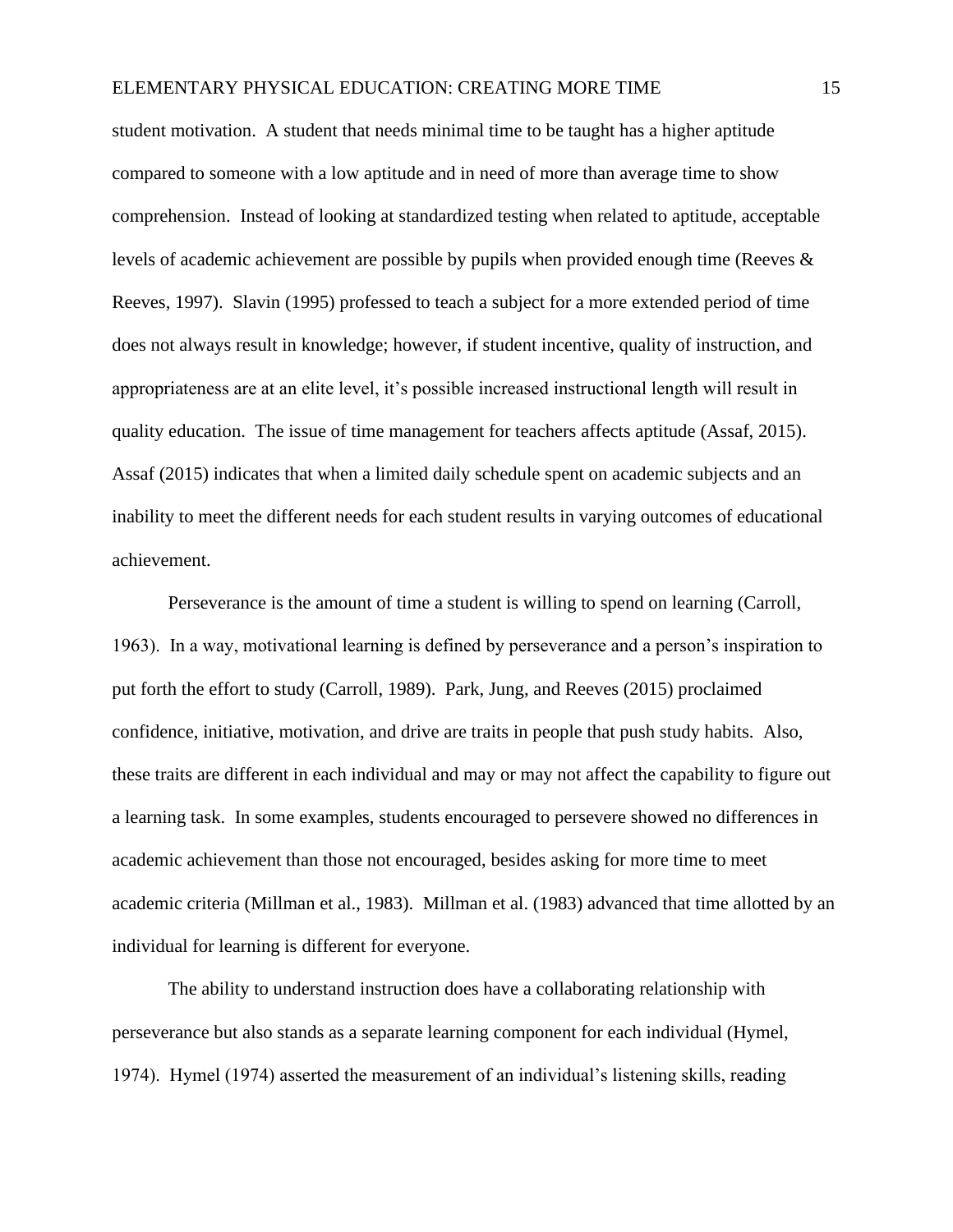## ELEMENTARY PHYSICAL EDUCATION: CREATING MORE TIME 16

comprehension, communication abilities, and overall intelligence is needed to gauge instructional understanding. These mechanisms in students' conception of knowledge are directly tied to differences in their thinking. A learner needs to show language comprehension, along with the ability to recognize the tasks being taught in order to show instructional understanding (Carroll, 1989).

#### **Instructional Variables**

The opportunity to learn and the quality of the instruction are two instructional variables in this model. Opportunity to learn represents time allowed, provided, and available for obtaining knowledge (Carroll, 1963). A school's schedule, programs, and content in the curriculum determine how much of the day is spent on a subject. This allocation of time does not always account for the individual needs or willingness to acquire knowledge (Hymel, 1974). Also, the chance to learn might create more limitations internally in a student's mindset on how much time is needed than the external factors that are presented (Carroll & Spearritt, 1967). By documenting and illustrating factors influencing the opportunity to learn, it provides discussion points for the success of academic programs in schools (Scherff & Piazza, 2009).

Academic content and time spent on teaching curriculum are critical components for the opportunity to learn, which directly impacts the value of instruction (Elliot & Bartlett, 2016). Carroll (1989) postulates if the presentation of a topic is unacceptable, then the length of instruction should increase. Also, if the number of lessons taught is a minimal amount, a more competent level of education is needed for learners. Slavin (1995) deems what is being taught and tested needs to be clearly specified. Clarity for student comprehension is considered the aspect that is most important when discussing the quality of instruction (Slavin, 1995).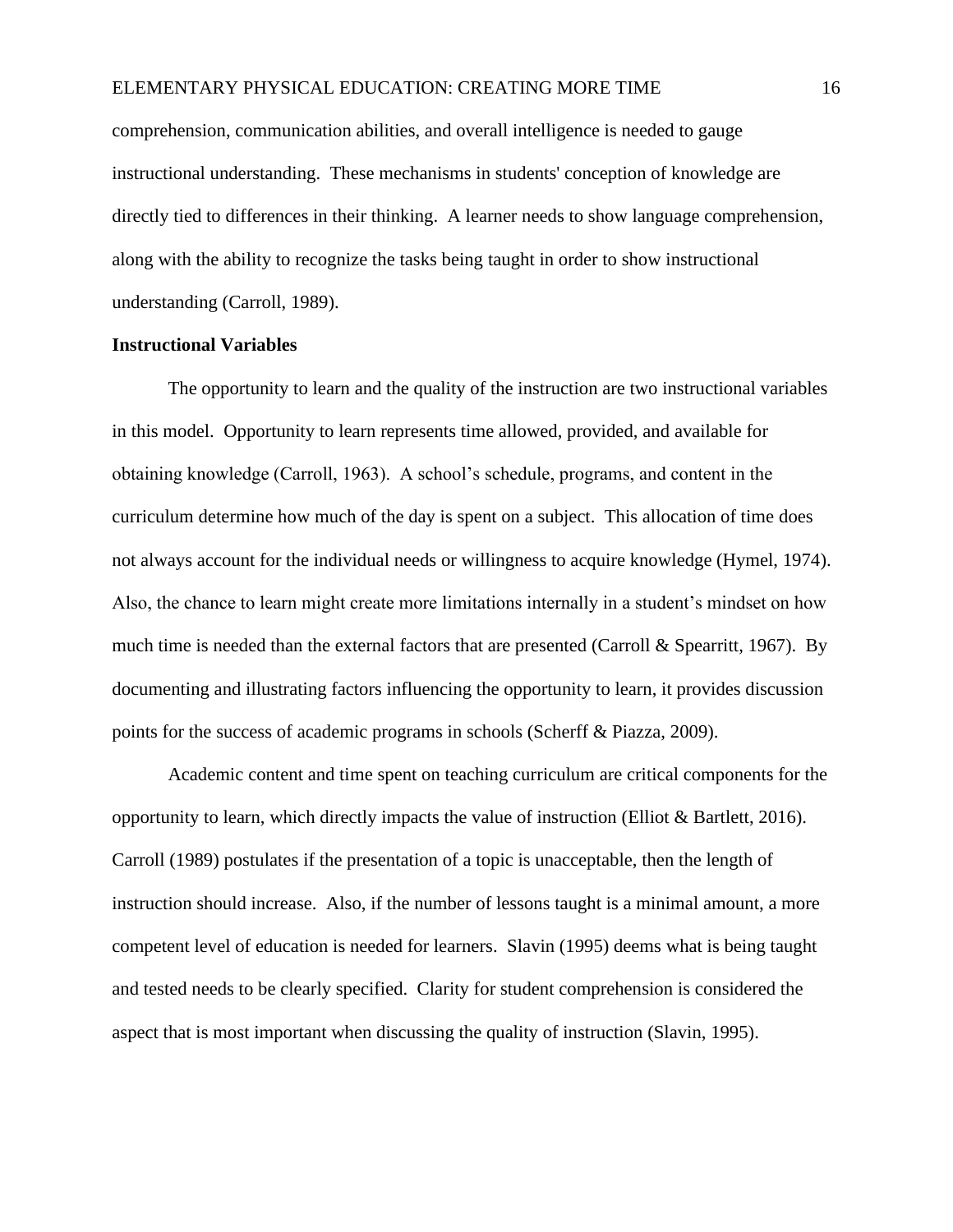## **Summary of the Literature Review**

Chapter two provided literature pertaining to the topic of elementary physical education instruction and needed time for physical activity. The chapter started with historical background information on physical education in America. A review of physical activity guidelines and academic scheduling challenges followed. The chapter concluded with an examination of Carroll's Model of School Learning, which is the theoretical framework that guided the study. Chapter three will provide information on the methodology provided to conduct this study further.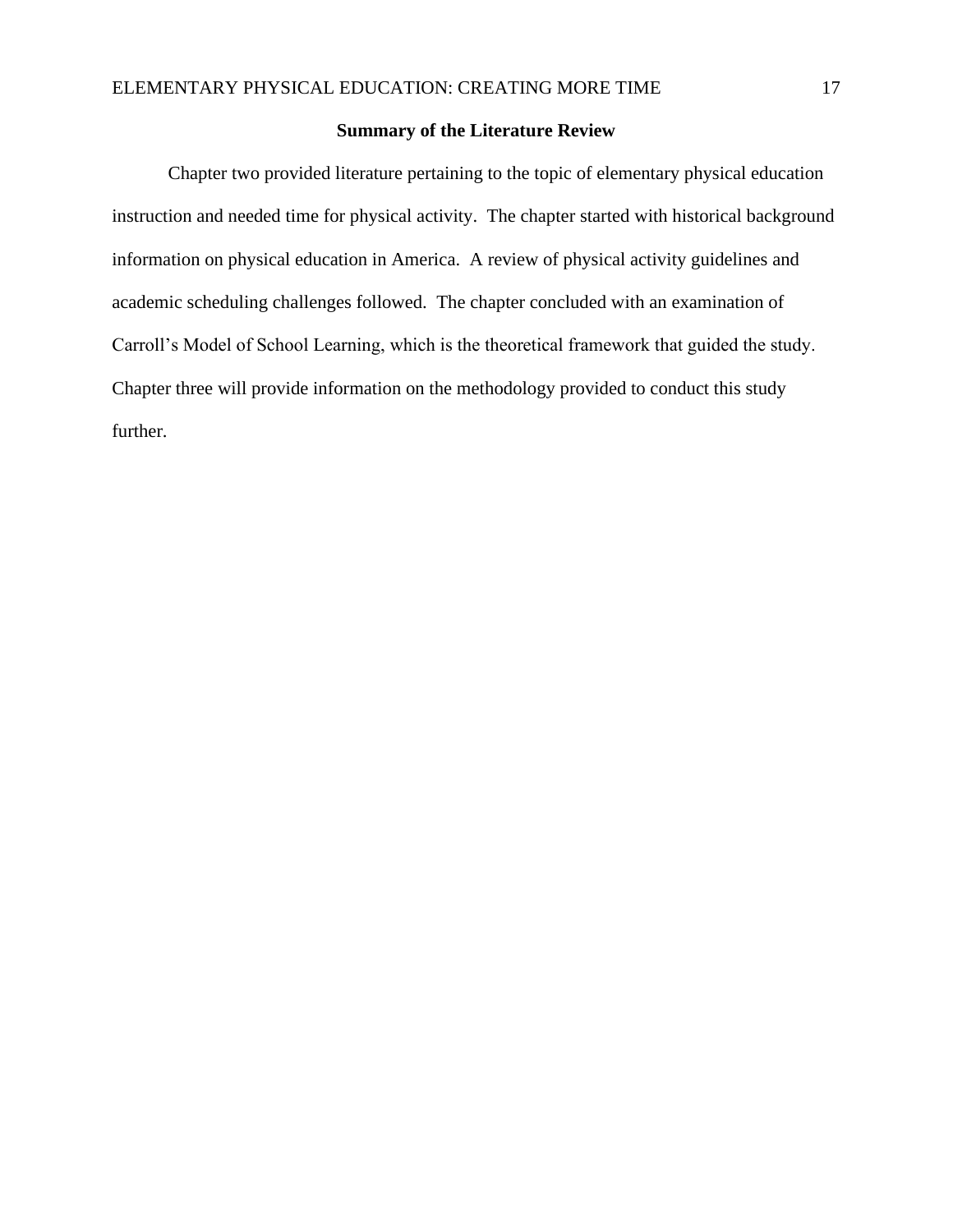#### **Chapter III**

#### **Methodology**

The purpose of this study was to explore the experiences of K-5 elementary principals in scheduling curricular time for physical education programs. This exploration examined the potential curricular scheduling impact upon physical education delivery systems as reported by elementary school administrators. Chapter three included the research design, rationale for the method, and research questions. Setting, sample, and selection of participants are also present in the chapter. Chapter three continued by explaining the role of the researcher, as well as instrumentation used, data collection, Institutional Review Board (IRB) process, triangulation, and analysis of the data. A summary concluded this chapter on methodology.

## **Research Design**

Qualitative inquiry guided the research, explicitly targeting elementary school administrators' role in scheduling time for physical activity in schools. Creswell (2018) postulates that in a phenomenon, exploring how it develops shared patterns of behavior over time and views of individuals involved are what researchers use to establish meaning. Qualitative research explores behaviors in people and offers insight into why these actions take place (Rosenthal, 2016). The research design should occur in a natural setting and may change throughout the process (Creswell, 2018). Results from the data describe the experiences and behaviors of school administrators as related to scheduling physical activity during the school day. The development and implementation of interview protocols assisted in the research design process. Administrator interviews included principals of elementary schools in the same school district, with at least two years of experience.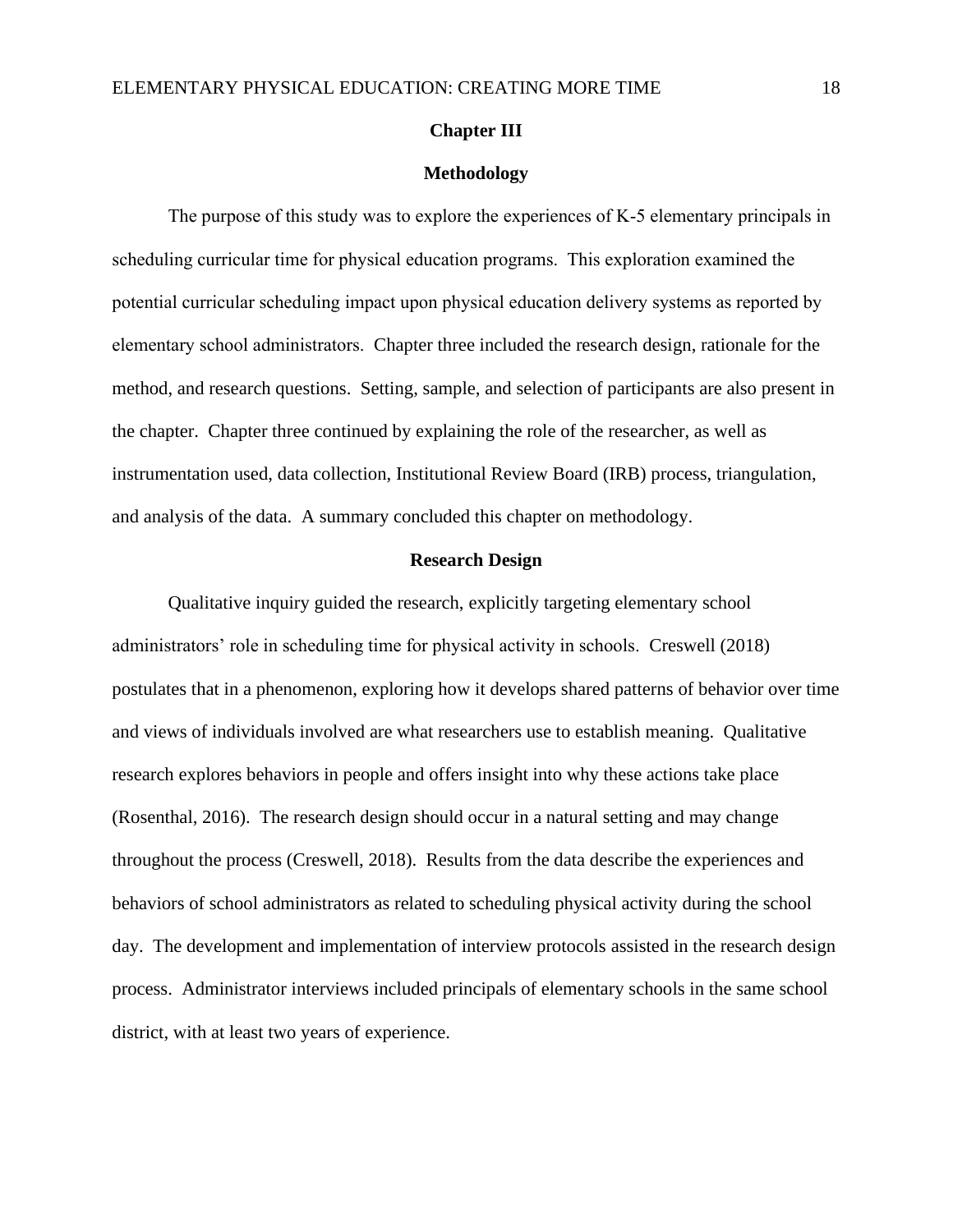#### **Rationale for the Method**

When exploring research or data for a phenomenon, using a qualitative research method establishes more information for the occurrence (Creswell, 2018). There is a need for additional information regarding the amount of time allotted for physical activity during the elementary school day, so a qualitative approach is best. A qualitative method involves asking questions, recording observations, collecting data, and making interpretations instead of using standardized instruments (Johnson, 2012). Qualitative research methods allowed for further exploration of the topic of elementary physical education programs and the time allotted for fitness and exercise within the school day.

## **Research Questions**

The researcher developed research questions that explore the experiences of school leaders with physical education programming. The following questions guide this study:

RQ1. What strategies do elementary school leaders employ to allocate school time for physical education?

RQ2. What are the perspectives of school leaders on addressing physical education programing for elementary students?

RQ3. What are the academic benefits and disadvantages of increased physical education time?

#### **Research Setting**

The Minnesota River School District (MRSD) provided the setting for this inquiry. Located in south central Minnesota, MRSD is composed of two high schools, one alternative school, two middle schools, ten elementary schools, and one school for special education students. Student population exceeds 8,500 students, with a racial composition of 75.02%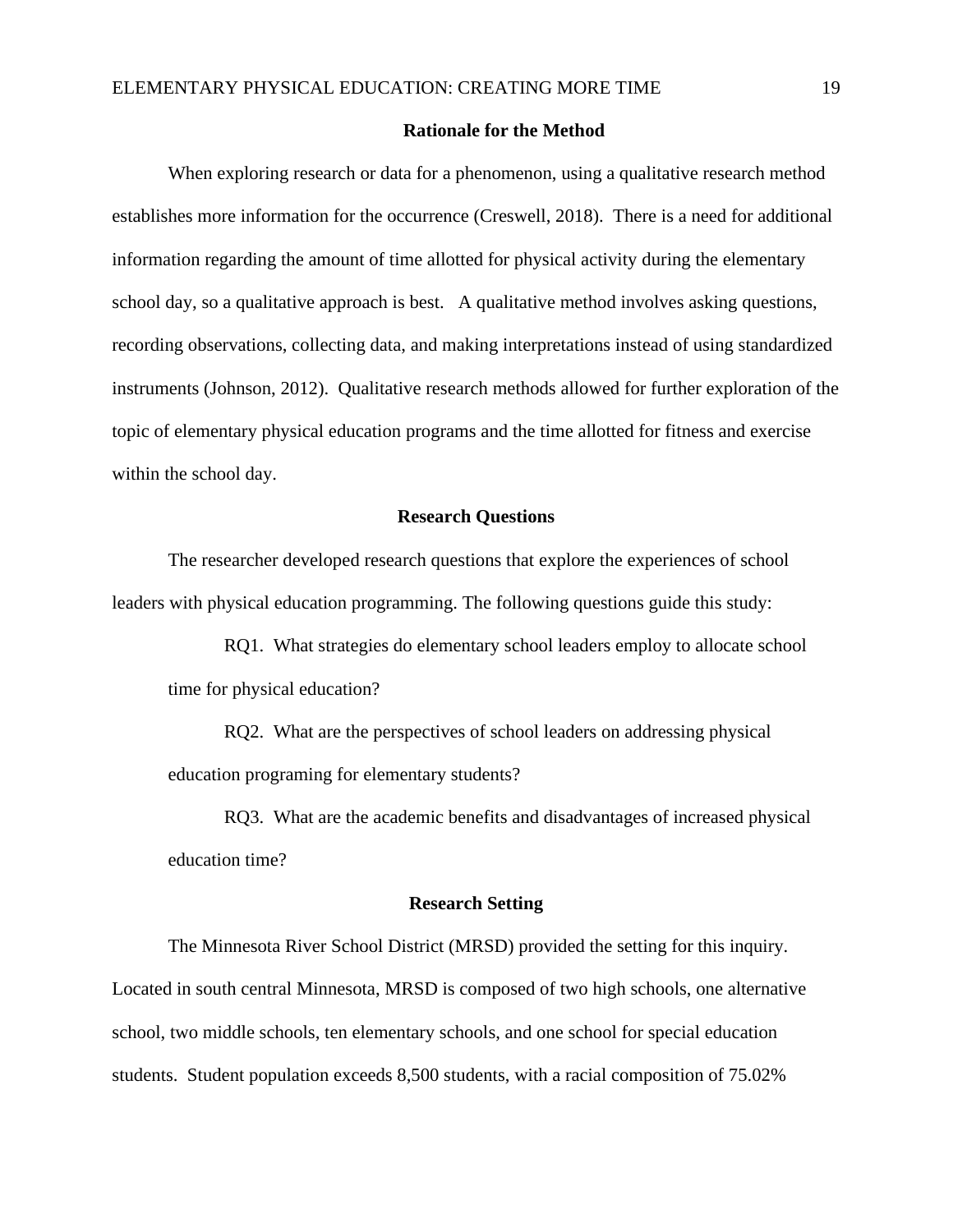White, 11.91% Black, 6.23% Hispanic, 4.31% Multiracial, 2.09% Asian, 0.29% American Indian, and 0.13 Hawaiian/Pacific Islander. Students receiving free and reduced lunch account for 34% of the population, 15% are in Special Education, and 6% are English Language Learners (ELL) (Minnesota River Public Schools Demographic Data, 2018). Three schools in the MRSD are Title I schools (Minnesota Department of Education, 2018).

#### **Sample**

The purposeful convenience sample consisted of five K-5 elementary school administrators who hold primary leadership responsibilities at different elementary schools in a southern Minnesota school district. Purposeful sampling is used for meeting the criteria for participation in this study. Creswell (2018) proclaimed selecting participants with a purpose best helps in comprehending the issue and research questions for a qualitative study. Using purposeful sampling aids the researcher in identifying and selecting cases with descriptive information that is related to the phenomenon of relevance (Palinkas et al., 2015). If a study is phenomenological, the sampling size should range from three to ten individuals (Creswell, 2018). All participants are public K-5 elementary principals with a minimum of two years of experience, employed in the same school district, and who have the primary responsibility for curricular scheduling in their buildings. A sample of convenience will be required due to the proximity of the research to midwestern schools.

## **Selection of Participants**

Convenience sampling drives the selection and recruitment of participants. K-5 elementary principals in a southern Minnesota school district were invited to participate in this sample. Principals who are the primary school leader were identified from the district website. Leaders beyond K-5 are excluded. An overview of each principal's elementary school includes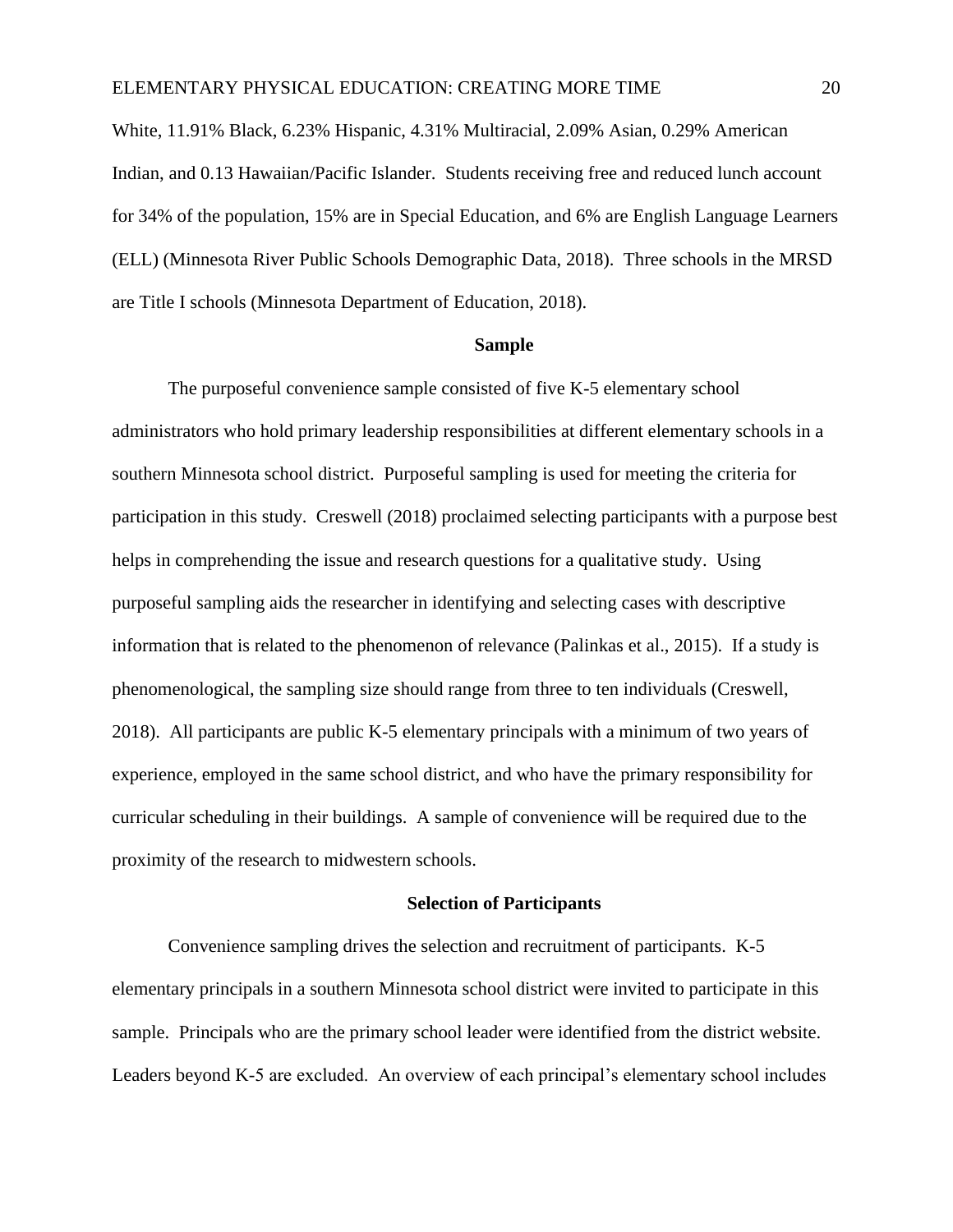student enrollment and ethnicities. The percentage of students receiving ELL services, Special Education, and free or reduced school lunch, along with the principals' background information, is also part of the overview.

## **School A**

School A is an elementary school that serves 401 students as of the 2018-2019 academic school year. Students enrolled at School A are 87.03% White, 5.24% Multiracial, 3.74% Hispanic, 2.00% Asian, 1.50% Black, and 0.50% Hawaiian/Pacific Islander. ELL provides services to 1.00% of students, and 15.00% of the student population receives Special Education. The school's free and reduced lunch program enrollment is 22.00%. The school principal is a White male with 6 years of experience.

## **School B**

School B is an elementary school that serves 436 students as of the 2018-2019 academic school year. Students enrolled at School B are 71.56% White, 11.24% Black, 9.40% Hispanic, 6.42% Multiracial, 1.15% Asian, and 0.23% American Indian. Special Education provides services to 22.00% of students, and 8.00% of the student population receives ELL. The school's free and reduced lunch program enrollment is 47.00%. The school principal is a White male with 15 years of experience.

#### **School C**

School C is an elementary school that serves 522 students as of the 2018-2019 academic school year. Students enrolled at School C are 79.31% White, 8.62% Black, 7.09% Hispanic, 4.02% Multiracial, and 0.96 % Asian. ELL provides services to 5.00% of students, and 16.00% of the student population receives Special Education. The school's free and reduced lunch program enrollment is 35.00%. The school principal is a White male with 7 years of experience.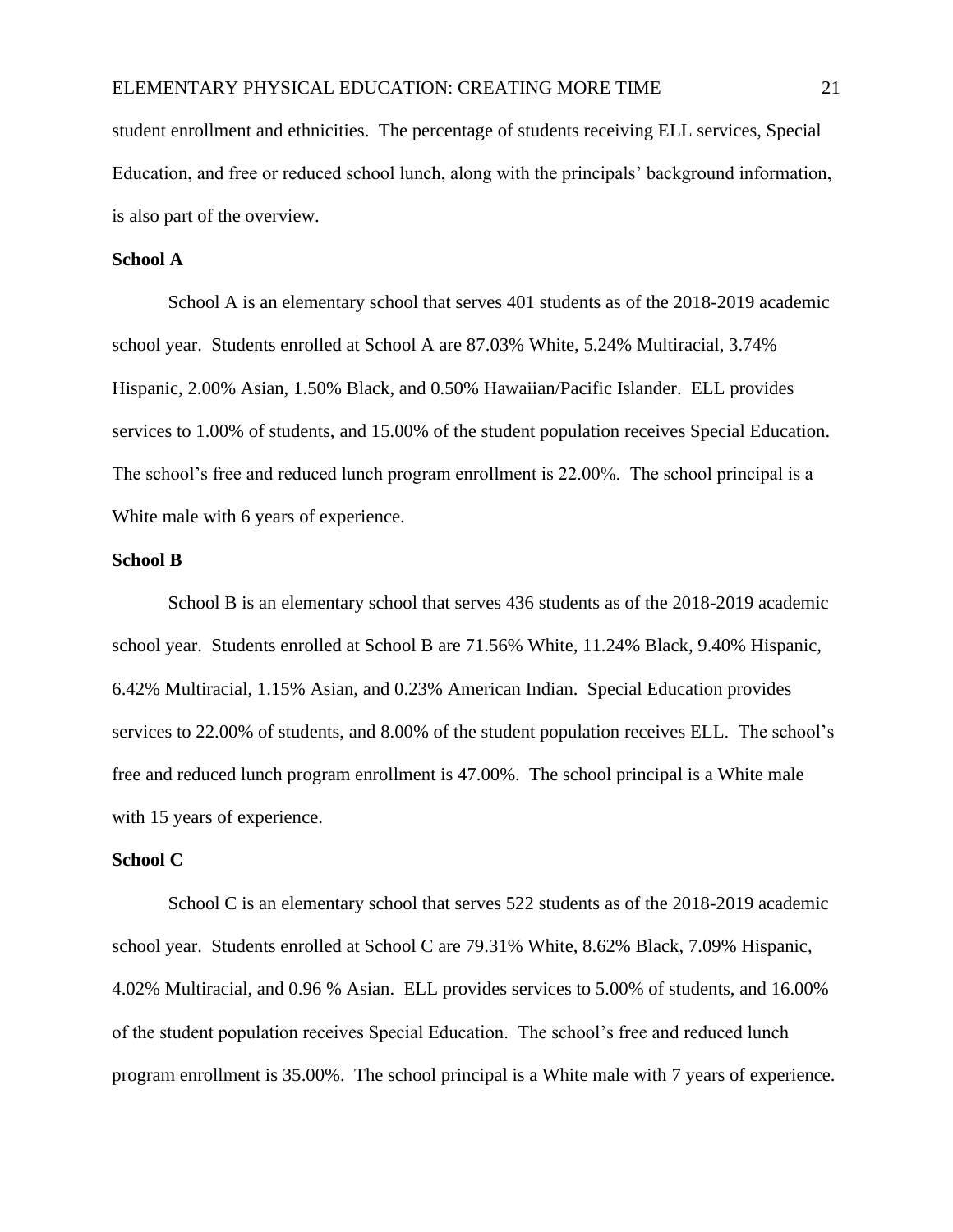#### **School D**

School D is an elementary school that serves 388 students as of the 2018-2019 academic school year. Students enrolled at School D are 76.55% White, 13.92% Black, 5.41% Hispanic, 3.61% Multiracial, and 0.52 % Asian. Special Education provides services to 19.00% of students, and 10.00% of the student population receives ELL. The school's free and reduced lunch program enrollment is 40.00%. The school principal is a White female with 8 years of experience.

## **School E**

School E is an elementary school that serves 386 students as of the 2018-2019 academic school year. Students enrolled at School E are 62.18% White, 19.69% Black, 8.03% Hispanic, 7.51% Multiracial, 1.33 % Asian, 1.30% American Indian, and 0.52% Hawaiian/Pacific Islander. ELL provides services to 12.00% of students, and 18.00% of the student population receives Special Education. The school's free and reduced lunch program enrollment is 45.00%. The school principal is a White male with 9 years of experience.

#### **Role of the Researcher**

In a qualitative study, a researcher's role is to collect data and perform all other aspects related to interpreting results (Creswell, 2013). This would make the primary instrument the researcher. Creswell (2018) asserts individuals involved in research should disclose personal biases, and assumptions from the onset could influence interpreting results. Developing research questions and strategies to establish reliability throughout is also a responsibility of a researcher.

#### **Instrumentation**

Creswell (2018) believes the researcher is the primary instrument in a qualitative study. Interviews, conversations, and observations help with the collection of data. During interviews,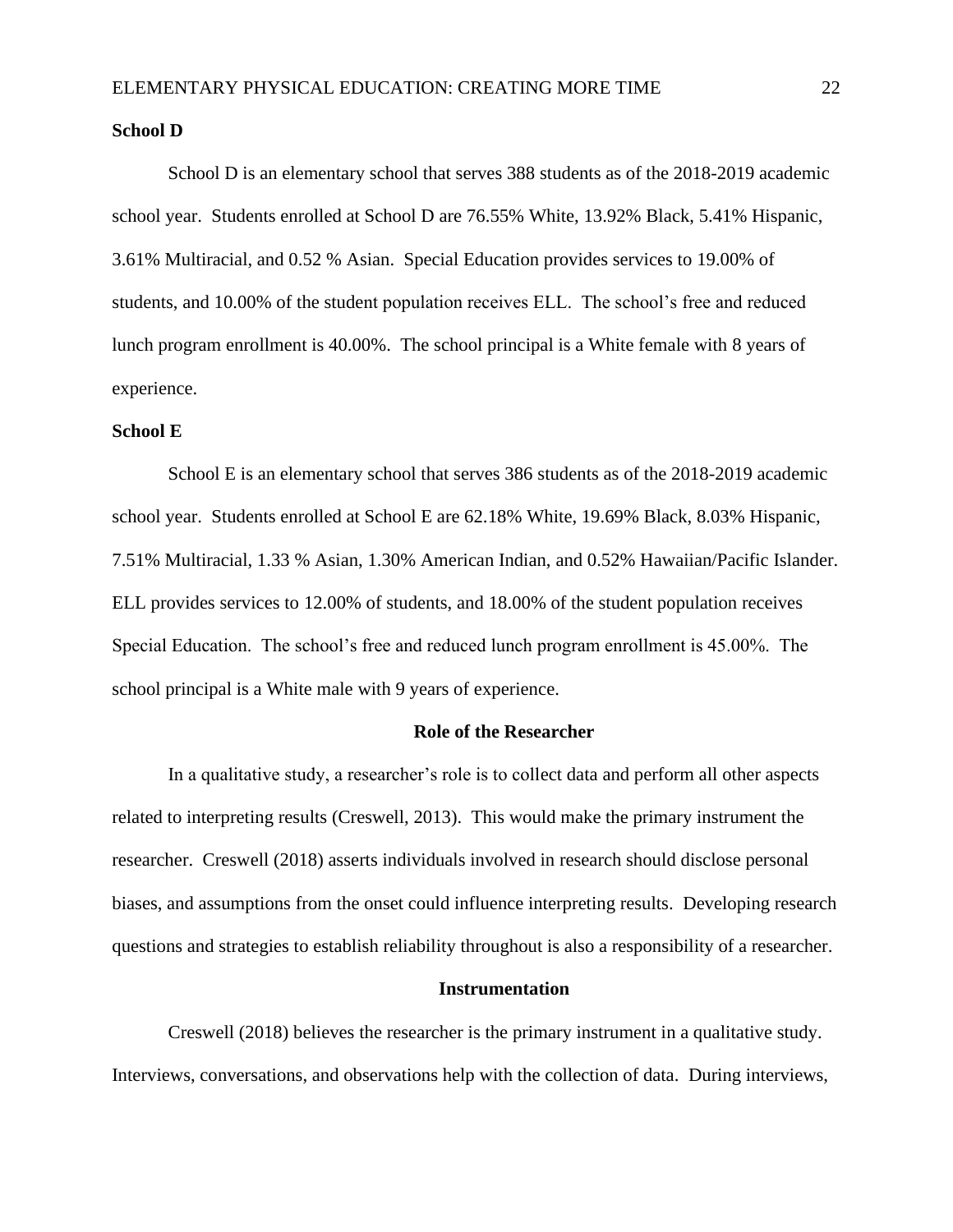open-ended questions are essential when studying a phenomenon (Moustakas, 1994). While conducting interviews, the researcher may use a variety of formats ranging from focus groups, informal, structured, and unstructured approaches (Cohen & Crabtree 2006). All questions should relate to the specific phenomenon of interest (Englander, 2012).

#### **Informed Consent, Confidentiality, and Ethical Considerations**

An essential aspect of any form of research is respecting the rights of the participants involved (Backhouse, Cori, & Day, 2000). Information on the consent process and related forms provide details to contributors before consenting to involvement. Neuman (2003) indicates participants should also receive an overview of the research process, a risk statement, the right to cease participation, and any data collected from interviews. Before involvement and interviews take place, consent from the individuals involved needs to occur. Subjects in the study were confidential and only known to the researcher. Individual participants, their school, and school district were identified through pseudonyms (e.g., Principal 1, MRSD) only. All data was stored in a password protected computer and/or flash drive and in a secure office. All audio recordings were destroyed upon completion of the study.

#### **Data Collection**

The collection of data first occurred after review and endorsement from the Winona State University Institutional Review Board (IRB). After IRB approval, participants were contacted, and informed consent was obtained. One-to-one interviews were also arranged. A focus group of additional K-5 administrators was scheduled to gather district data for triangulation. Finally, a document review of curricular scheduling of physical education programming and school district policy comprised the data collection. All data was analyzed by the researcher using a phenomenological qualitative methodology. Data was transcribed, coded, analyzed, categorized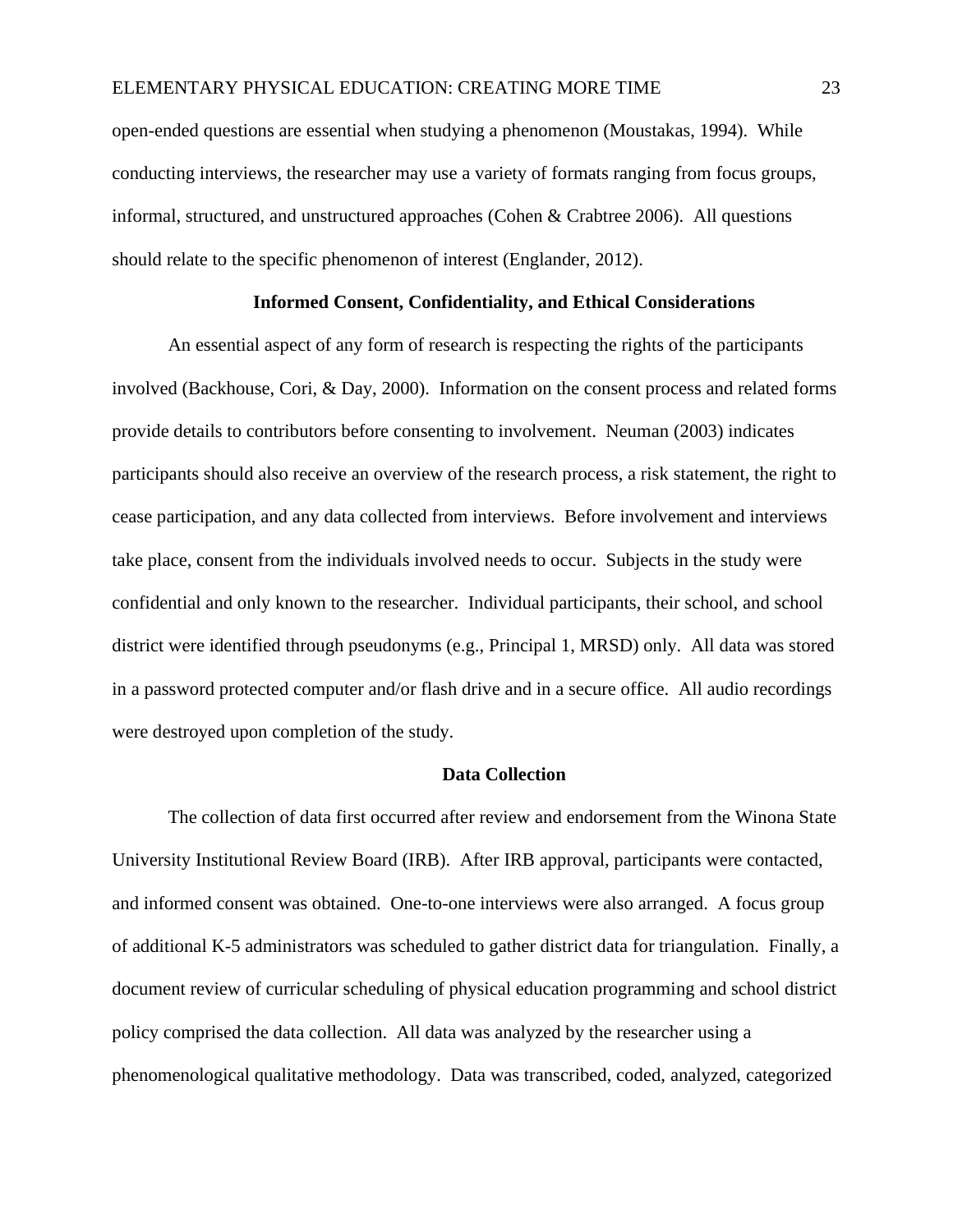for thematic emergent trends, and reported in an aggregate report. Research findings may be disseminated by the researcher.

## **Institutional Review Board**

Any research by Winona State University faculty, staff, or students that includes human subjects needs approval by the IRB to protect the rights and welfare of the subjects. The IRB consists of a community representative, a prisoner advocate, and faculty members with various disciplines (Winona State University, 2019). Each principal might require permission from the school district before data collection. Methods for collecting data included one-to-one interviews, a focus group interview, and a review of documents.

## **One-to-One Interviews**

The process for the one-to-one interview with elementary school principals used an interview protocol. These interviews inquired about the role of an administrator when scheduling time for physical education and fitness. A favorite technique for obtaining data, oneto-one interviews allows participants to explain lived experiences and feelings (Moustakas, 2004). A 45-minute block of time to conduct the interview was arranged with each principal. An audio recording allowed for transcription of responses and research of the interview. Interviews occurred at each principal's school. Participants were asked if they are open to further clarification of emergent data.

## **Focus Group Interview**

Barrett and Twycross (2018) proclaim focus group interviewing is a method for collecting data when a group of participants speaks with a facilitator about an issue or concern. The focus group for data collection included three participating principals from the one-to-one interviews and four other K-5 elementary principals in the district. An open discussion of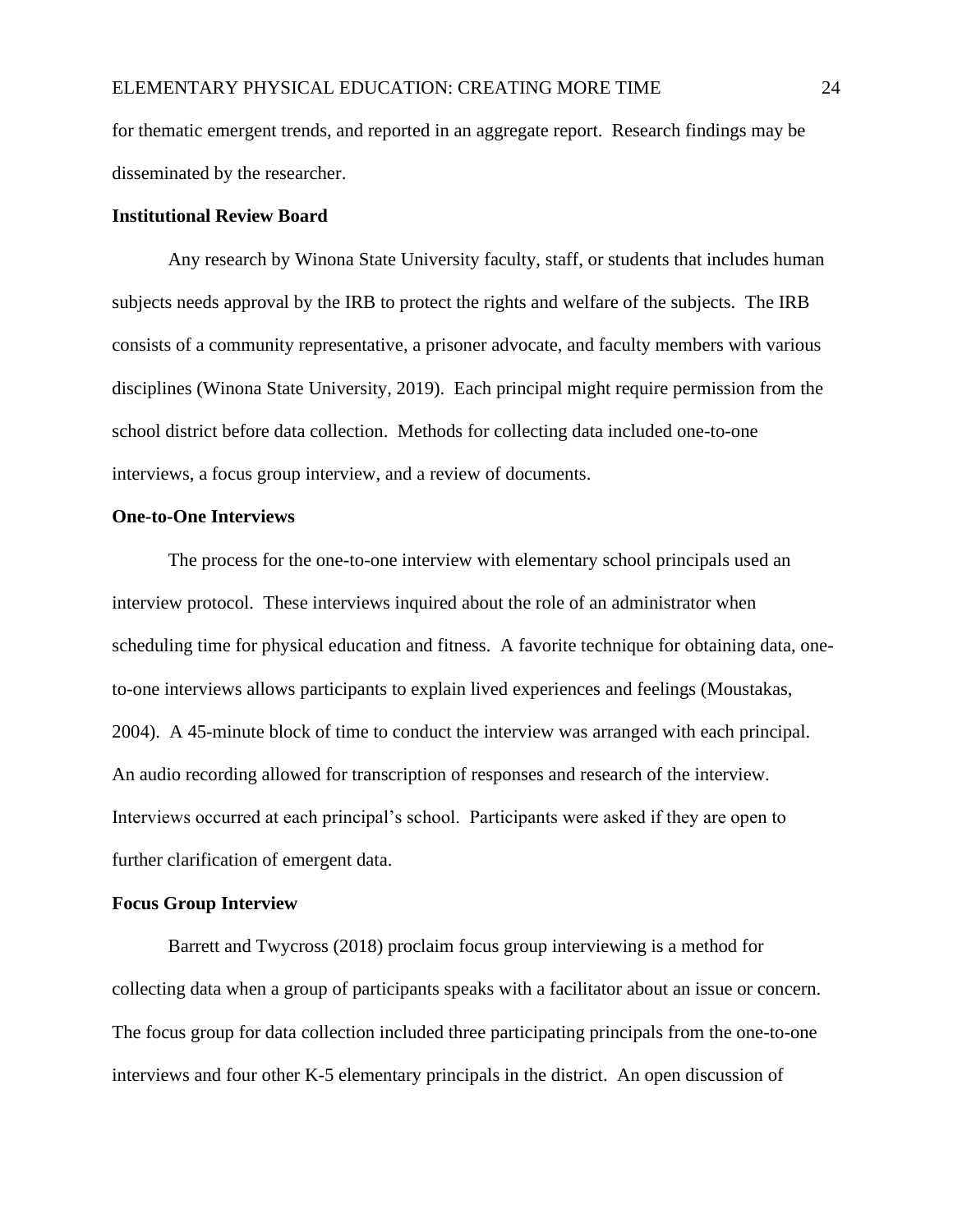## ELEMENTARY PHYSICAL EDUCATION: CREATING MORE TIME 25

strategies, processes, and experiences with scheduling physical education was the focus of the group. The focus group was 20 minutes in length and in a confidential location. Audio recording with the permission of the participants occurred for transcription. Audio recordings were destroyed at the end of the research project.

## **Document Review**

The last step in the data collection process was reviewing public documents that contribute to understanding responsibilities and expectations when scheduling time for physical activity by school officials. Exploring documents that are both print and electronic is a systematic procedure for reviewing documents (Bowen, 2009). A document review of state requirements for physical education curricular offerings and school district polices completed the data collection portion of the study.

## **Triangulation**

Carter, Bryant-Lukosius, DiCenso, Blythe, and Neville (2014) regard triangulation as a method for converging different information sources to test the reliability of a source. When developing a comprehensive understanding of a phenomenon, there is a need for multiple methods or data sources (Patton, 1999). One-to-one interviews, focus group interviews, and document review by the researcher create a triangulation method of data collection.

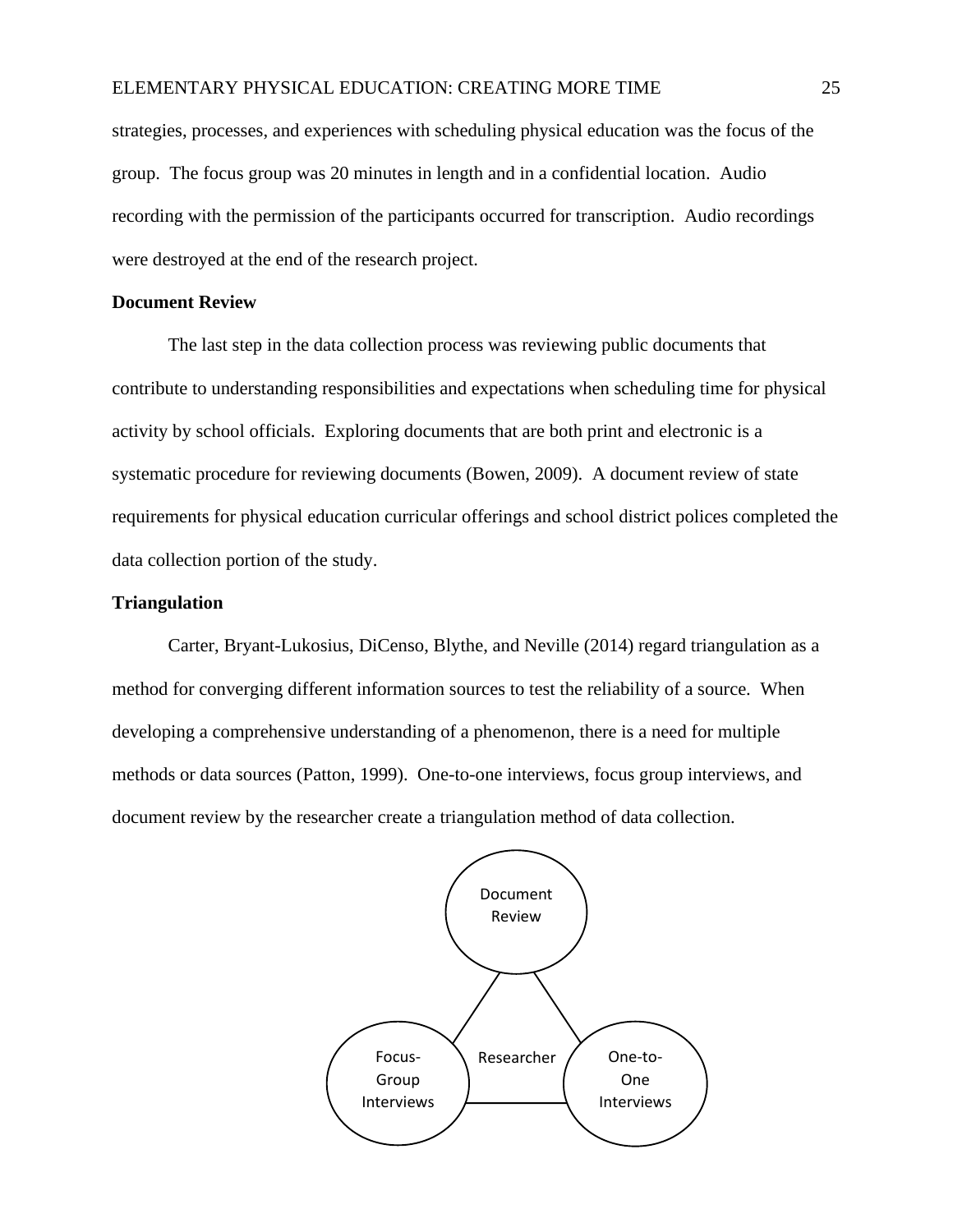Figure 2*.* Data methods for triangulation.

#### **Data Analysis**

Being true to participants' views and perspectives is a critical part of data management and analysis (Sutton & Austin, 2015). Defining, exploring, categorizing, mapping, theorizing, and explaining are all possibly a part of analyzing data (Richie & Spencer, 2002). Throne (2000) considers through all phases of research; a researcher must engage in the analytic process to transform raw data into new knowledge. Connecting themes and creating a narrative from the analysis is part of the data coding and labeling process (Creswell, 2002).

## **Summary**

The methodology for the study was the focus of chapter three. A phenomenological approach to exploring a school principal's experiences and abilities in providing opportunities for physical education and activity guided this chapter. Research design, rationale for the method, and research questions began the discussion. The chapter also included sections on the setting, sample, and selection of participants. Explaining the role of the researcher, instrumentation, ethical considerations, data collection, and analysis of the data concluded the chapter. Chapter four presents the findings and results of the study.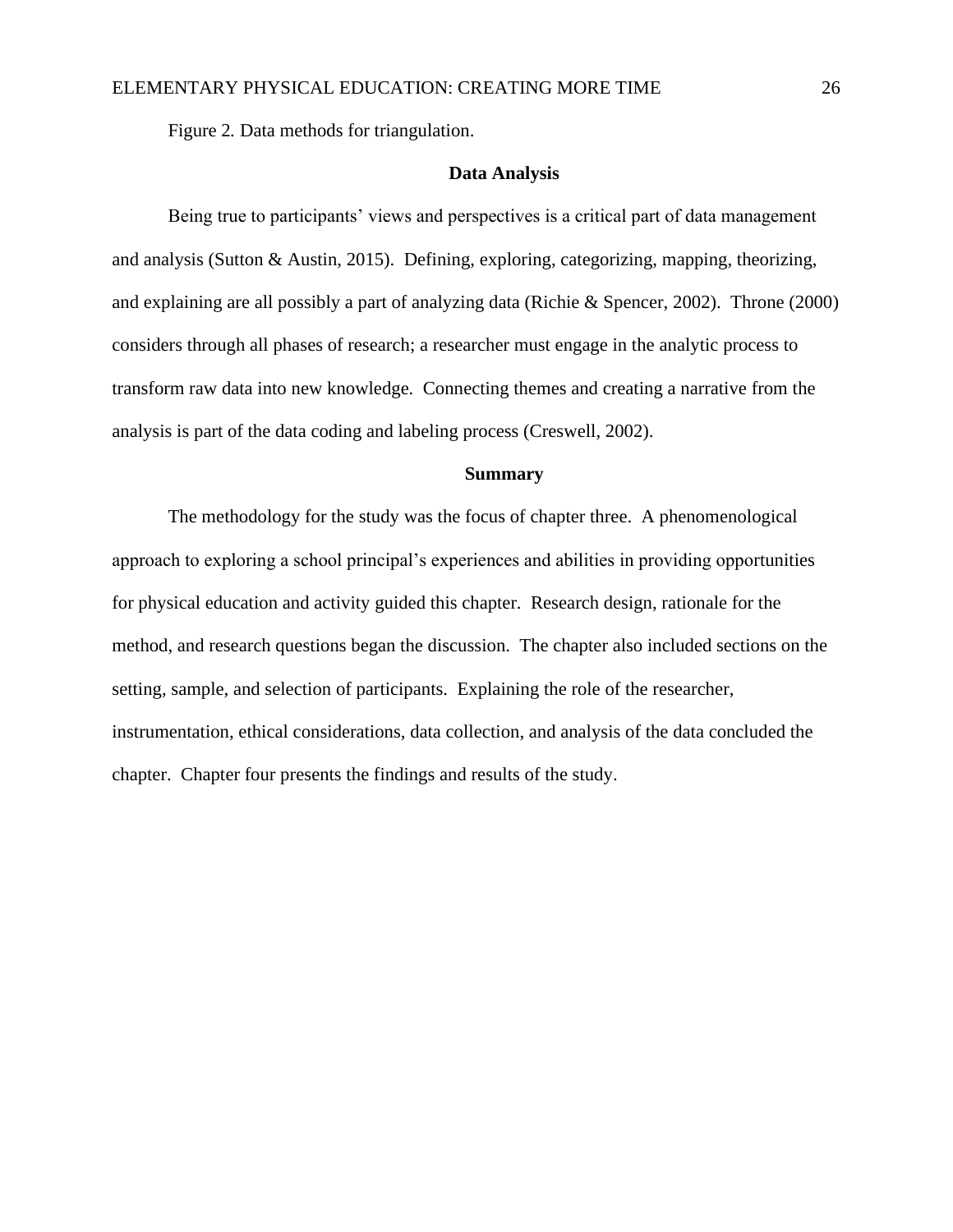#### **Chapter IV**

#### **Results**

The purpose of this study was to explore the experiences of K-5 elementary principals in scheduling curricular time for physical education programs. This exploration examined the potential curricular scheduling impact upon physical education delivery systems as reported by elementary school administrators. Chapter four reviews the problem statement, the research design, and presents the results of the findings for the study. The findings are compiled from the experiences of five elementary principal interviews, a focus group of elementary principals, and a document review of curricular standards for physical education programming and school district policy on curriculum instruction.

#### **Review of the Problem Statement**

Little is known about how to create more time for physical activity by improving elementary physical education practices. Currently, children and adolescents do not accomplish the goal of 60 minutes of daily physical activity (U.S. Department of Health and Human Services, 2018). Physical education teachers and school administrators at the elementary level are unable to offer more time for a physical education program, which provides physical activity occasions for students. The results of this study could contribute to existing research and literature on the importance of scheduling physical education curriculum for elementary aged students.

#### **Review of the Research Design**

Qualitative inquiry drives the research, explicitly targeting elementary school administrators' role in scheduling time for physical activity in schools. Creswell (2018) postulates that in a phenomenon, exploring how it develops shared patterns of behavior over time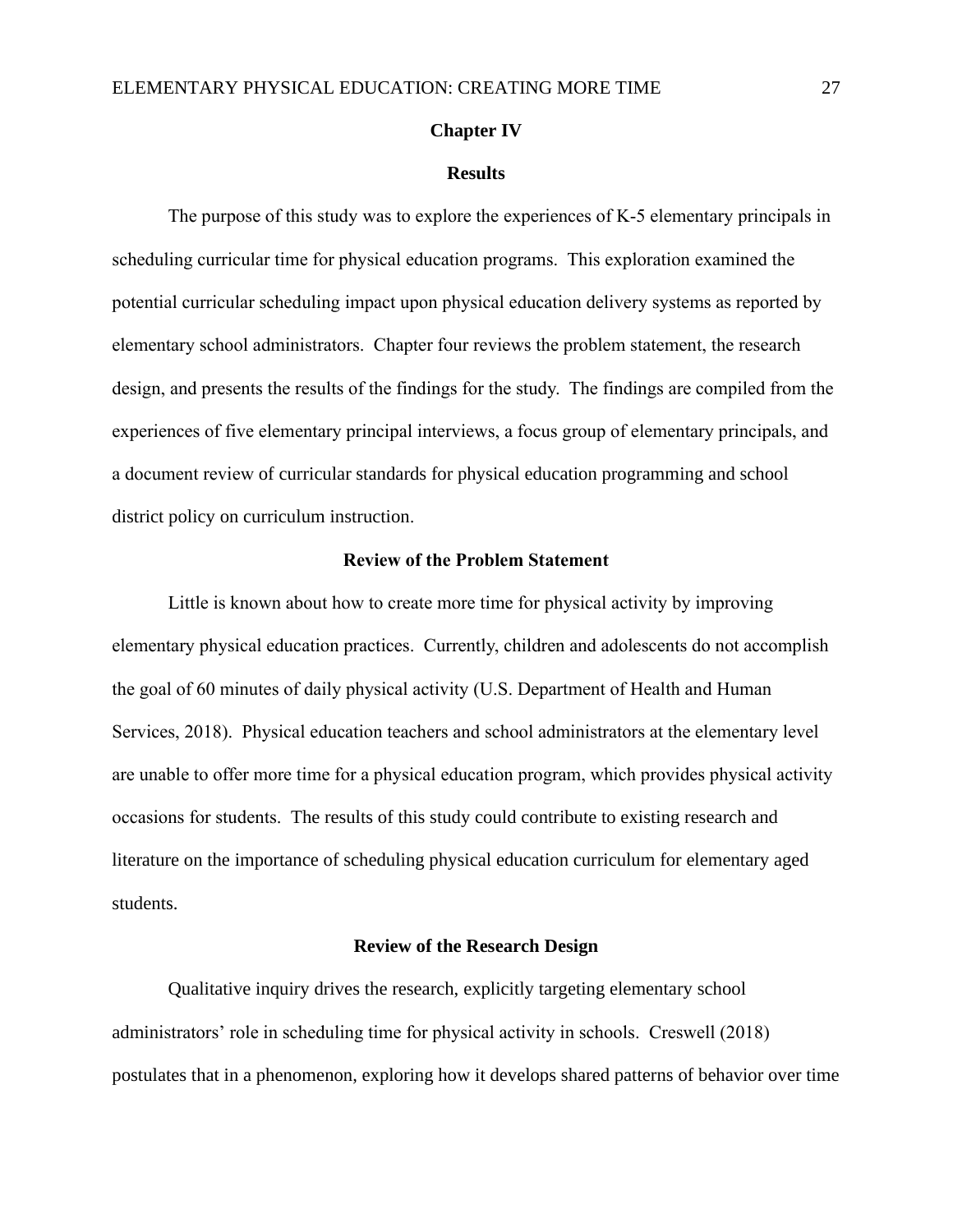and the views of individuals involved are what researchers use to establish meaning. Qualitative research explores behaviors in people and offers insight into why these actions take place (Rosenthal, 2016). The research design should occur in a natural setting and may change throughout the process (Creswell, 2013). Results from the data describe the experiences and behaviors of school administrators as related to scheduling physical activity during the school day. The development and implementation of interview protocols assist in the research design process. Administrator interviews will include principals of elementary schools in the same school district, with at least two years of experience.

## **Demographics of Participants**

Elementary school principals in K-5 buildings from a southern Minnesota school district participated in the study. Principals that are the primary school leader for their building were identified from the school district website. The total potential participants in the school district were ten elementary principals. After IRB approval was obtained, participants were recruited through an email invitation. Nine principals agreed to participate in the study. All participants were required to have a minimum of two years of experience, be employed in the same school district, and are responsibile for curricular scheduling in their buildings. Participants were selected based upon the inclusion criteria. Anyone not meeting the inclusion criteria was excluded from this study. The demographics of the principals consisted of six males and three females, experience ranged from six to fifteen years, and all were Caucasian. Table 1 presents the demographics of the principals that participated in this study.

## **Table 1**

## *Demographics of Principals*

| <b>Demographics</b> | Gender | Total |
|---------------------|--------|-------|
|                     |        |       |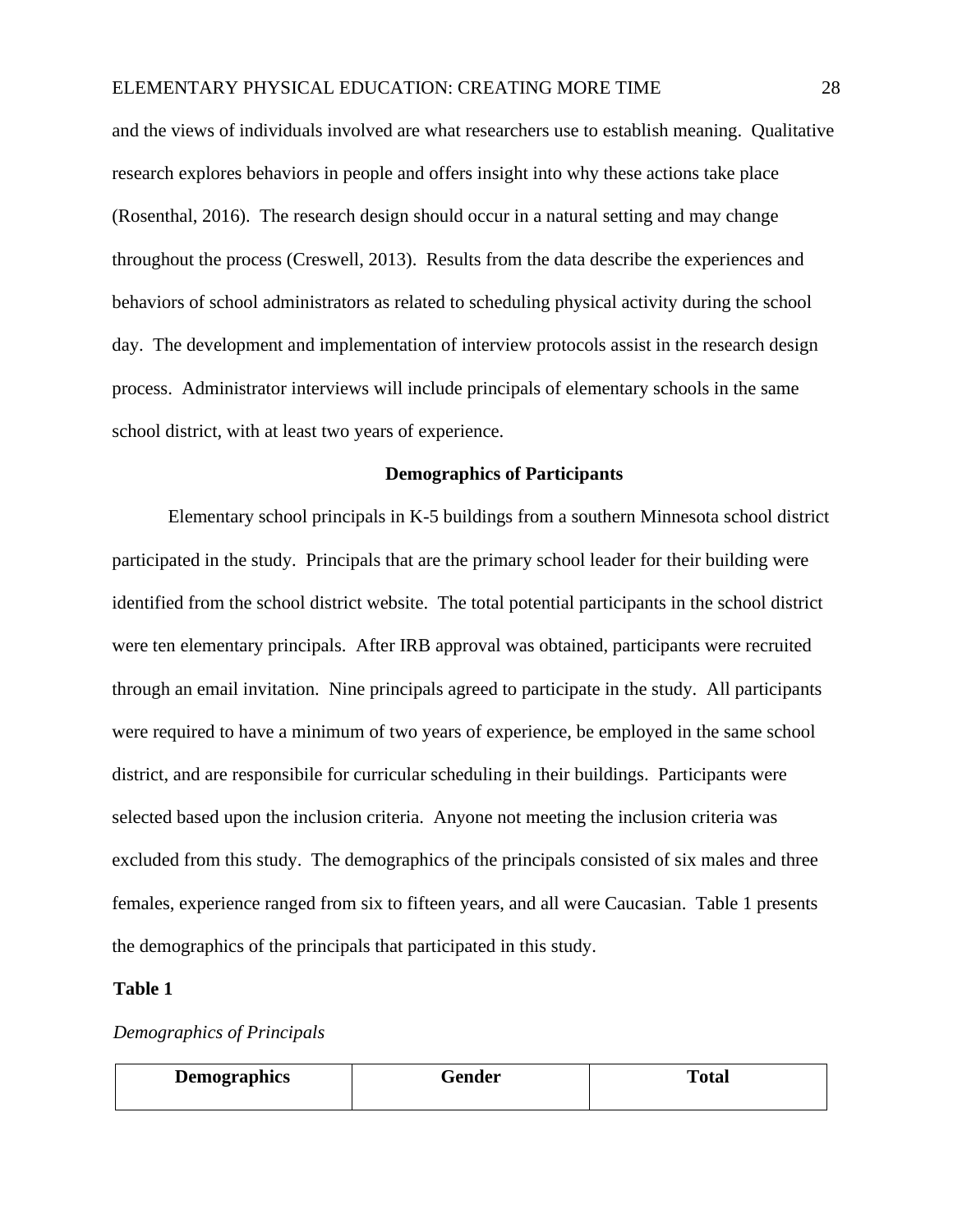|                            | <b>Male</b> | Female                      |        |  |  |
|----------------------------|-------------|-----------------------------|--------|--|--|
|                            | 6           | $\mathbf{3}$                | 9      |  |  |
| <b>Years of Experience</b> |             |                             |        |  |  |
| <b>Career Experience</b>   | <b>Male</b> | Career<br><b>Experience</b> | Female |  |  |
| $0 - 5$                    |             | $0-5$                       |        |  |  |
| $6 - 10$                   | 5           | $6 - 10$                    | 3      |  |  |
| $11 - 15$                  | 1           | $11 - 15$                   |        |  |  |

#### **Findings**

Five K-5 elementary principals from the school district agreed to participate in one-toone interviews. The demographics of the principals in the one-to-one interviews consisted of four males and one female, experience ranged from six to fifteen years, and all were Caucasian. Individual interviews were conducted with participants after IRB approval was obtained. Principals were contacted through an email invitation, and informed consent was obtained after an agreement to participate. A 45-minute block of time to conduct the interview was arranged with each principal. An audio recording allowed for transcription of responses and research after the interviews. Interviews occurred at each principal's school. Participants were asked if they are open to further clarification of emergent data.

## **One-to-One In-Depth Interviews**

When reflecting on thoughts and experiences as a K-5 elementary principal, themes emerged from the participants' answers. The researcher analyzed the data using the constant comparative method of coding data for selective thoughts and information to form categories for emergent themes. Each theme was present in various parts of the one-to-one interviews. The four themes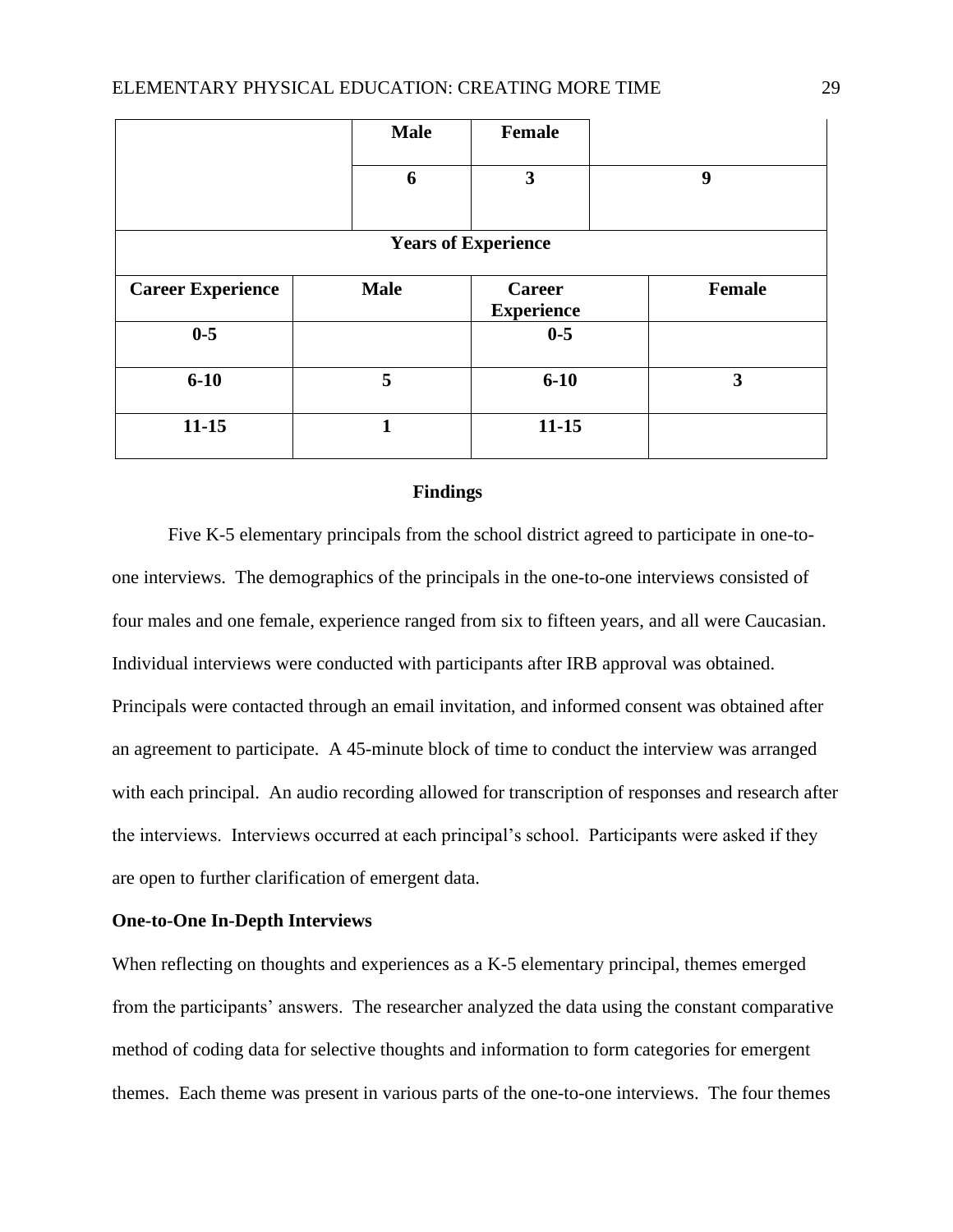were; 1) Schedule Balance and Common Prep Times, 2) Scheduling Requirements and Barriers, 3) Benefits of Physical Education Every Day, and 4) Extending the School Day. The percentage of the participants discussing each theme was 100%, except for extending the school day was only 80%. Table 2 provides a summary of the key emerging themes.

Table 2

| Theme   | Theme Description                              | % of Participants Discussing |
|---------|------------------------------------------------|------------------------------|
| Theme 1 | Schedule Balance and                           | 100%                         |
|         | <b>Common Prep Times</b>                       |                              |
|         |                                                |                              |
| Theme 2 | <b>Scheduling Requirements</b><br>and Barriers | 100%                         |
| Theme 3 | <b>Benefits of Physical</b>                    | 100%                         |
|         | <b>Education Every Day</b>                     |                              |
|         |                                                |                              |
| Theme 4 | Extending the School Day                       | 80%                          |
|         |                                                |                              |
|         |                                                |                              |
|         |                                                |                              |

*Themes Formulated from One-to-One In-Depth Interview Data* 

Themes presented below include textual quotes from participants. The quotes are from audio recorded interviews conducted by the researcher and were then transcribed into written form. Only quotes that apply to the emergent theme are included.

## **Emerging Theme 1: Schedule Balance and Common Prep Times**

All the participants believed that having balance and common prep time for classroom teachers is a significant factor in creating the academic schedule for their school. Creating shared time to collaborate and plan for classroom teachers was a theme consistently expressed by each principal. One principal expressed,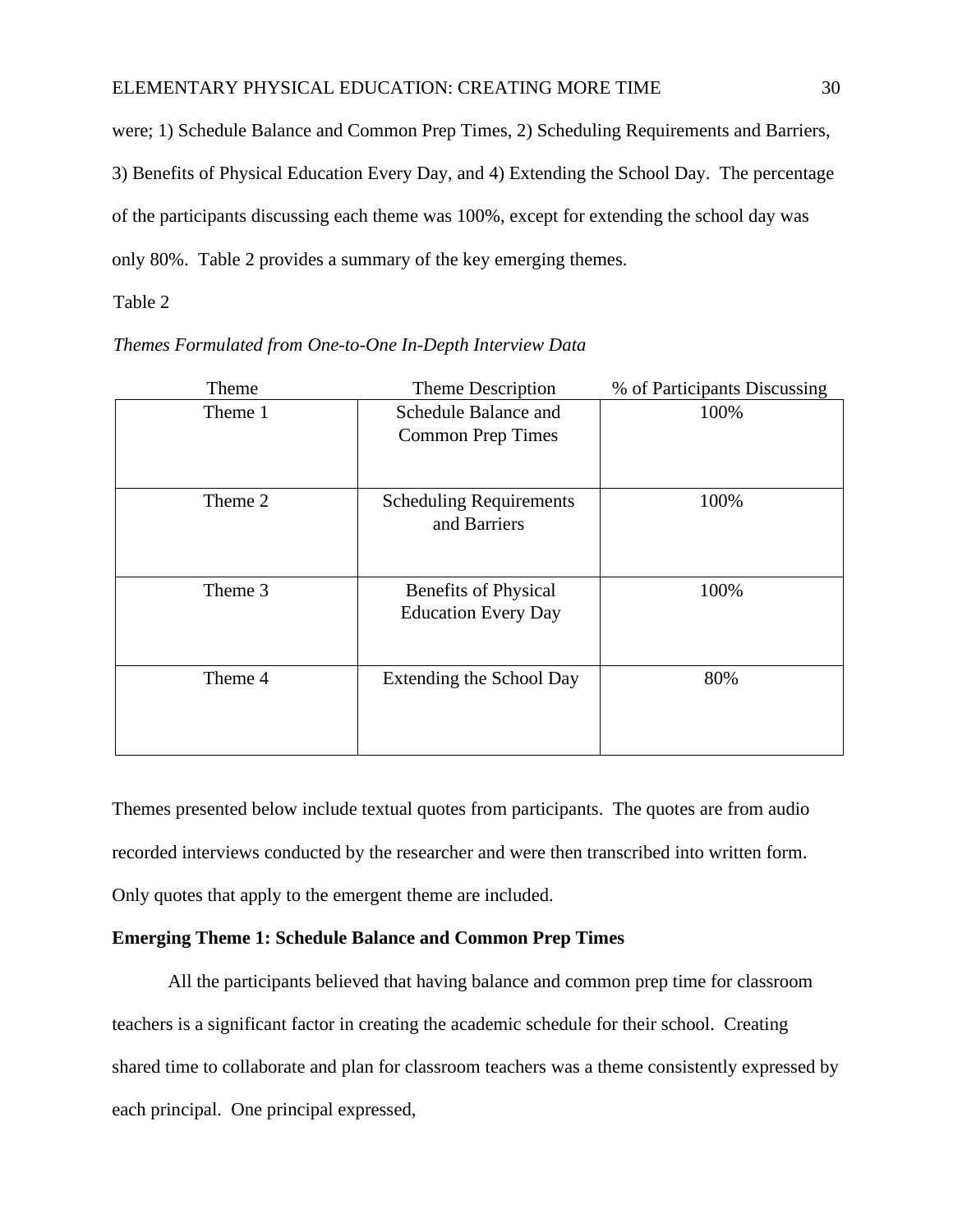"I think it is trying to balance the wants and needs of the different people involved in it. Our special area folks would like to be able to have, really for those folks that are coaching, the opportunity to have prep at the end of the day. So that they do not have to bring a substitute in on the days that they do have to leave early for coaching. Our classroom teachers want to be able to collaborate as much as possible, so having a common prep time for many teams is valuable (Principal In1)."

## Another one said,

"Obviously, what we would love to always be able to provide is a common prep for our teachers. And so, consistency in common prep behind their everyday schedule as well. It's something that our staff really wants to do, be able to have that time to meet. The challenges then become being able to schedule that in a way that doesn't overlap pieces again because of our size (Principal In3)."

Principal In4 stated thoughts on academic pressures and its effect on scheduling,

"I think a lot of times with the pressures that schools face with achievement scores on reading and math, that sometimes will be the precedent to make sure that we're providing time for classroom teachers to communicate and talk about math and reading assessments and achievement. There are times when the physical education schedule can get affected by that."

Common prep time's importance in a schedule is expressed throughout the participants' responses and impacts curricular scheduling for all classes.

## **Emerging Theme 2: Scheduling Requirements and Barriers**

The requirements set forth by the school district was another factor that drives each school's academic schedule. All participants felt the required number of days and minutes for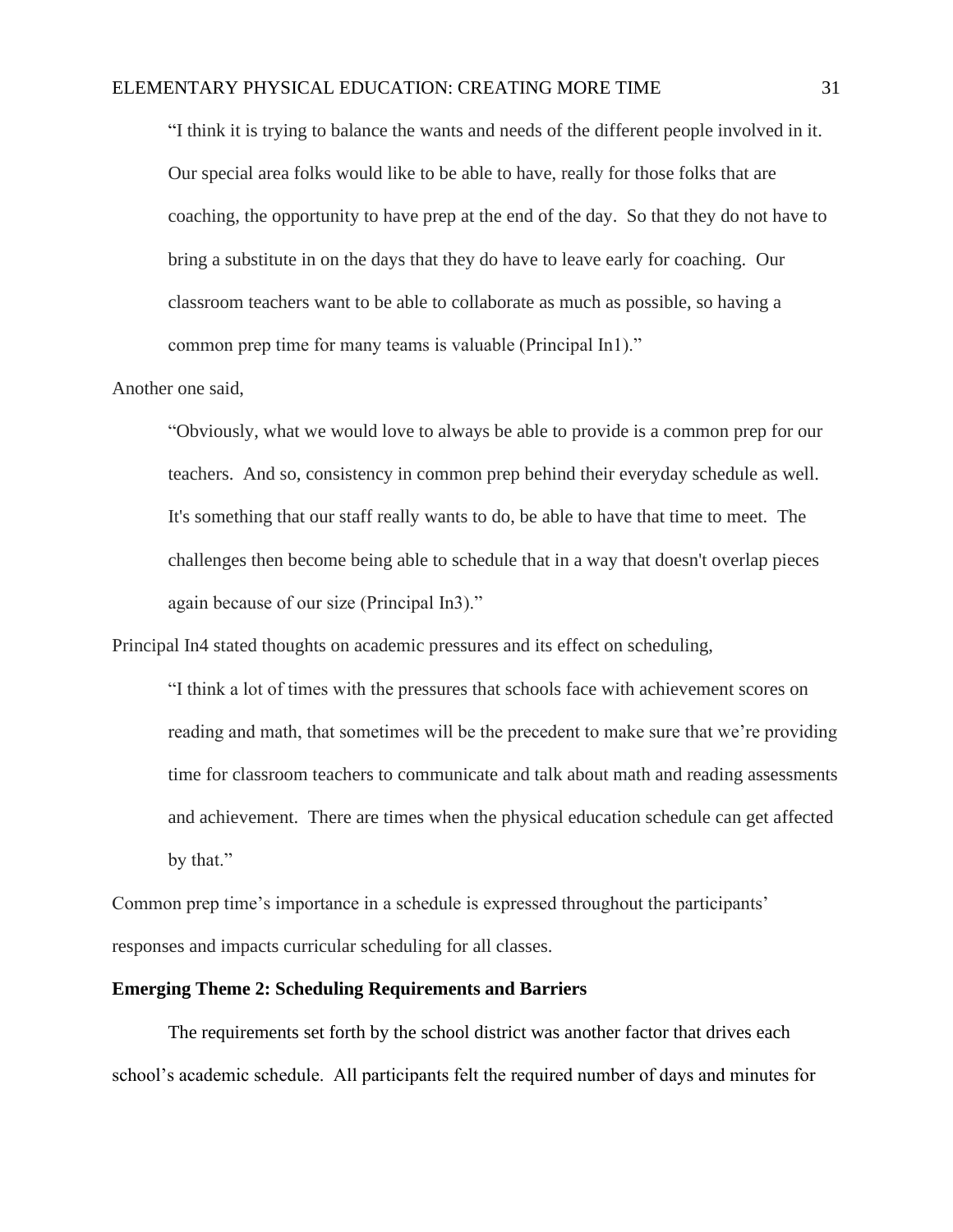each academic subject did not give them much flexibility in creating the schedule. Some principals also articulated they felt limited in offering choices throughout the day due to the requirements set forth by the school district. A principal reflected,

"I use the parameters given. I don't know where those parameters came from, but twice a week, 50 minutes in PE. We certainly live by the 60 minutes of movement a day, so we are a little bit limited that they get PE twice a week for 50 minutes or 100 minutes sometimes in Kindergarten that's split up over four days. But we are a little locked into twice a week PE classes (Principal In2)".

## Principal In5 stated,

"To be quite honest with you, I don't necessarily put a lot of additional thought beyond what we have agreed upon across a district within our elementary schools of what our kids are receiving. But, when I think big picture, I kind of have parameters I have to work within, so really right now, I have what I have. Every kid at School E is going to get two days of PE over the course of five (days)."

Each participants' comments emphasized that the required minutes for each school subject restricts flexibility and creativity in a schedule. This barrier in scheduling limits the principals' ability to increase or decrease time in subject areas based on the needs of their school.

## **Emerging Theme 3: Benefits of Physical Education Every Day**

Being able to provide physical education every day to elementary aged students was a theme that all participants indicated. Each participant felt that the benefits of providing daily physical activity for students is needed in a K-5 elementary school schedule. Physical education offers students opportunities for physical fitness, as well as social, emotional, and academic improvement according to the principals. Principal In1 thought,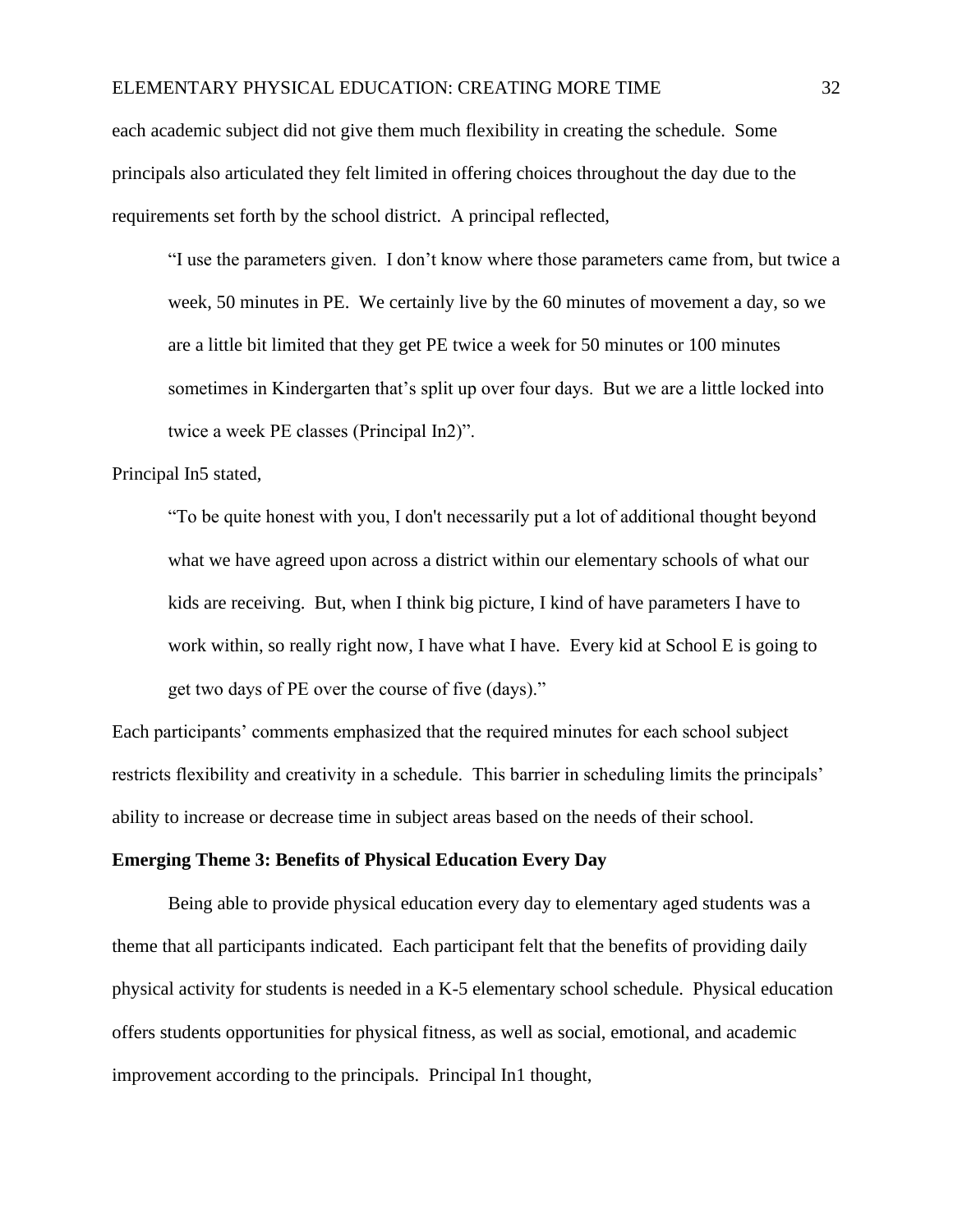"Kids benefit from the opportunity to move, and they benefit from the opportunity to learn in that environment and all of the skills that go with learning in that environment. Everything from perseverance, sportsmanship, and following rules and all those pieces to the physical fitness aspect they get from it."

Another participant expressed concern about the amount of physical education students were receiving.

"Unfortunately, we only have phy ed two days a week. I wish we had phy ed five days a week, that would be great, but that would be a whole different kind of schedule. I just, honestly, I don't think it's enough. I think that if we could provide more, it would benefit our kids. Physical activity is so important, and I know that it helps kids feel better about who they are and about themselves. It gives them energy, and kids need to move. The pressure that the kids have in the classroom to perform, it is pretty intense. So, if we could provide more time, I think it benefits us, but that's maybe bigger than where I'm sitting (Principal In4)."

Some of the participants also stated they try to offer physical fitness opportunities during various parts of the day, along with what students receive in a physical education class. Morning breaks, recess, walking/jogging paths, and school events are just a few examples of ways schools try to promote activity and movement.

#### **Emerging Theme 4: Extending the School Day**

When asked to provide solutions on how K-5 elementary schools in the district could provide daily physical education, a common theme was extending the school day. Four out of the five participants offered that extending the school day would provide more time for physical education and other academic subjects. One principal stressed this belief by stating,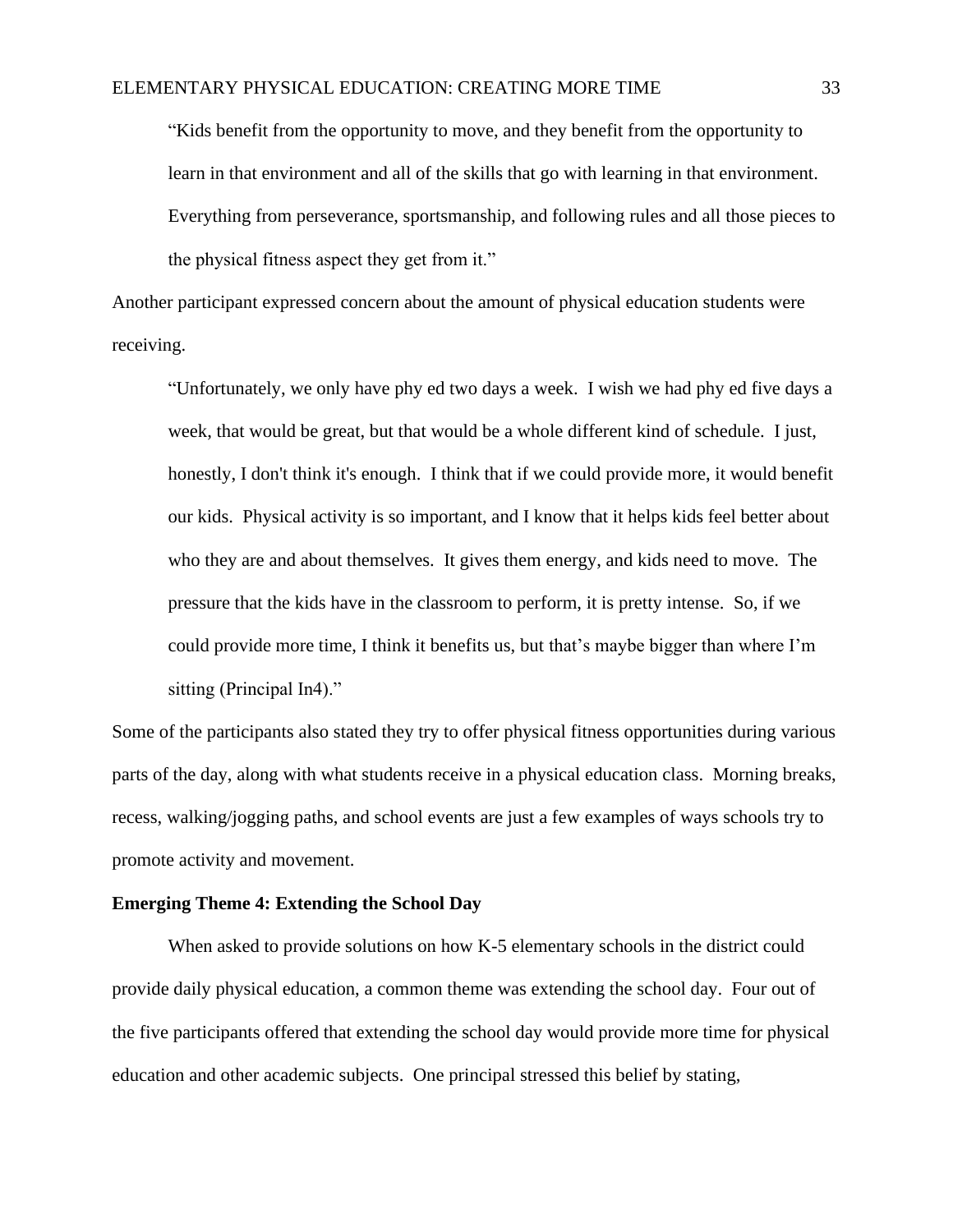"Lengthen the school day. I do think our school day's a little bit too short. We wouldn't have to teach more content necessarily, but we could spread it out a little more over a little bit longer day. But a little bit longer day, I feel that you could add a number of things to the day (Principal In2)."

Principal In3 discussed the opportunities created by extending the school day,

"If I could create a school day that instead of going from 8:00 to 2:30 every day, we go from 8:00 to 3:30, now I can add more reading instruction and math instruction, but I can also add opportunities to maybe have PE every day. I would love to have daily PE for a half of a block, and then the other half is going to be your art, music, media."

Increasing the minutes in a school day is a solution the principals believe would increase time for all academic subjects. More information and research would be needed to expand the school day.

#### **Focus Group Interview**

Ten K-5 elementary principals in the school district were invited to participate in the focus group interview session. Seven of the ten volunteered to partake in the focus group, and three of the principals were also participants in the one-to-one interviews. The demographics of the principals in the focus group consisted of four males and three females, experience ranged from six to fifteen years, and all were Caucasian. During the focus group interview, two key themes emerged. These themes were changing the current school district schedule and providing more scheduled time for physical education. Table 3 presents the themes that emerged from the focus group discussion.

Table 3

#### *Themes Formulated from Focus Interview Data*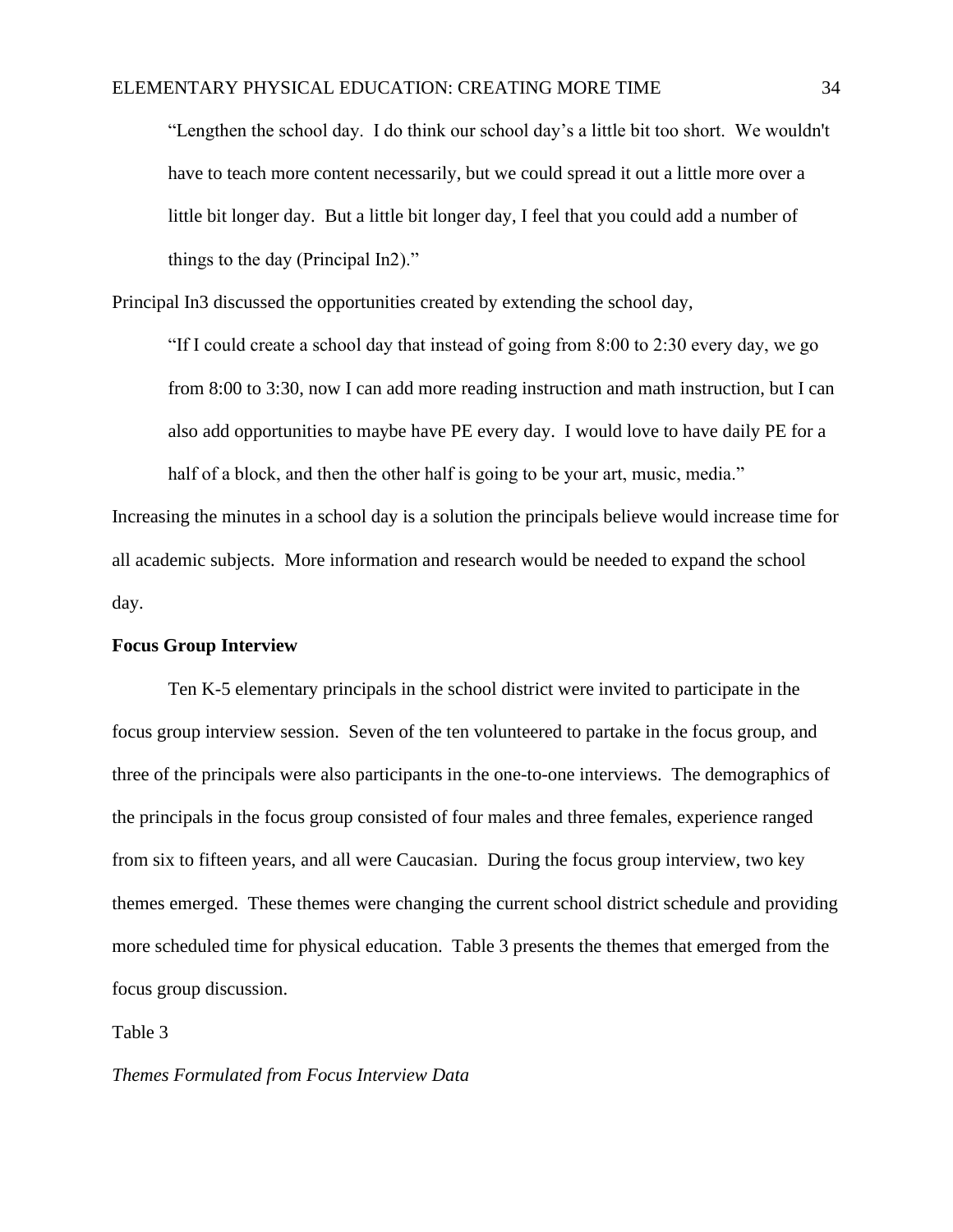| Theme | <b>Brief Discussion</b>                                 |
|-------|---------------------------------------------------------|
|       | Changing the Current School<br><b>District Schedule</b> |
|       | Providing More Scheduled<br>Time for Physical Education |

#### **Emerging Theme 1: Changing the Current School District Schedule**

During the one-to-one interviews, a common theme that emerged was requirements set forth by the school district had an influence on how the principals set the daily academic schedule. Extending the school day was offered as a solution to add more flexibility to each buildings' schedule. In the focus group, the topic of extending the school day led to a discussion on changing current practices in scheduling for the school district. Changes to the current school day in the district could provide more time for other subjects, including physical education.

Principal F2 expressed,

"Well, if the skies the limit, I would prioritize something less academic. Because I think that we give kids a lot of that and feel that they have enough of that, in my opinion. So, if we had a longer school day, which I would personally love, I would want to prioritize special area types of things, STEM kind of things, or experiences, I think."

Another principal suggested,

"I think more along the lines of choice-based options for kids. Whether that is maker space options, if there are more types of phy ed options, or maybe it's just more dramatic play options for the little kids, and that sort of thing (Principal F5)."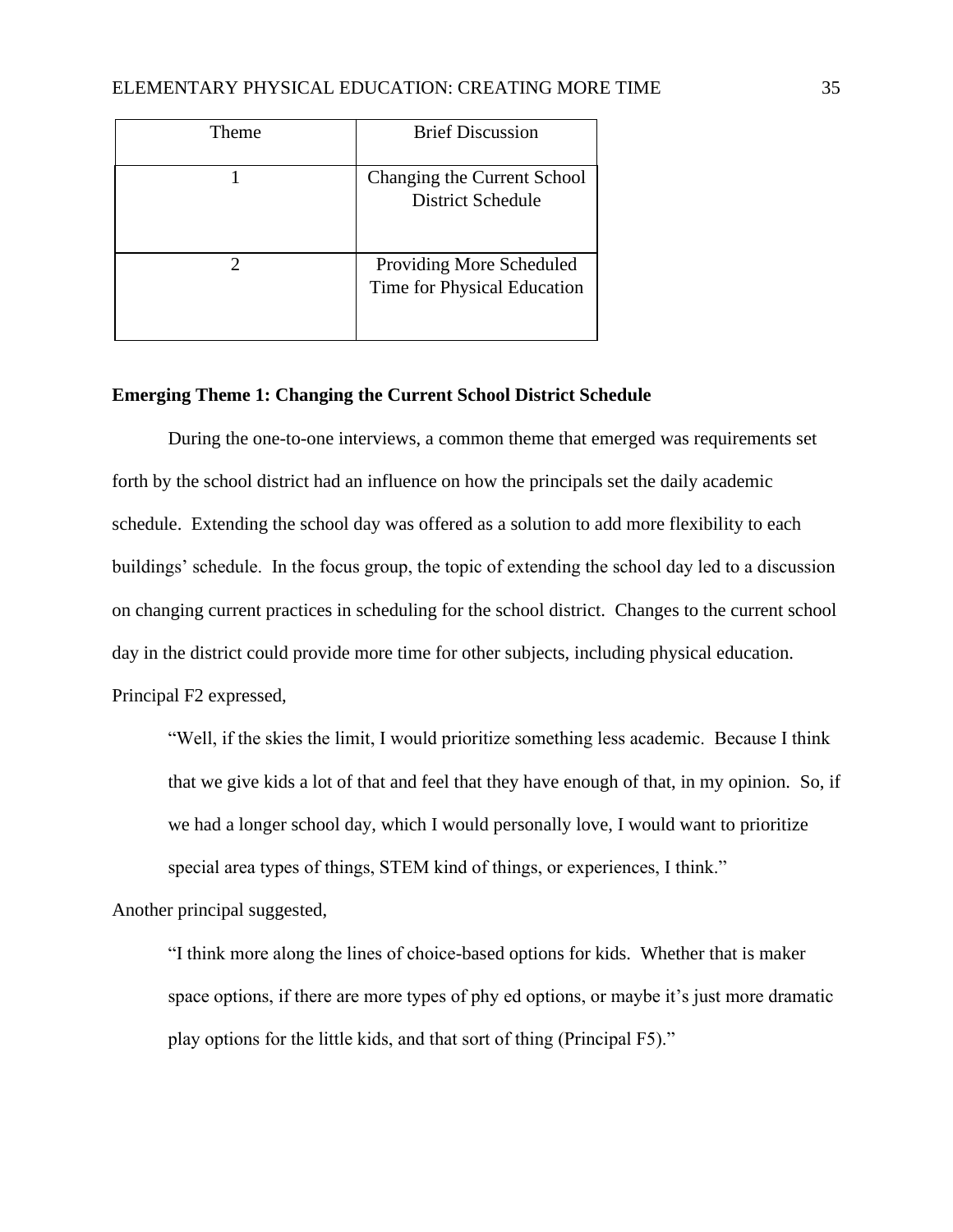Principal F8 stated thoughts about why and who would be involved in a decision to extend the school day,

"I think that it depends on why you're extending the day, the people that drive that why, the stakeholders, are going to have some input on how that's going to look. I'm going to add that, the biggest hurdle to that, well not the biggest hurdle, but a huge hurdle in that is the contractual stuff with teachers, as I see it."

Comments made by the participants showed that more research to extend the school day is needed. Also, the inclusion of other stakeholders would be involved in changing the current school district schedule.

## **Emerging Theme 2: Providing More Scheduled Time for Physical Education**

Providing daily physical education and its benefits was another point the participants conveyed interest. This led to a discussion on increased physical education time during the school day. Many factors would need to be discussed and decided if the school district increased time for physical education. Principal F1 shared thoughts on the individuals that would be included in offering more time for physical education,

"Director of teaching and learning, school board, superintendent would be involved. Probably would have some parent advisors in there. I think that because it would impact the secondary, you'd have student voice from the middle school and high school level." Another gave examples from past experiences,

"I think that it depends too if you're looking at minutes verse days. I was in a school district where we did have it every day, but it was only 25 minutes instead of 50. They alternated other specials with it, so instead of music once a week, you would have that twice a week opposite your art or 25 minutes of phy ed. So, we had it every day, so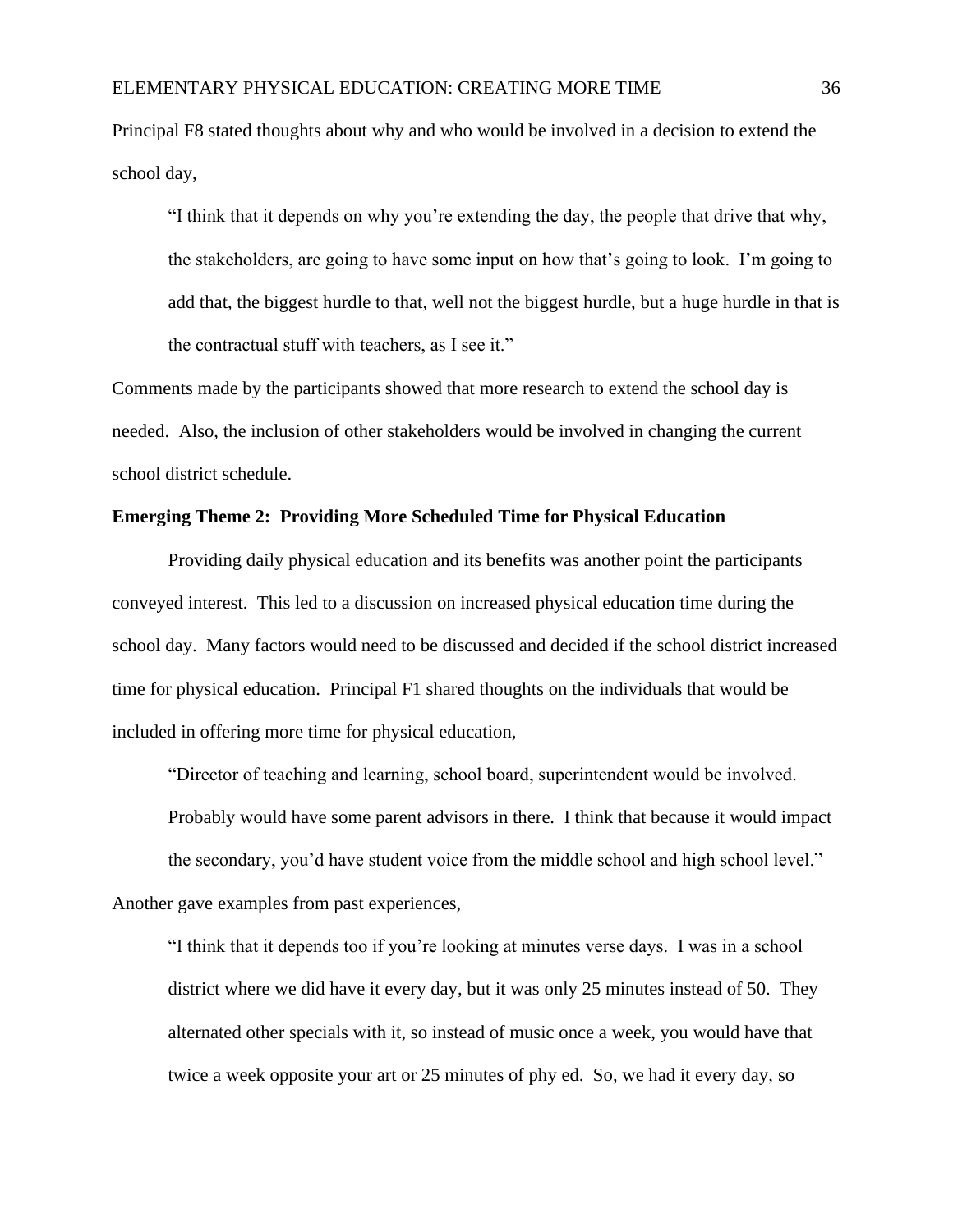minute wise, you're getting it the same amount. So, it goes back to the goals of your program too, are you looking at getting kids moving every day or increasing the overall time during the week, what's the goal (Principal F7)?"

Most of the participants believe physical education is essential to students, but time and support is an issue when scheduling classes.

#### **Document Review**

The document review included the 2018 Minnesota K-12 Academic Standards in Physical Education and a document on the Minnesota River School District policy for physical education curriculum. Both documents influence how physical education is provided to students. These documents are used by school officials to determine how a physical education program is designed and implemented in elementary schools.

#### **2018 Minnesota K-12 Academic Standards in Physical Education**

The goal of the document is to guide schools in providing individuals with the skills, knowledge, and confidence to pursue a lifetime of healthy physical activity. The document is guided by the following five standards for all grade levels:

1. Demonstrate competency in a variety of motor skills and movement patterns.

2. Apply knowledge of concepts, principles, strategies and tactics to movement and performance.

3. Demonstrate the knowledge and skills to achieve and maintain a healthenhancing level of physical activity and fitness.

4. Exhibit responsible personal and social behavior that respects self and others.

5. Recognize the value of physical activity for health, enjoyment, challenge, selfexpression, and social interaction.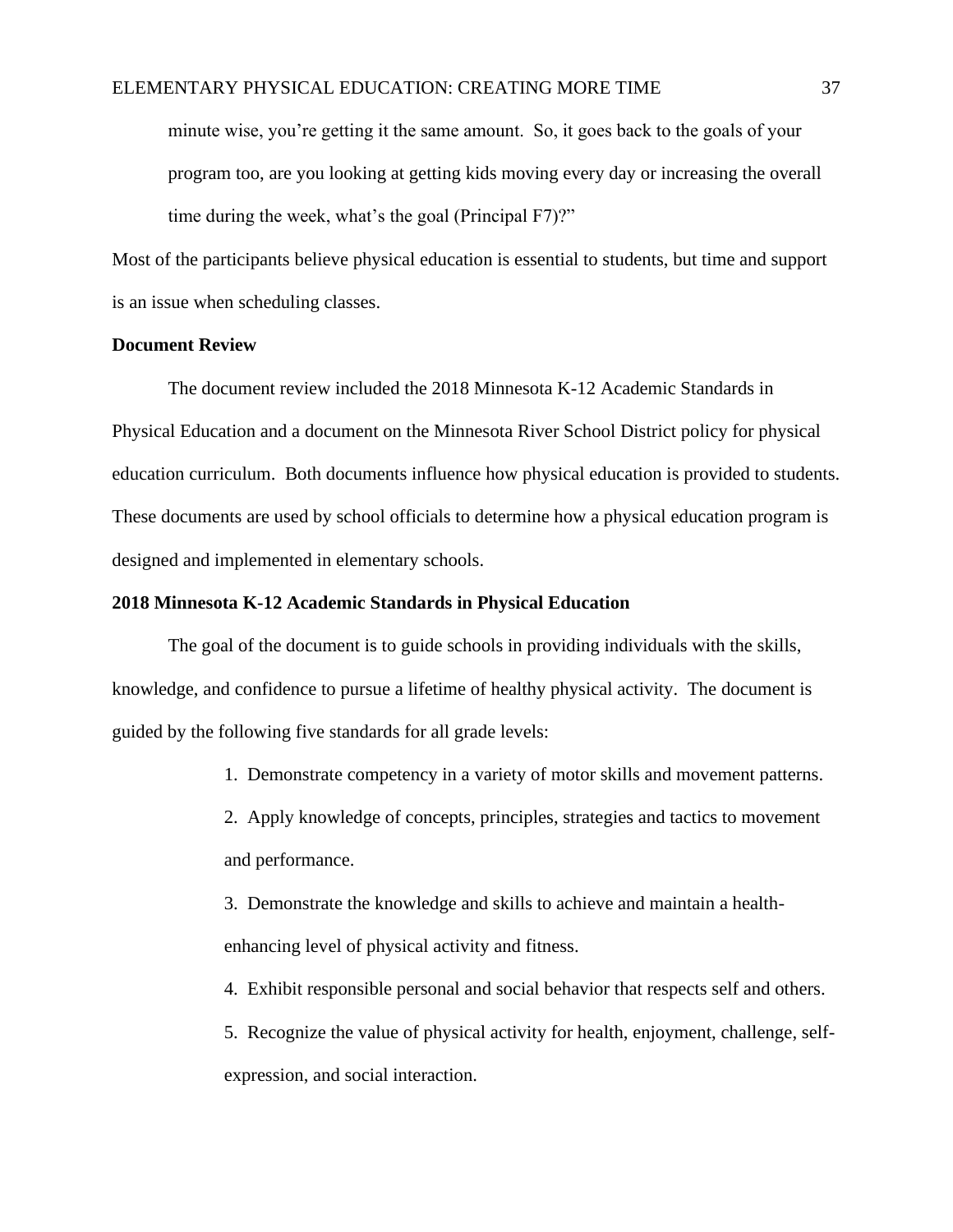The standards also include specific grade level focus areas and benchmarks for K-12 students. This literature supports the belief of the participants that physical education is valuable to elementary aged students in enhancing physical fitness and social interactions. There is no mention of the required number of days or minutes students should receive physical education during an academic week or school year. School districts are free to determine what curricular time is provided in elementary schools, which aligns with the experiences of the principals in this study.

## **Minnesota River School District Instructional Curriculum Policy**

The purpose of the instructional curriculum policy for the Minnesota River School District is to provide a plan for courses and subjects offered to students in the school district. The document states that all programs offered by the school district need to meet the standards and benchmarks established by the Minnesota Department of Education. The superintendent develops guidelines and directives relating to the instructional curriculum, that are then implemented as school policy by the school board. Financial considerations are also used when determining instructional curriculum. At no point in the document is there inclusion of elementary principals in curricular decisions, which was expressed by the participants during interviews.

#### **Summary**

Chapter four provides the findings for this qualitative study. The chapter begins with a review of the problem statement and research design. Demographics for the participants are provided, along with the results and themes from the one-to-one interviews, focus group, and document review. Chapter five will discuss the interpretation of the findings, implications for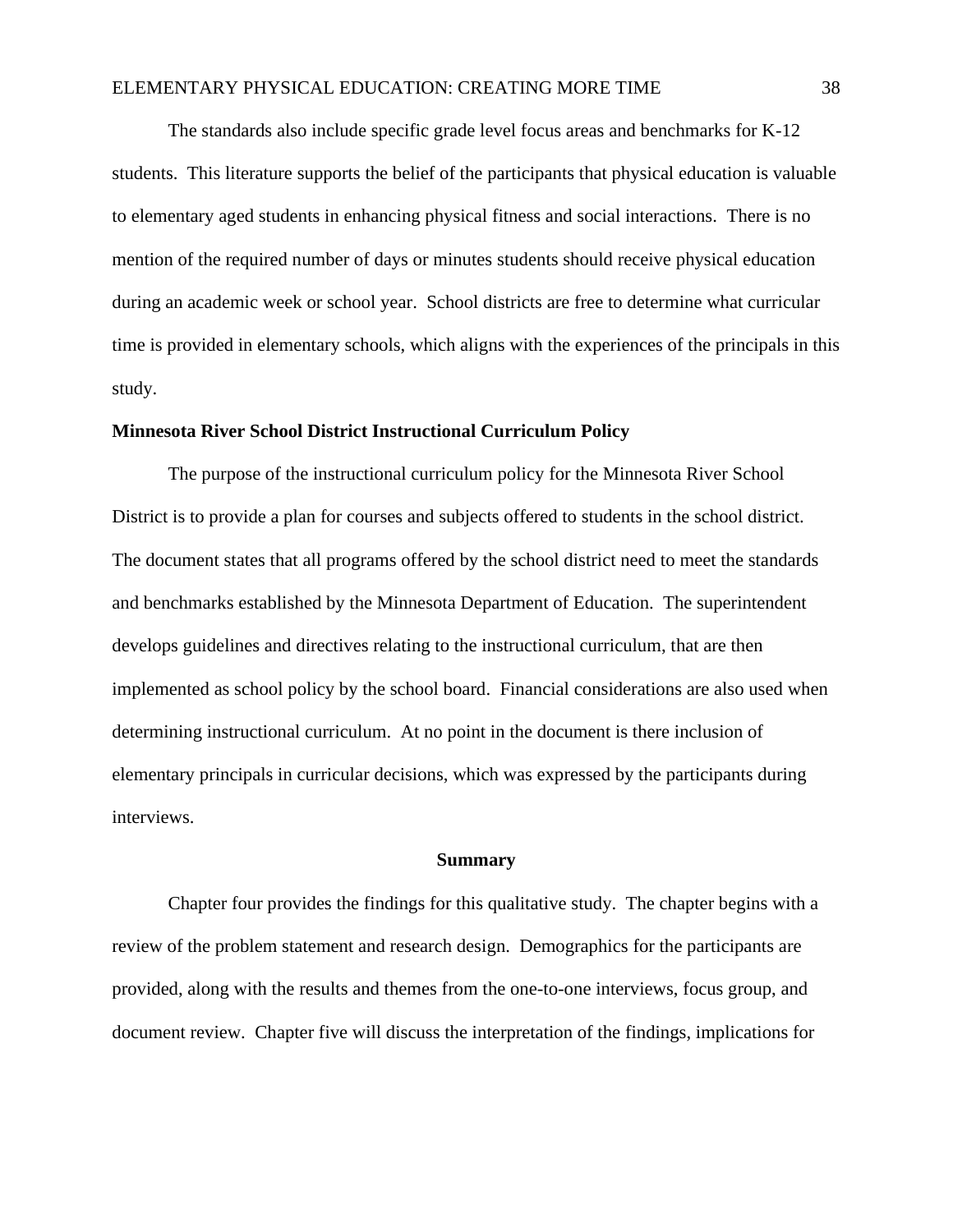educational leadership in physical education instruction, and future recommendations for

research in creating an academic schedule for activity.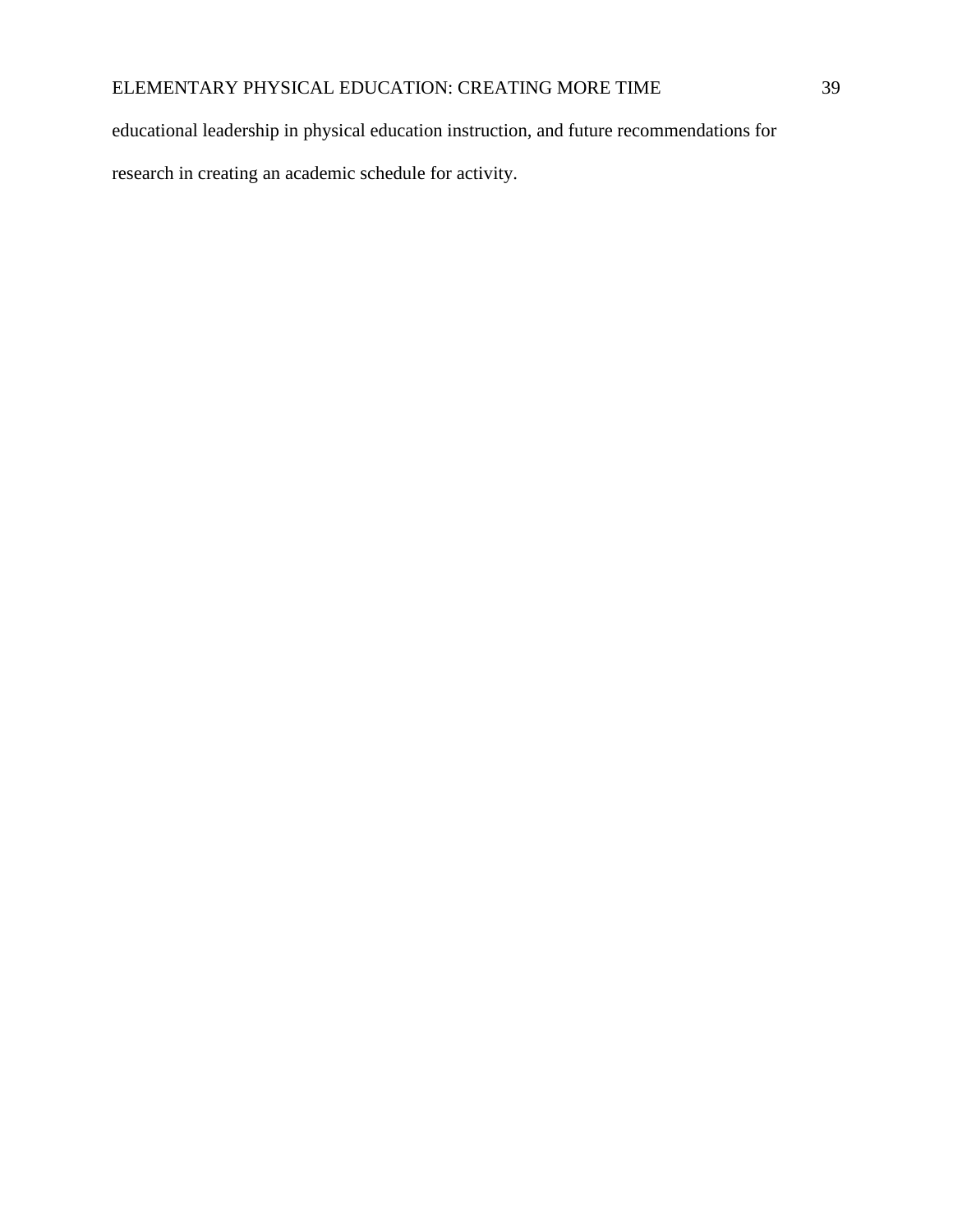#### **Chapter V**

#### **CONCLUSIONS, IMPLICATIONS, and RECOMMENDATIONS**

The purpose of this study was to explore the experiences of K-5 elementary principals in scheduling curricular time for physical education programs. This exploration examined the potential curricular scheduling impact upon physical education delivery systems as reported by elementary school administrators. The previous chapters provided an introduction, literature review, methodology, and findings for the study. The importance of elementary administers' viewpoints on scheduling time for physical education curriculum is demonstrated through the study.

A qualitative method guided the research, explicitly targeting elementary school administrators' role in planning time for physical education curriculum in schools. Qualitative research explores behaviors in people and offers insight into why these actions take place (Rosenthal, 2016). A phenomenological research design allowed for further exploration of the lived experiences of K-5 elementary school principals when scheduling time for physical education programs. The following questions were used throughout this study:

RQ1. What strategies do elementary school leaders employ to allocate school time for physical education?

RQ2. What are the perspectives of school leaders on addressing physical education programing for elementary students?

RQ3. What are the academic benefits and disadvantages of increased physical education time?

One-to-one interviews, a focus group, and document review comprised the data collection. Four main themes emerged from the one-to-one interviews: (1) schedule balance and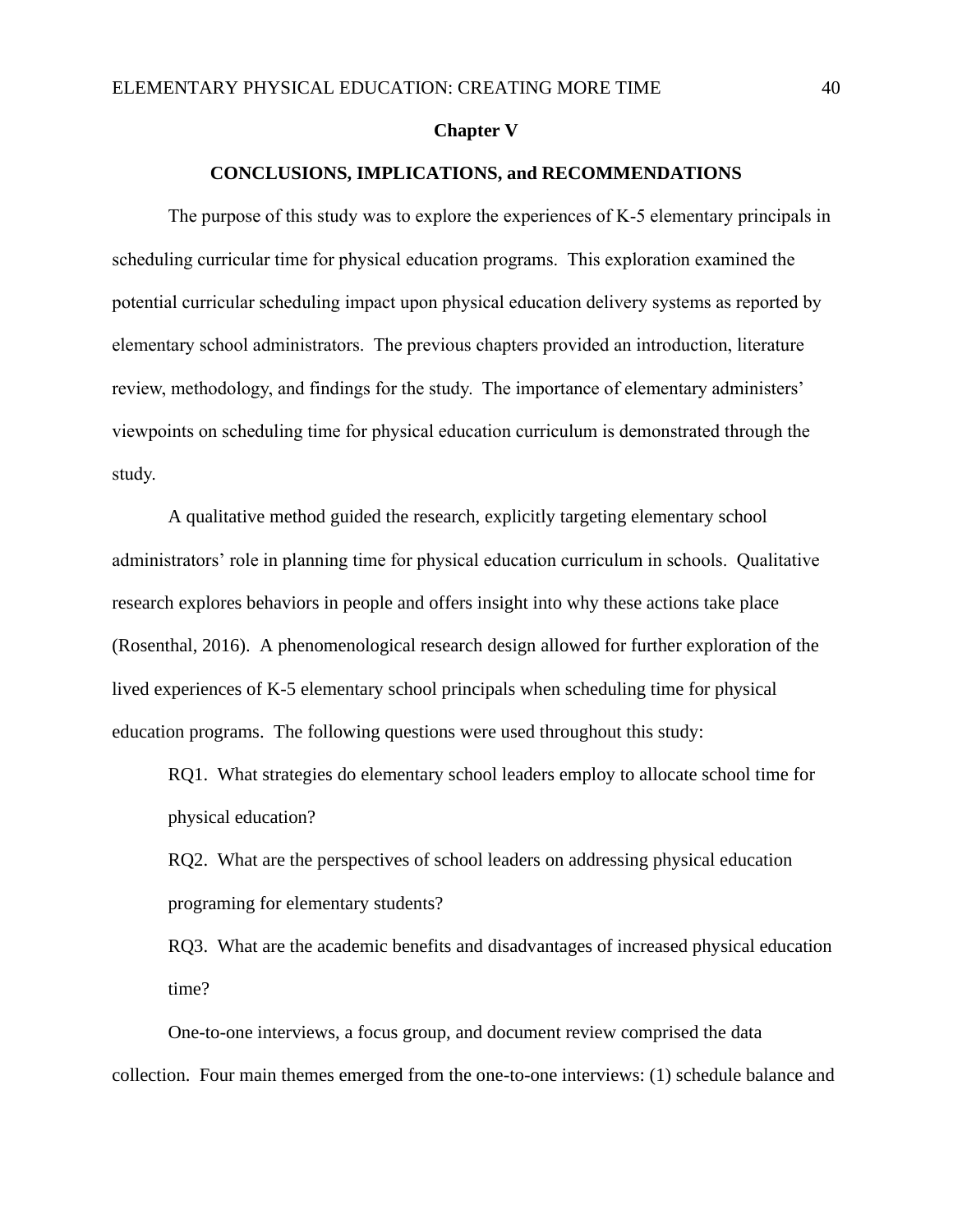common prep times, (2) scheduling requirements and barriers, (3) benefits of physical education every day, and (4) extending the school day. From the focus group interview, two themes emerged: (1) changing the current school district schedule and (2) providing more time for physical education.

## **Conclusions**

After conducting interviews with K-5 elementary principals, examining the findings of the research, and reviewing the literature, the researcher drew four conclusions from this study. The following conclusions also provide answers to the research questions that guided the study:

- 1. K-5 elementary principals felt school district requirements impacted how the daily academic schedule is created in each elementary school building. (RQ1)
- 2. Planning common prep time for teachers influences how specials, like physical education, are scheduled during the school day. (RQ1)
- 3. All participants stated that children would benefit from more physical education time during the school day. (RQ2, RQ3)
- 4. Extending the academic school day would add more time for increasing physical education opportunities in elementary schools. (RQ2)

#### **Theoretical Framework**

The theoretical framework explored how elementary children gain and sustain physical activity, and the time needed to learn compared to the actual time spent on learning. This framework included the Carroll Model of School Learning. The Carroll Model of School Learning is composed of five elements that include aptitude, opportunity to learn, ability to understand instruction, quality of instructional events, and perseverance (Carroll, 1963). Carroll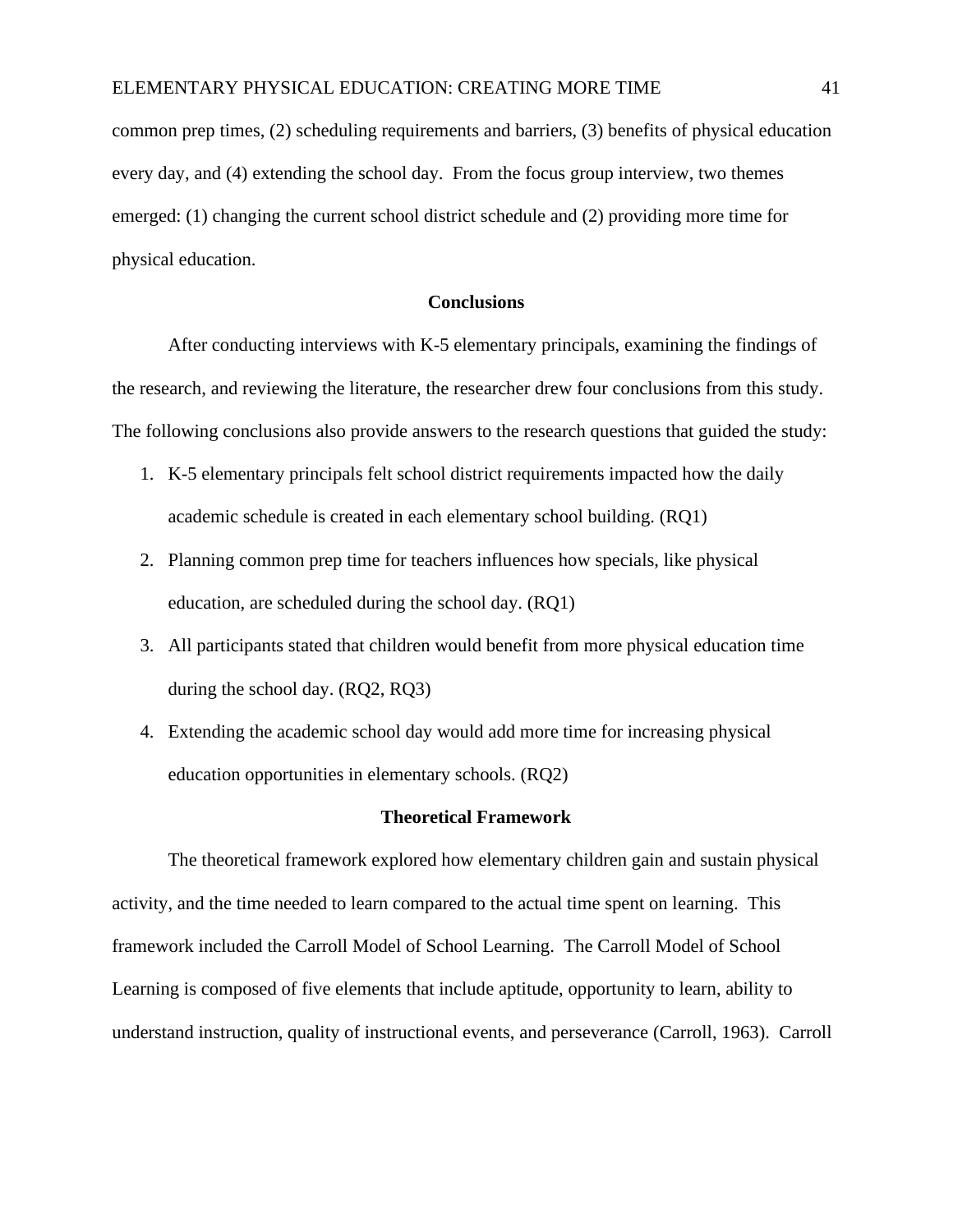(1963) argues that learning is a function of effort spent in relation to effort needed, mainly connected to time.

The findings of this study hold true to Carroll's theory on school learning. Based on comments from the participants in this study, the opportunity to learn is lacking during the school day. Participants felt that there is not enough time for all academic subjects, including physical education classes. If there is a shortage of academic time available for students, then it will influence student learning according to Carroll's model. The opportunity to learn is a vital step in this model and needed in order to provide adequate time for students to obtain and retain knowledge. Further research comparing current practices in other school districts could support this theory and the findings of this study.

#### **Implications of the Study**

The results of this study elucidate that K-5 elementary administrators are limited in the ability to create more time for physical education programs. School district scheduling requirements and planning common prep time for teachers drives the daily academic schedule for elementary schools. Participants in this study identified the need for more physical education for elementary aged students. Additionally, extending the school day was suggested by participants as a possible solution that could create more time for all subjects, including physical education. By answering the research questions using the data collected, the researcher produced the following implications for leadership practice:

**Conclusion 1:** K-5 elementary principals felt school district requirements impacted how the daily academic schedule is created in each elementary school building.

**Implication:** School district officials and elementary administrators would benefit from a comprehensive review of the elementary academic schedule and what subjects are presented to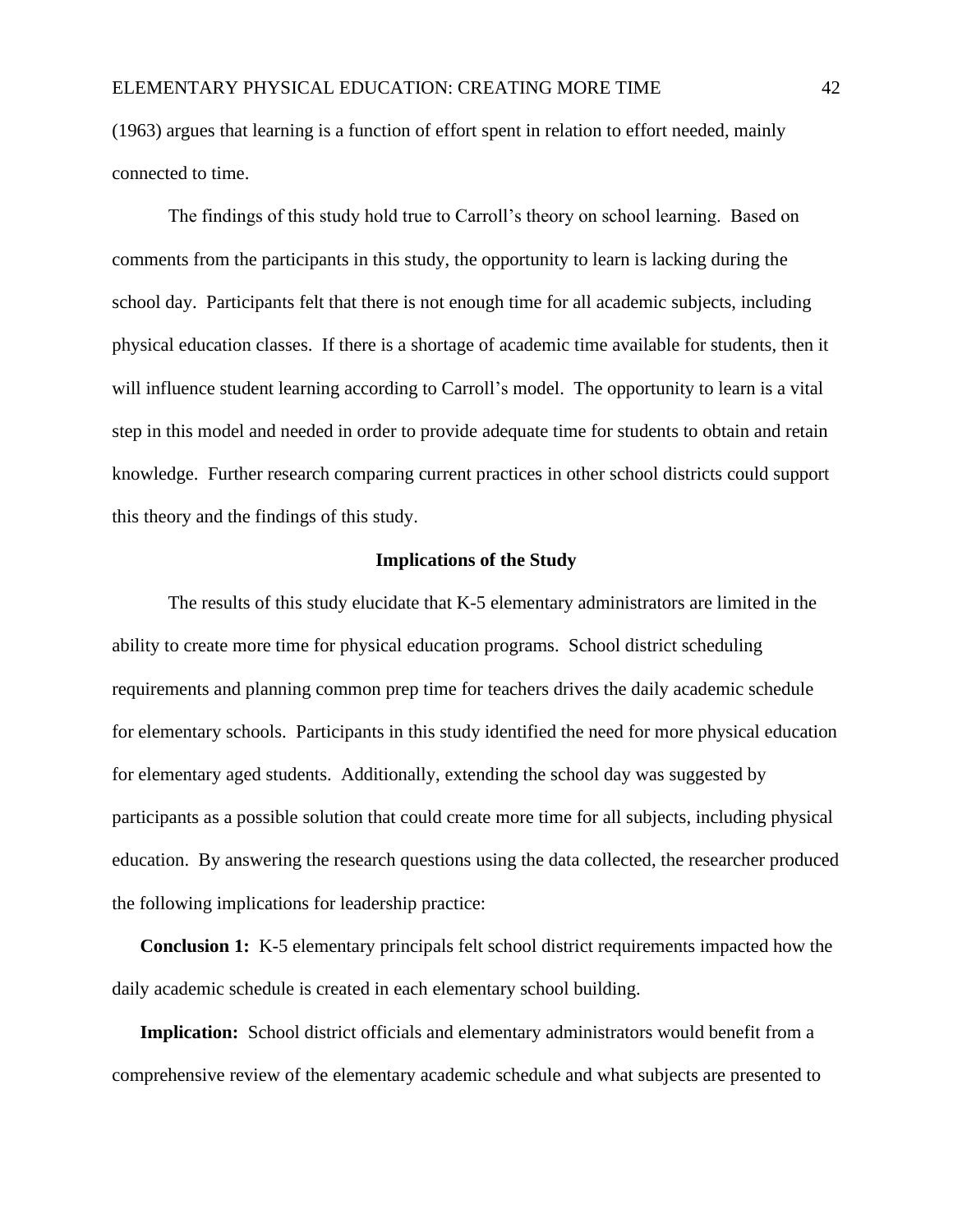students. The findings in this study support Brusseau and Hannon's (2015), research that physical education programming reduction is used to increased academic learning time for other school subjects. The number of days, minutes, state standards and content should all be included in the review.

**Conclusion 2:** Planning common prep time for teachers influences how specialist subjects, like physical education, are scheduled during the school day.

**Implication:** Evaluating the benefits and disadvantages of planning common prep time for teachers may help to create a more effective schedule. Time for teachers to collaborate is essential, but how much time is needed during a week should be reviewed. By adjusting current practices for common prep time, it may allow for more flexibility in scheduling opportunities.

**Conclusion 3:** All participants stated that children would benefit from more physical education time during the school day.

**Implication:** School leaders may want to consider the amount of time allocated for physical education each week. The recommendation that each week elementary schools provide 150 minutes of instructional physical education is not being met (SHAPE America, 2015). With all of the K-5 elementary principals expressing the need for more physical education and the benefits it provides students, reviewing current practices should be addressed.

**Conclusion 4:** Extending the academic school day would add more time for increasing physical education opportunities in elementary schools.

**Implication:** Providing more time in the school day might be a pivotal factor in supporting the needs of elementary aged students. This solution supports Beauchamp, Rhodes, and Nigg (2016), suggestion that extending the school day by another thirty to sixty minutes allows for more opportunities to cover all academic topics. Exploring extending the school day should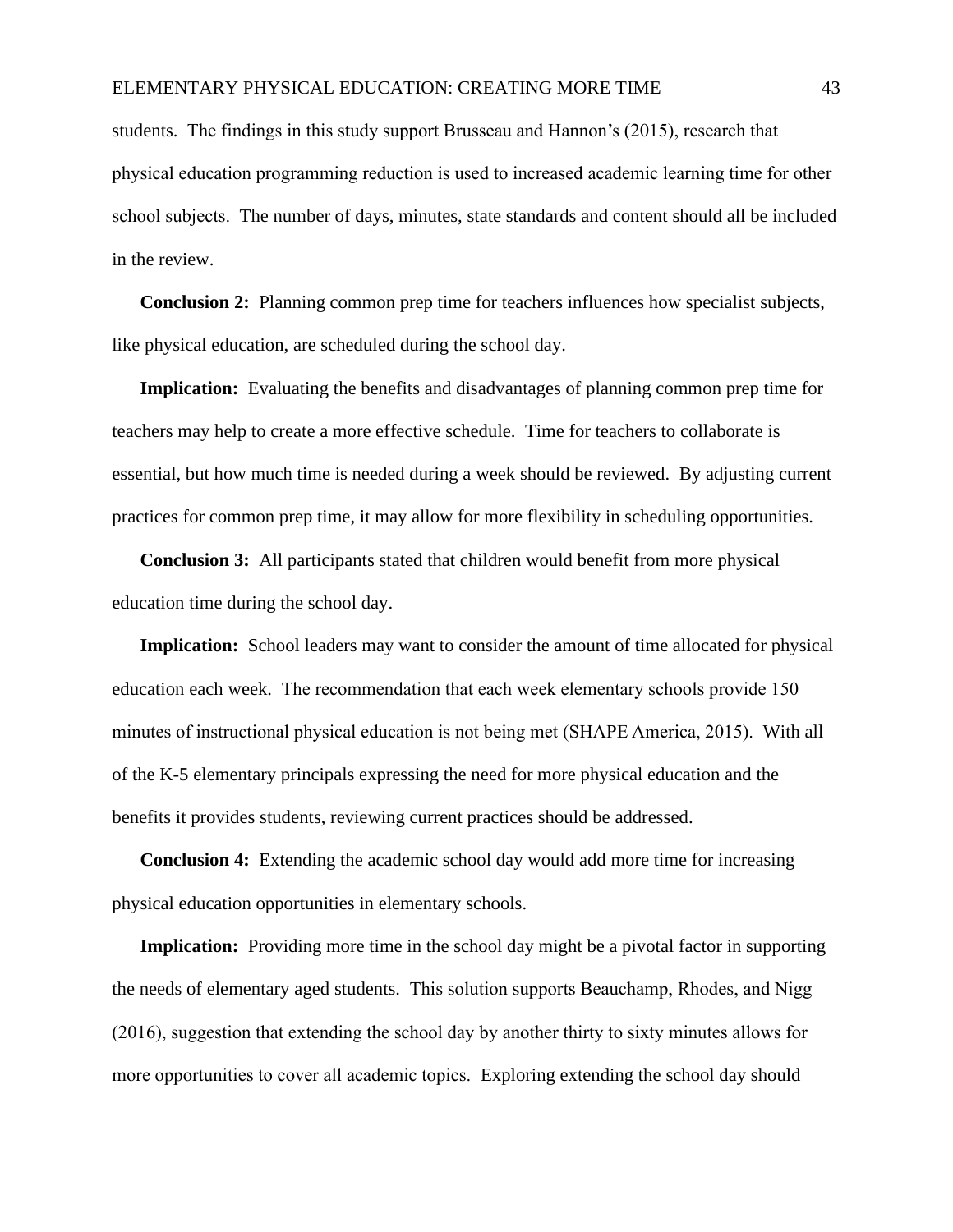involve school officials, as well as input from teachers and families. If more time is allotted, daily physical education could be achieved.

# **Recommendations for Future Research**

More research is needed to explore ways to increase curricular time for physical activity in public elementary (K-5) physical education programs. A larger sample size is needed to validate and contribute to the findings of this study. Further research could include more school districts and elementary administrators in Minnesota with larger student populations. Investigating other samples may provide different results and greater insight into this study.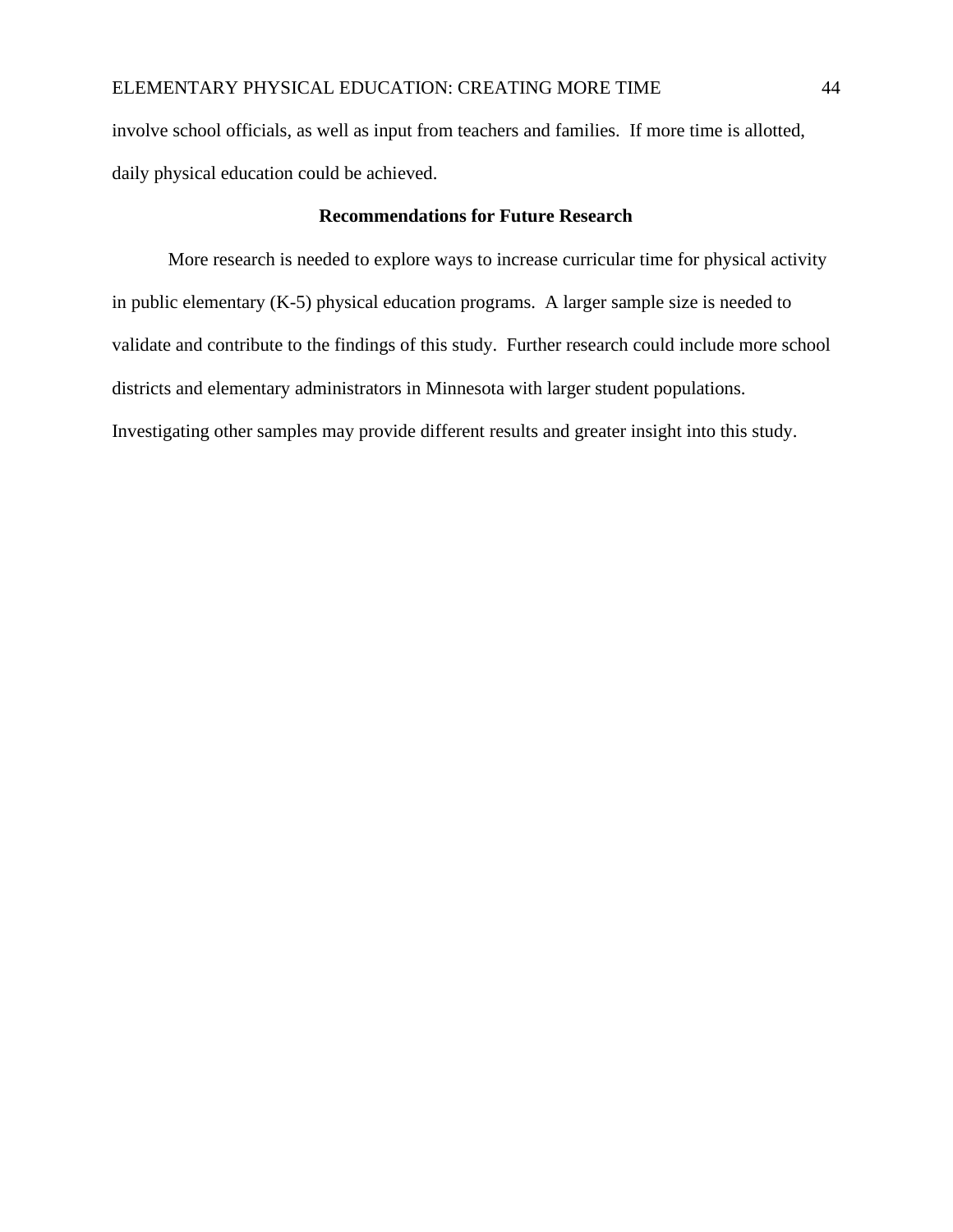#### **References**

- American Heart Association. (1972). *Exercise testing and training of apparently healthy individuals: A handbook for physicians*. Dallas, TX: American Heart Assoc.
- Assaf, M. (2015). The impact of extending school day and year on students' academic achievement. doi: 10.13140/RG.2.1.1202.0561.
- Backhouse, G., Corti, L., & Day, A. (2000). Confidentiality and informed consent: issues for considerations in the preservation of and provision of access to qualitative data archives. *Forum: Qualitative Social Research, 1*(3), 7.
- Barrett, D. & Twycross, A. (2018). Data collection in qualitative research. *Evidence-Based Nursing, 21*, 63-64.
- Beauchamp, M. R., Rhodes, R. E., & Nigg, C. R. (2016). Physical activity for children in elementary schools: time for a rethink? *Translational Behavioral Medicine*, *7*(1), 64-68. Retrieved from<https://www.ncbi.nlm.nih.gov/pmc/articles/PMC5352648/>
- Blair, S. N., LaMonte, M. J. Nichaman, M. Z. (2004). The evolution of physical activity recommendations: how much is enough?, *The American Journal of Clinical Nutrition*, 79(5), 913S–920S. Retrieved from <https://doi.org/10.1093/ajcn/79.5.913S>
- Bowen, G. A. (2009). Document analysis as a qualitative research method. *Qualitative research journal, 9*(2), 27-40.
- Brusseau, T. A., & Hannon J. C. (2015). Impacting children's health and academic performance through comprehensive school physical activity programming. *International Electronic Journal of Elementary Education*, 7(3), 441-450. Retrieved from https://files.eric.ed.gov/fulltext/EJ1068063.pdf
- Carroll, J. B. (1963). A model of school learning. *Teachers College Record, 64*(8), 723-733.
- Carroll, J. B. (1989). The Carroll model: A 25-year retrospective and prospective view. *Educational Researcher, 18*(1), 26–31.
- Carroll, J. B., Spearritt, D. (1967). *A study of a "Model of school learning."* Cambridge, MA: Center for Research and Development in Educational Differences.
- Carter N., Bryant-Lukosius D., DiCenso A., Blythe J., & Neville A. J. (2014). The use of triangulation in qualitative research. *Oncol Nurse Forum, 41*(5), 545-7. doi: 10.1188/14.ONF.545-547. PubMed PMID: 25158659.

Centers for Disease Control and Prevention and the American College of Sports Medicine (1995)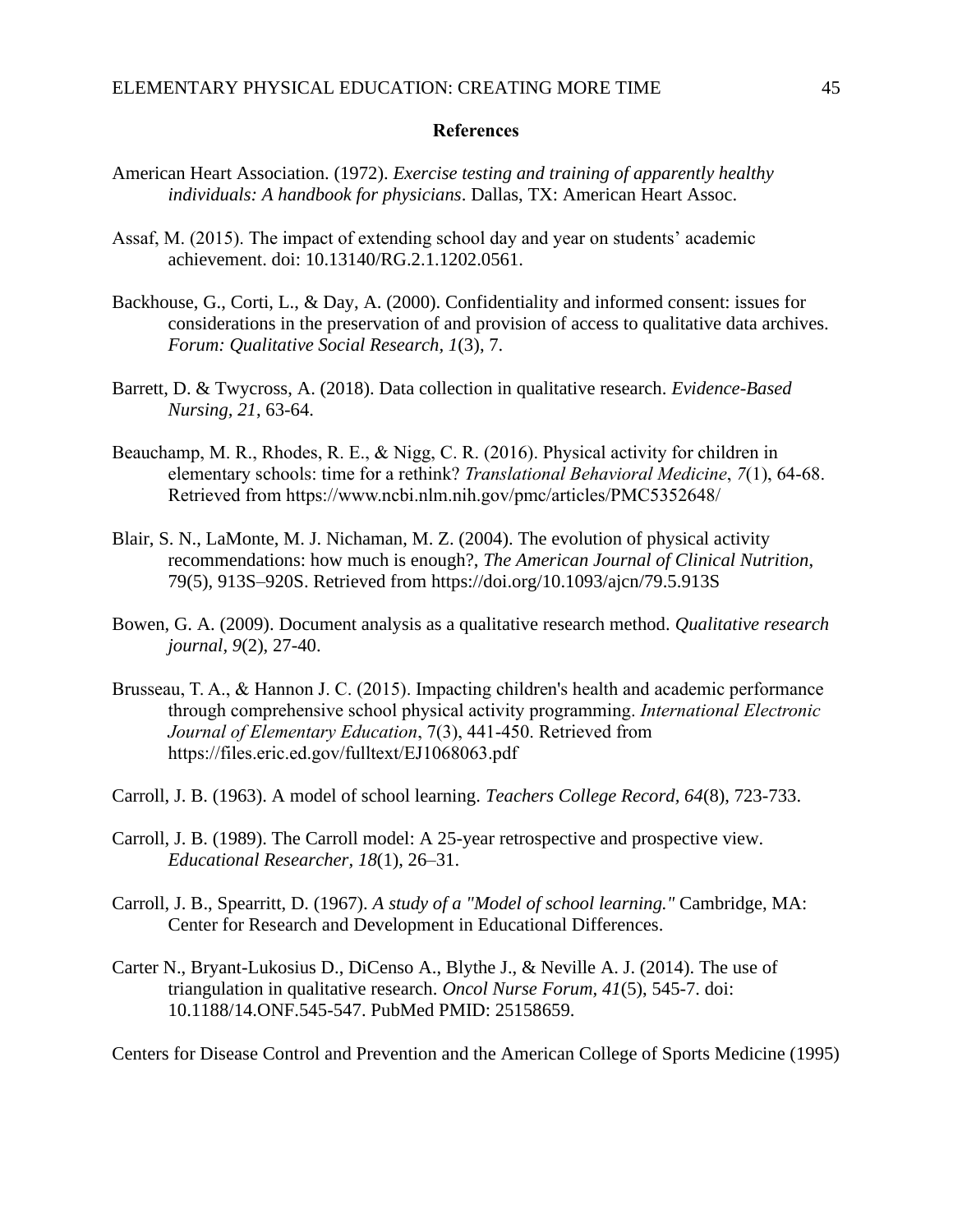- Cohen, D. & Crabtree, B. (2006) Qualitative research guidelines project. Retrieved from <http://www.qualres.org/HomeEval-3664.html>
- Conner, Ca. J. and Bohan, C. H. (2014). The Second World War's impact on the progressive educational movement: Assessing its role. *Middle and Secondary Education Faculty Publications.* Retrieved from [https://scholarworks.gsu.edu/mse\\_facpub/74](https://scholarworks.gsu.edu/mse_facpub/74)
- Cooper, K. H., Greenberg, J. D., Castelli, D. M., Barton, M., Martin, S. B., & Morrow, James R. Jr. (2016). Implementing policies to enhance physical education and physical activity in schools. *Research Quarterly for Exercise and Sport, 87*(2), 133-140. doi: <http://dx.doi.org.wsuproxy.mnpals.net/10.1080/02701367.2016.1164009>
- Corsi-Bunker, A. (2010). Guide to the education system in the united states. *University of Minnesota International Student and Scholar Services.* Retrieved from https://isss.umn.edu/publications/USEducation/2.pdf
- Creswell, J. W. (2002). *Educational research: Planning, conducting, and evaluating quantitative and qualitative approaches to research.* Upper Saddle River, NJ: Merrill/Pearson Education.
- Creswell, J. W. (2013). *Research design: Qualitative, quantitative, and mixed methods approaches.* Fourth edition. Thousand Oaks, CA: Sage
- Creswell, J. W., & Creswell, J. D. (2018). *Research design: qualitative, quantitative, and mixed methods approaches.* Fifth edition. Los Angeles: SAGE.
- Dills, A., Morgan, H., & Rotthoff, K. (2011). Recess, physical education, and elementary school student outcomes. *Economics of Education Review, 30*(5), 889-900. Retrieved from [https://www-sciencedirect](https://www-sciencedirect-com.wsuproxy.mnpals.net/science/article/pii/S0272775711000665)[com.wsuproxy.mnpals.net/science/article/pii/S0272775711000665](https://www-sciencedirect-com.wsuproxy.mnpals.net/science/article/pii/S0272775711000665)
- Elliot, E., Erwin, H., Hall, T., & Heidorn, B. (2013). Comprehensive school physical activity programs: Helping all students achieve 60 minutes of physical activity each day. *Journal of Physical Education, Recreation & Dance, 84*(9), 9-15. Retrieved from [http://wsuproxy.mnpals.net/login?url=https://search-proquest](http://wsuproxy.mnpals.net/login?url=https://search-proquest-com.wsuproxy.mnpals.net/docview/1466015640?accountid=15069)[com.wsuproxy.mnpals.net/docview/1466015640?accountid=15069](http://wsuproxy.mnpals.net/login?url=https://search-proquest-com.wsuproxy.mnpals.net/docview/1466015640?accountid=15069)
- Elliott, S., Bartlett, B. (2016). Opportunity to Learn. *Oxford Handbooks Online.* Retrieved from http://www.oxfordhandbooks.com/view/10.1093/oxfordhb/9780199935291.001.0001/oxf ordhb-9780199935291-e-70.
- Englander, M. (2012). The interview: Data collection in descriptive phenomenological human scientific research. *Journal of Phenomenological Psychology, 43*, 13-35.
- Fuld, L. F. (1907). Physical education in Greece and Rome. *American Physical Education Review, 12 (1)*, 1-14, doi: [10.1080/23267224.1907.10650003](https://doi.org/10.1080/23267224.1907.10650003)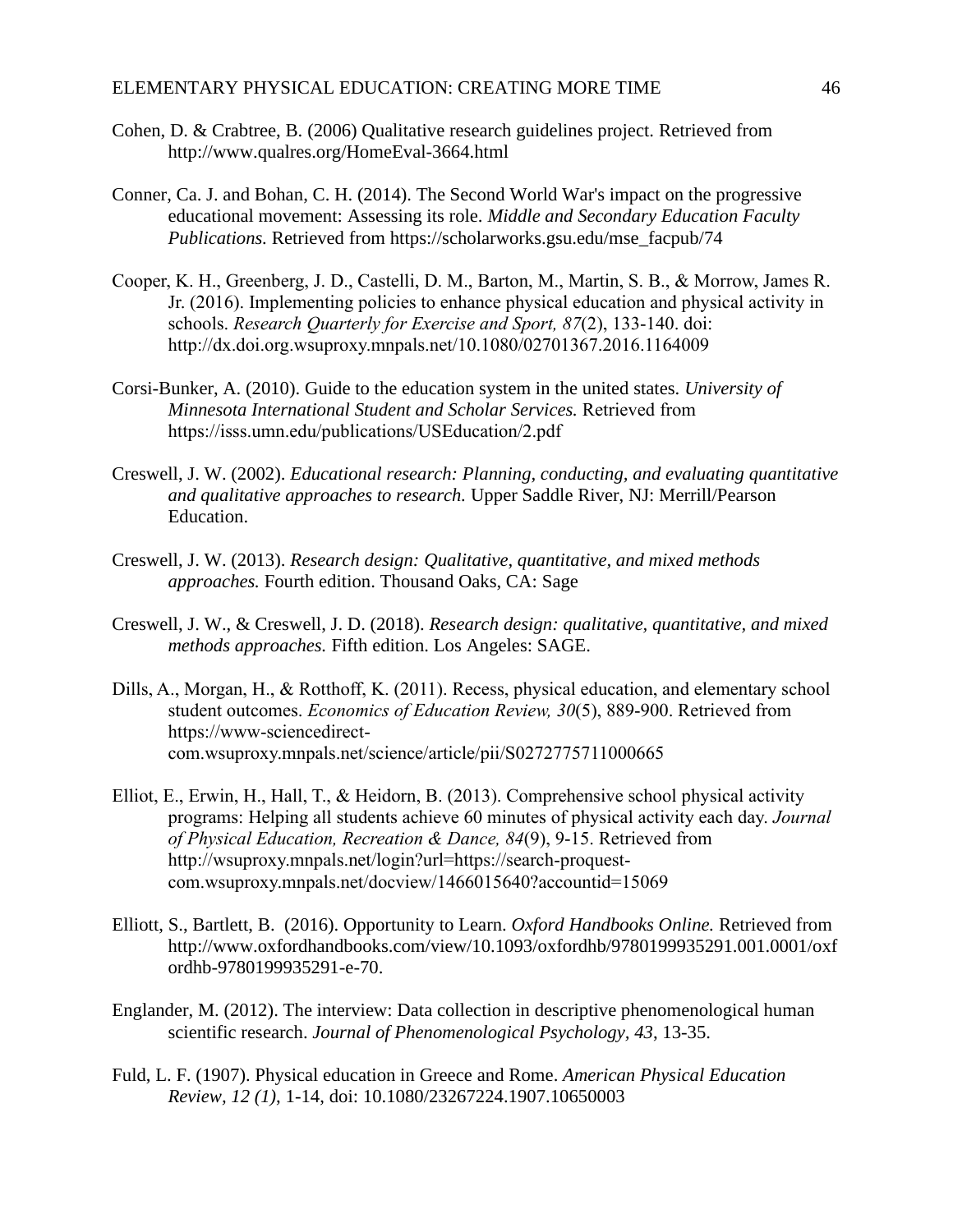- Guedes, C. (2007). Physical Education and Physical Activity*. Journal of Physical Education, Recreation & Dance, 78(8),* 31-48, doi: https://files.eric.ed.gov/fulltext/EJ795610.pdf
- Hales C. M., Carroll M. D., Fryar C. D., & Ogden C. L. (2017). National Center for Health Statistics. Prevalence of obesity among adults and youth: United States, 2015–2016. *NCHS data brief, no 288.* Retrieved from <https://www.cdc.gov/nchs/data/databriefs/db288.pdf>
- Hymel, G. M. (1974). *An investigation of John B. Carroll's model of school learning as a theoretical basis for the organizational structuring of schools. Final report.* Retrieved from https://files.eric.ed.gov/fulltext/ED093702.pdf
- Johnson, B & Christensen, L. (2012). *Educational research: Quantitative, qualitative, and mixed approaches.* Thousand Oaks, CA: SAGE Publications, Inc.
- Kirkham-King, M., Brusseau, T.A., Hannon, J.C., Castelli, D.M., Hilton, K. & Burns, R. D. (2017). Elementary physical education: A focus on fitness activities and smaller class sizes are associated with higher levels of physical activity. *Preventive Medicine Reports, 8*, 135–139. Retrieved from <https://www.sciencedirect.com/science/article/pii/S2211335517301419>
- Kohl, H. W., & Cook, H. D. Institute of Medicine (U.S.). (2013). *Educating the student body: Taking physical activity and physical education to school*. Retrieved from [http://www.nationalacademies.org/hmd/~/media/Files/Report%20Files/2013/Educating](http://www.nationalacademies.org/hmd/~/media/Files/Report%20Files/2013/Educating-the-Student-Body/EducatingTheStudentBody_rb.pdf)[the-Student-Body/EducatingTheStudentBody\\_rb.pdf](http://www.nationalacademies.org/hmd/~/media/Files/Report%20Files/2013/Educating-the-Student-Body/EducatingTheStudentBody_rb.pdf)
- Leonard, F. E. (1949). *A guide to the history of physical education.* New York and Philadelphia: Lea & Febiger.
- Mankato Area Public Schools. (2018). Mankato Area Public Schools Demographic Data. Retrieved from [https://drive.google.com/file/d/1tDjCQFoZCZJ1](https://drive.google.com/file/d/1tDjCQFoZCZJ1-vXJZFgt8euwognsOLyw/view) [vXJZFgt8euwognsOLyw/view](https://drive.google.com/file/d/1tDjCQFoZCZJ1-vXJZFgt8euwognsOLyw/view)
- Mankato Area Public Schools. (2019). Elementary Curriculum. Retrieved from [https://www.isd77.org/discover-maps/departments/teaching-learning/curriculum](https://www.isd77.org/discover-maps/departments/teaching-learning/curriculum-instruction/elementary-curriculum)[instruction/elementary-curriculum](https://www.isd77.org/discover-maps/departments/teaching-learning/curriculum-instruction/elementary-curriculum)
- Mankato Area Public Schools. (2019). District Policy 604. Retrieved from [https://resources.finalsite.net/images/v1531252713/isd77org/nac2wuasqkjmbhnkl4bl/Poli](https://resources.finalsite.net/images/v1531252713/isd77org/nac2wuasqkjmbhnkl4bl/Policy604.pdf) [cy604.pdf](https://resources.finalsite.net/images/v1531252713/isd77org/nac2wuasqkjmbhnkl4bl/Policy604.pdf)
- McCullick, B., Schempp, P., Schuknecht, G. (2000). The status of physical education in the United States. *Informationen der Deutschen Vereinigung für Sportwissenschaft. 15,* 16- 18. Retrieved from https://www.sportwissenschaft.de/fileadmin/pdf/dvs-Info/2000/2000\_1\_23.pdf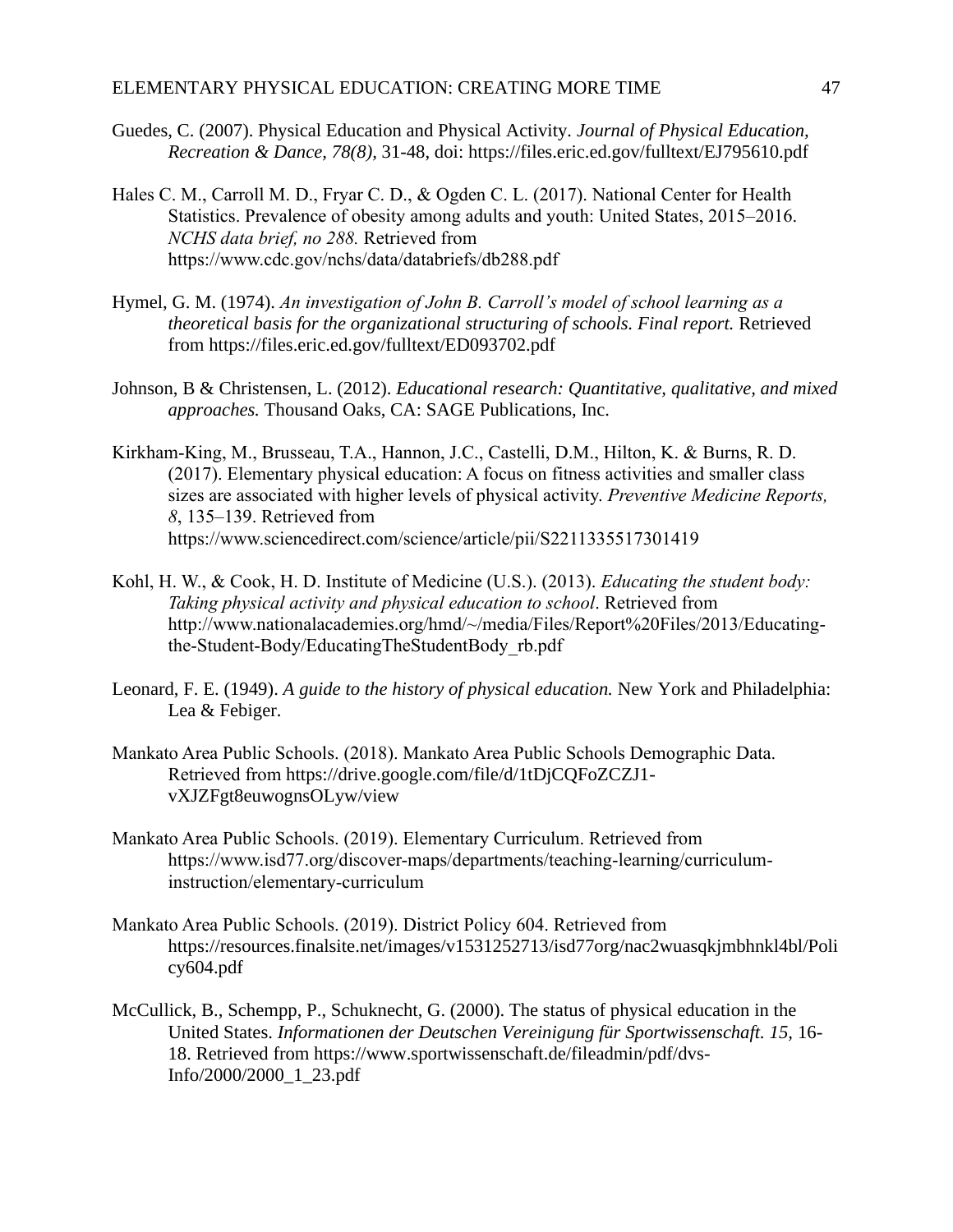- McKenzie, T. L., & Lounsbery, M. A. F. (2014). The pill not taken: Revisiting physical education teacher effectiveness in a public health context. *Research Quarterly for Exercise and Sport, 85*(3), 287-92. doi: <http://dx.doi.org.wsuproxy.mnpals.net/10.1080/02701367.2014.931203>
- Millman, J., Bieger, G., Klag, P., & Pine, C. (1983). Relation between perseverance and rate of learning: A test of Carroll's Model of School Learning. *American Educational Research Journal, 20(3),* 425-434. Retrieved from http://www.jstor.org.wsuproxy.mnpals.net/stable/1162609
- Minnesota Department of Education. (2015). Report to the legislature. *A Report on K-12 Students' Experience with Physical Education in Minnesota Schools.* Retrieved from [file:///C:/Users/Owner/Downloads/Chap%20312%20Art%2016%20sec%2014%20-%20](file:///C:/Users/Owner/Downloads/Chap%20312%20Art%2016%20sec%2014%20-%20A%20Report%20on%20K-12%20Students) [A%20Report%20on%20K-](file:///C:/Users/Owner/Downloads/Chap%20312%20Art%2016%20sec%2014%20-%20A%20Report%20on%20K-12%20Students)[12%20Students'%20Experience%20with%20Physical%20Education%20in%20Minnesot](file:///C:/Users/Owner/Downloads/Chap%20312%20Art%2016%20sec%2014%20-%20A%20Report%20on%20K-12%20Students) [a%20Schools.pdf](file:///C:/Users/Owner/Downloads/Chap%20312%20Art%2016%20sec%2014%20-%20A%20Report%20on%20K-12%20Students)
- Minnesota Department of Education. (2018). Title I Schools. Retrieved from <https://www2.ed.gov/admins/lead/account/consolidated/sy11-12part2/mnois.pdf>
- Minnesota Departments of Health and Education. (2017). Statewide Health Improvement Partnership (SHIP). *Enhancing Physical Activity Practices in 14 Elementary Schools: An Evaluation of the Statewide Health Improvement Partnership (SHIP) Active Schools Minnesota Initiative.* Retrieved from <https://www.health.state.mn.us/communities/ship/reports/docs/schoolsreport.pdf>

Moustakas, C. (1994). *Phenomenological research methods.* Thousand Oaks, CA: Sage

- [National Center for Chronic Disease Prevention and Health Promotion.](https://www.cdc.gov/chronicdisease) Centers for Disease Control and Prevention. [Division of Population Health.](https://www.cdc.gov/NCCDPHP/dph) (2014). *Health and Academic Achievement.* Retrieved from [https://www.cdc.gov/healthyyouth/health\\_and\\_academics/pdf/health-academic](https://www.cdc.gov/healthyyouth/health_and_academics/pdf/health-academic-achievement.pdf)[achievement.pdf](https://www.cdc.gov/healthyyouth/health_and_academics/pdf/health-academic-achievement.pdf)
- [National Center for Chronic Disease Prevention and Health Promotion.](https://www.cdc.gov/chronicdisease) Centers for Disease Control and Prevention. [Division of Population Health.](https://www.cdc.gov/NCCDPHP/dph) (2018). *CDC Healthy Schools: Benefits of Physical Activity.* Retrieved from <https://www.cdc.gov/healthyschools/physicalactivity/facts.htm>
- Neuman, W. L. (2003). *Social research methods: Qualitative, quantitative approaches*. Fifth edition. Boston: Allyn & Bacon.
- Newman, R. E., & Miller, M. T. (1990). Historical overview of physical education teacher education curricula in American higher education. *Educational Resources Information Services,* 1-32, Retrieved from ERIC database. (ED381521.pdf)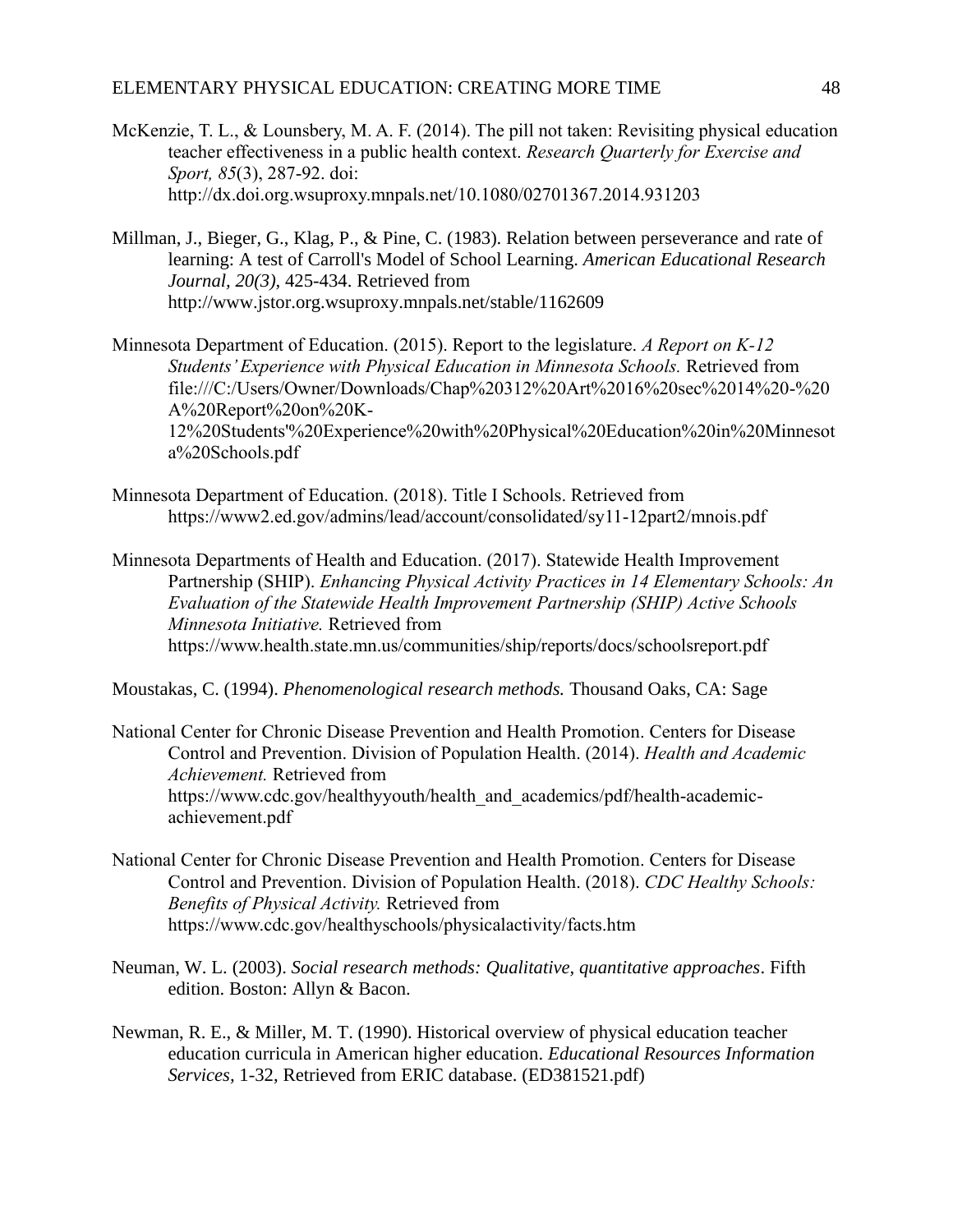- Paffenbarger, R., S., Blair, S., N., Lee, I. (2001). A history of physical activity, cardiovascular health, and longevity: the scientific contributions of Jeremy N Morris, DSc, DPH, FRCP, *International Journal of Epidemiology*, 30(5), 1184–1192, Retrieved from <https://doi.org/10.1093/ije/30.5.1184>
- Palinkas, L. A., Horwitz, S. M., Green, C. A., Wisdom, J. P., Duan, N., & Hoagwood, K. (2015). Purposeful sampling for qualitative data collection and analysis in mixed method implementation research. *Administration and policy in mental health*, *42*(5), 533–544. doi:10.1007/s10488-013-0528-y
- Park, Y., Jung, I. & Reeves, T.C. (2015) Learning from MOOCs: a qualitative case study from the learners' perspectives*, Educational Media International, 52(2)*, 72- 87, doi: [10.1080/09523987.2015.1053286](https://doi.org/10.1080/09523987.2015.1053286)
- Patterson, J. (2004). Why teach physical education history? *Journal of Physical Education, Recreation & Dance, 75*(7), 29-32. Retrieved from http://wsuproxy.mnpals.net/login?url=https://search-proquestcom.wsuproxy.mnpals.net/docview/215762060?accountid=15069
- Patton, M. Q. (1999). Enhancing the quality and credibility of qualitative analysis. *Health Services Research, 34*(5 part 2), 1189.
- Perna, F. M., Oh, A., Chriqui, J. F., Mâsse, L. C., Atienza, A. A., Nebeling, L., Agurs-Collins, T., Moser, R. P., & Dodd, K. W. (2012). The association of state law to physical education time allocation in US public schools. *American Journal of Public Health*, *102*(8), 1594-9.
- Polish, J. (2015). *Phys. ed in schools: improving health or breeding bullying.* Law Street. New York. Retrieved from https://lawstreetmedia.com/issues/education/phys-ed-in-schoolsimproving-health-or-breeding-bullying/
- Ramirez, E., Kulinna, P. H., & Cothran, D. (2012). Constructs of physical activity behaviour in children: The usefulness of social cognitive theory*. Psychology of Sport and Exercise, 13*(3), 303–310.
- Reeves, T. (1997). Effective dimensions of interactive learning on the world wide web. *In B.H. Kahn (Ed.), Web-based instruction,* 59-67. Englewood Cliffs, NJ: Educational Technology Publications.
- Ritchie, J. & Spencer, L. (2002). Qualitative data analysis for applied policy research. In Huberman, A. M., & Miles, M. B. *The qualitative researcher's companion*, 305-329. Thousand Oaks, CA: SAGE Publications, Inc. doi: 10.4135/9781412986274
- Roetert, P.E., Pate, R. R. (2018). A century of physical activity in the united states. *Journal of Physical Education, Recreation & Dance, 90()*, 3-6, doi: 10.1080/07303084.2019.1537419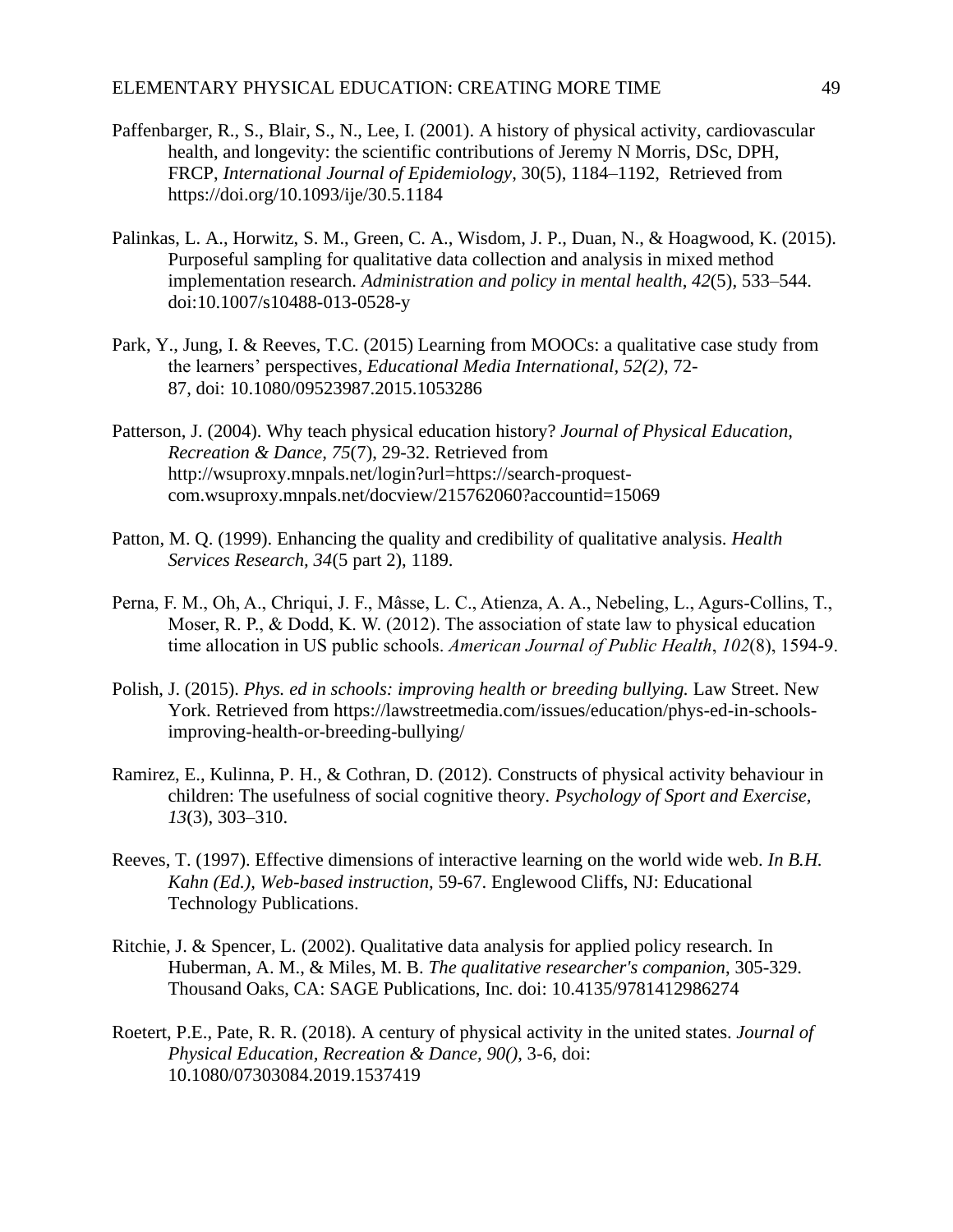- Rosenthal, M. (2016). Qualitative research methods: why, when, and how to conduct interviews and focus groups in pharmacy research. *Curr Pharm Teach Learn, 8*(4), 509-516.
- Scherff, L., & Piazza, C. (2008). Why now, more than ever, we need to talk about opportunity to learn. *Journal of Adolescent & Adult Literacy, 52(4),* 343-352. Retrieved from http://www.jstor.org.wsuproxy.mnpals.net/stable/40058135
- SHAPE America. (2013). *Comprehensive school physical activity programs: Helping students achieve 60 minutes of physical activity each day [position statement].* Retrieved from [https://www.shapeamerica.org/uploads/pdfs/2018/advocacy/position-statements/CSPAP](https://www.shapeamerica.org/uploads/pdfs/2018/advocacy/position-statements/CSPAP-final.pdf)[final.pdf](https://www.shapeamerica.org/uploads/pdfs/2018/advocacy/position-statements/CSPAP-final.pdf)
- SHAPE American. (2015). *Physical education program checklist.* Retrieved from [https://www.shapeamerica.org/standards/guidelines/upload/Physical-Education-Program-](https://www.shapeamerica.org/standards/guidelines/upload/Physical-Education-Program-Checklist.pdf)[Checklist.pdf](https://www.shapeamerica.org/standards/guidelines/upload/Physical-Education-Program-Checklist.pdf)
- SHAPE America. (2016a). *2016 Shape of the nation: State profile Minnesota.* Retrieved from [https://www.shapeamerica.org/advocacy/son/2016/upload/SON\\_-Minnesota\\_-2016.pdf](https://www.shapeamerica.org/advocacy/son/2016/upload/SON_-Minnesota_-2016.pdf)
- SHAPE America. (2016b). *2016 Shape of the nation: Status of physical education in the USA.* Retrieved from [https://www.shapeamerica.org/uploads/pdfs/son/Shape-of-the-Nation-](https://www.shapeamerica.org/uploads/pdfs/son/Shape-of-the-Nation-2016_web.pdf)[2016\\_web.pdf](https://www.shapeamerica.org/uploads/pdfs/son/Shape-of-the-Nation-2016_web.pdf)
- Slavin, R.E. (1995). A model of effective instruction. *The Educational Forum 59,* 166–176
- Sutton, J., & Austin, Z. (2015). Qualitative research: Data collection, analysis, and management. *The Canadian Journal of Hospital Pharmacy*, *68*(3), 226–231.
- Thorne, S. (2000). Data analysis in qualitative research. *Evidence-Based Nursing 3*, 68-70.
- U.S. Department of Human Health Services. Office of Adolescent Health. (2017). Retrieved from<https://www.hhs.gov/ash/oah/about/work/index.html>
- U.S. Department of Health and Human Services. Centers for Disease Control and Prevention. (2010). *The association between school based physical activity, including physical education and academic performance.* Retrieved from [https://www.cdc.gov/healthyyouth/health\\_and\\_academics/pdf/pa-pe\\_paper.pdf](https://www.cdc.gov/healthyyouth/health_and_academics/pdf/pa-pe_paper.pdf)
- U.S. Department of Health and Human Services. (2008). *Physical Activity Guidelines for Americans.* Retrieved from<https://health.gov/paguidelines/2008/pdf/paguide.pdf>
- U.S. Department of Health and Human Services. (2018). *Physical Activity Guidelines for Americans, 2nd edition.* Retrieved from [https://health.gov/paguidelines/second](https://health.gov/paguidelines/second-edition/pdf/Physical_Activity_Guidelines_2nd_edition.pdf)[edition/pdf/Physical\\_Activity\\_Guidelines\\_2nd\\_edition.pdf](https://health.gov/paguidelines/second-edition/pdf/Physical_Activity_Guidelines_2nd_edition.pdf)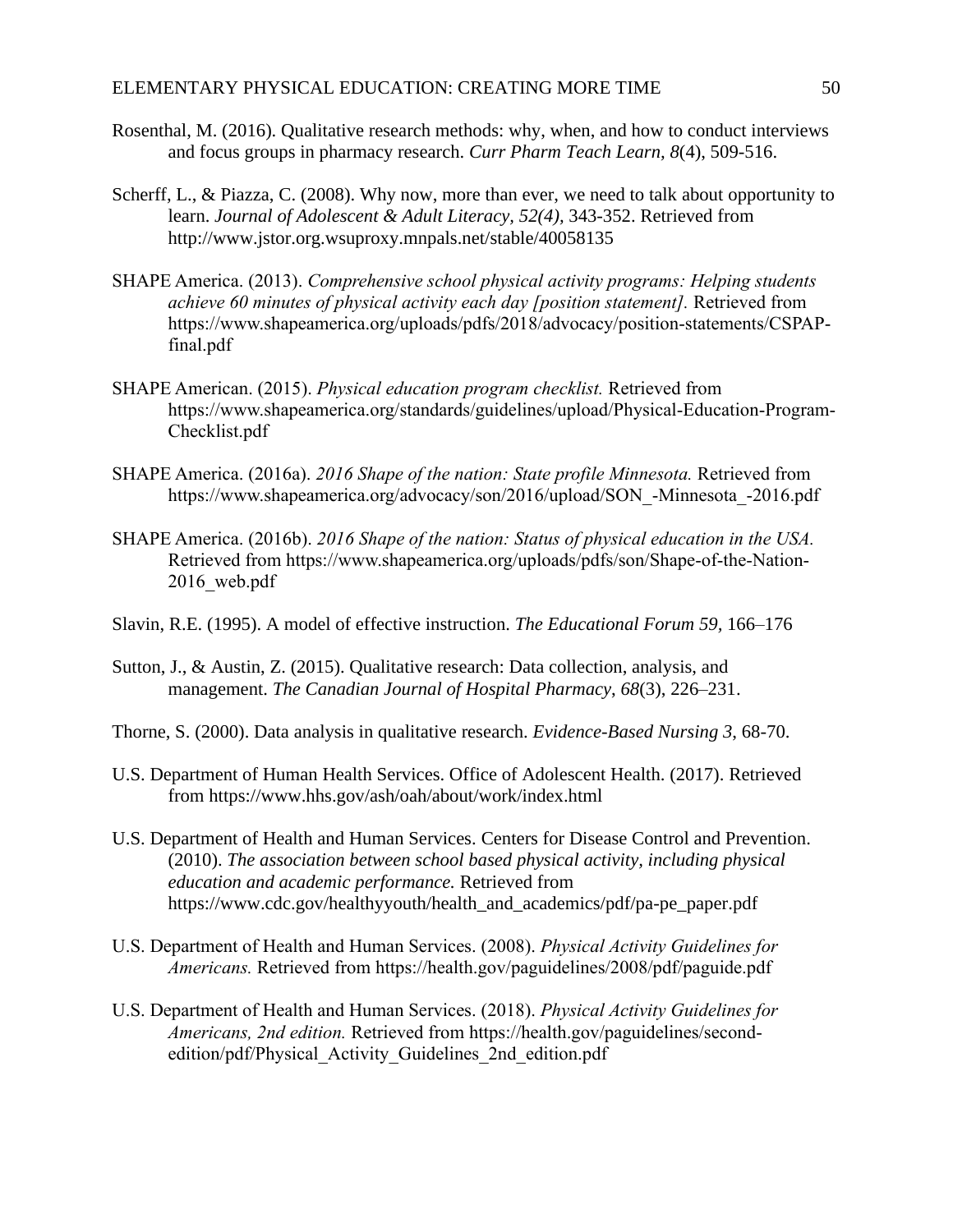- Vannest, K. J., & Hagan-Burke, S. (2010). Teacher time use in special education. *Remedial and Special Education, 31*(2), 126-142. doi: <http://dx.doi.org.wsuproxy.mnpals.net/10.1177/0741932508327459>
- Verbrugge, M. H. (2012). *Active bodies: a history of women's physical education in twentiethcentury America*. New York: Oxford University Press. Retrieved from https://books.google.com/books?hl=en&lr=&id=o3e36xtd-GwC&oi=fnd&pg=PP1&dq=history+of+physical+education+in+america&ots=ZzbMwX dPhJ&sig=np1pvPZ42QIIU8tRi0UwpfqKZkE#v=onepage&q=history%20of%20physica l%20education%20in%20america&f=false
- Vlcek, P. (2011). A comparison of physical education (PE) development in the Czech Republic, Germany, and the USA – a historical perspective. *Gymnasium, 41 (1),* 51–59. Retrieved from https://gymnica.upol.cz/pdfs/gym/2011/01/06.pdf
- Whitehouse, E. & Shafer, M. (2017). State policies on physical activity in schools. *The Counsel of State Governments.* Retrieved from [http://knowledgecenter.csg.org/kc/content/state](http://knowledgecenter.csg.org/kc/content/state-policies-physical-activity-schools)[policies-physical-activity-schools](http://knowledgecenter.csg.org/kc/content/state-policies-physical-activity-schools)
- Winona State University. (2019). Institutional Review Board (IRB). Retrieved from <https://www.winona.edu/grants/irb.asp>

Wylie-Rosett, J., & Jhangiani, S., S. (2015). *Obesity and disease in an interconnected world: A systems approach to turn huge challenges into amazing opportunities.* Bentham Books. Retrieved from https://books.google.com/books?id=1swADgAAQBAJ&pg=PA169&lpg=PA169&dq=hi story+of+physical+education+in+america+2000s&source=bl&ots=2W5UShCBcj&sig= ACfU3U3VHDuYlbrwOV5c4owYy7UDNTSlBg&hl=en&sa=X&ved=2ahUKEwjrzJ2k8 drgAhVKJDQIHVB1BJI4ChDoATAIegQIAxAB#v=onepage&q=history%20of%20phys ical%20education%20in%20america%202000s&f=false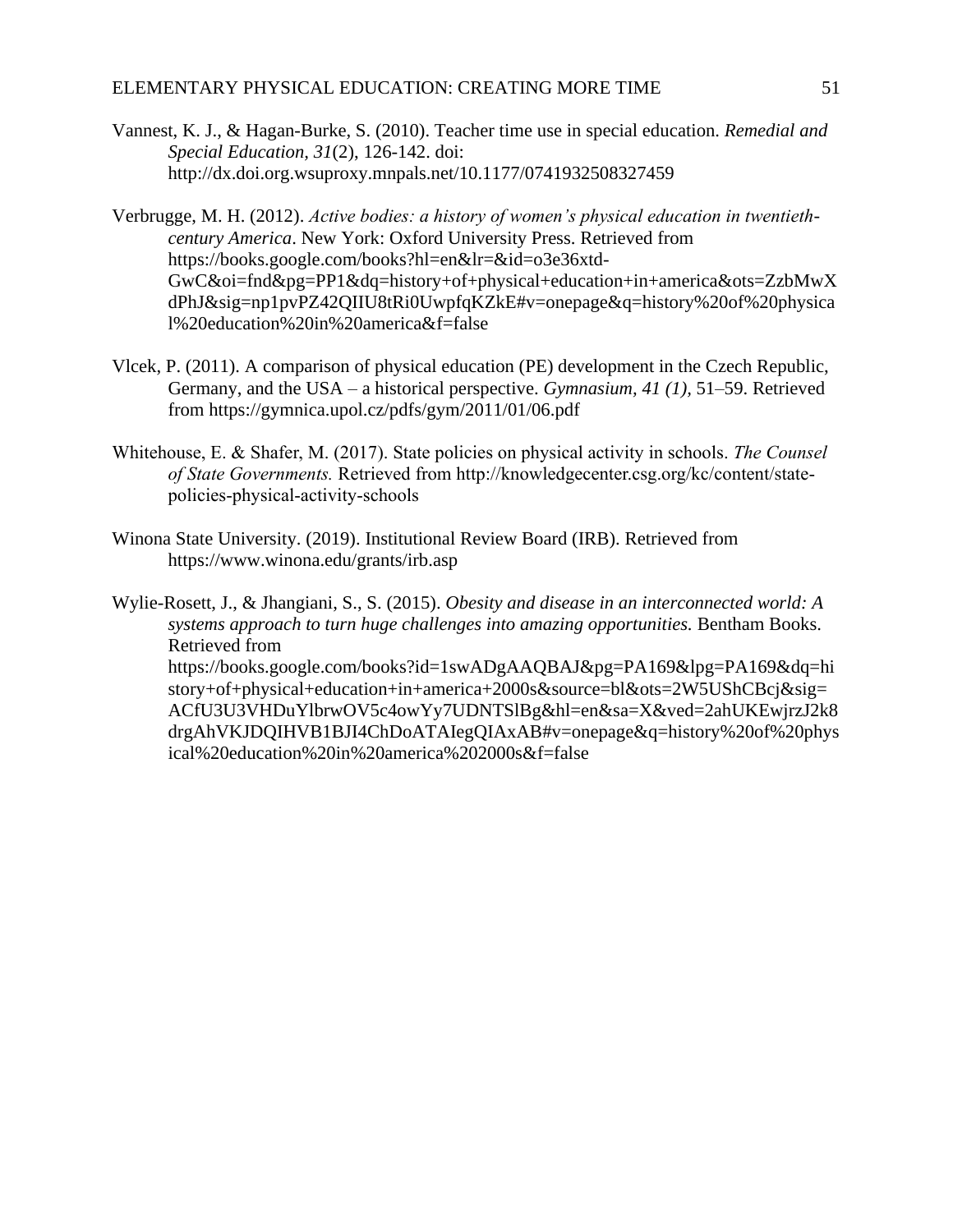**APPENDICES**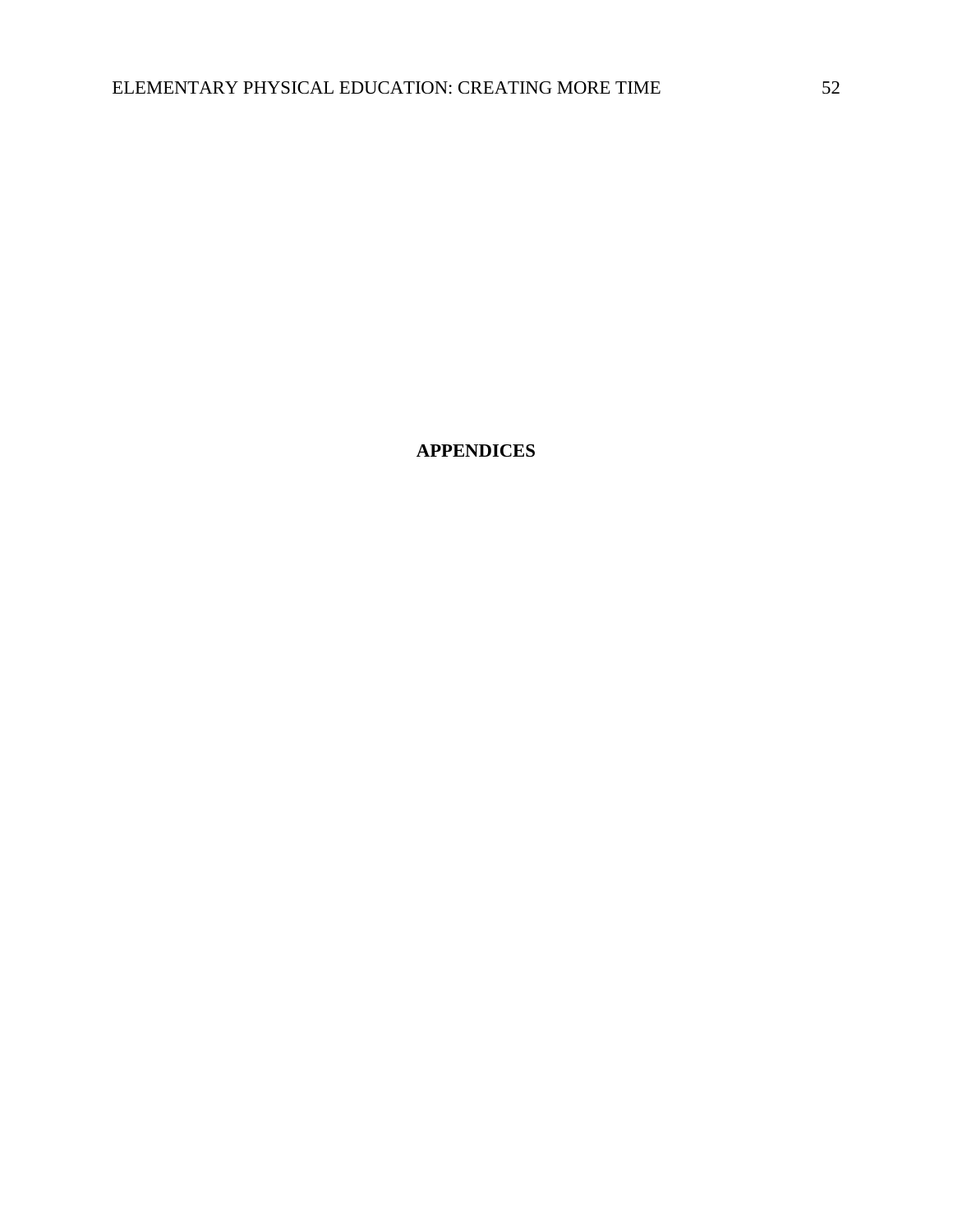# **APPENDIX A RESEARCH STUDY LETTER OF INVITATION**

Hello,

My name is Adam Hanson, and I am the physical education teacher at Hoover Elementary. I am currently a graduate student at Winona State University in the Sports Management/Leadership Education program. I am reaching out to invite you to participate in a research study for my final capstone project. This study is designed to explore the experiences of K-5 educational leaders in scheduling curricular time for physical education programs. Your participation in the study would entail a 30-45-minute one-to-one interview with me at your school. If you are interested in participating in this study, please read and sign the consent form attached. When that is completed, we can set up a time to meet. Thank you for your time, and I look forward to hearing from you.

Best Regards,

Adam Hanson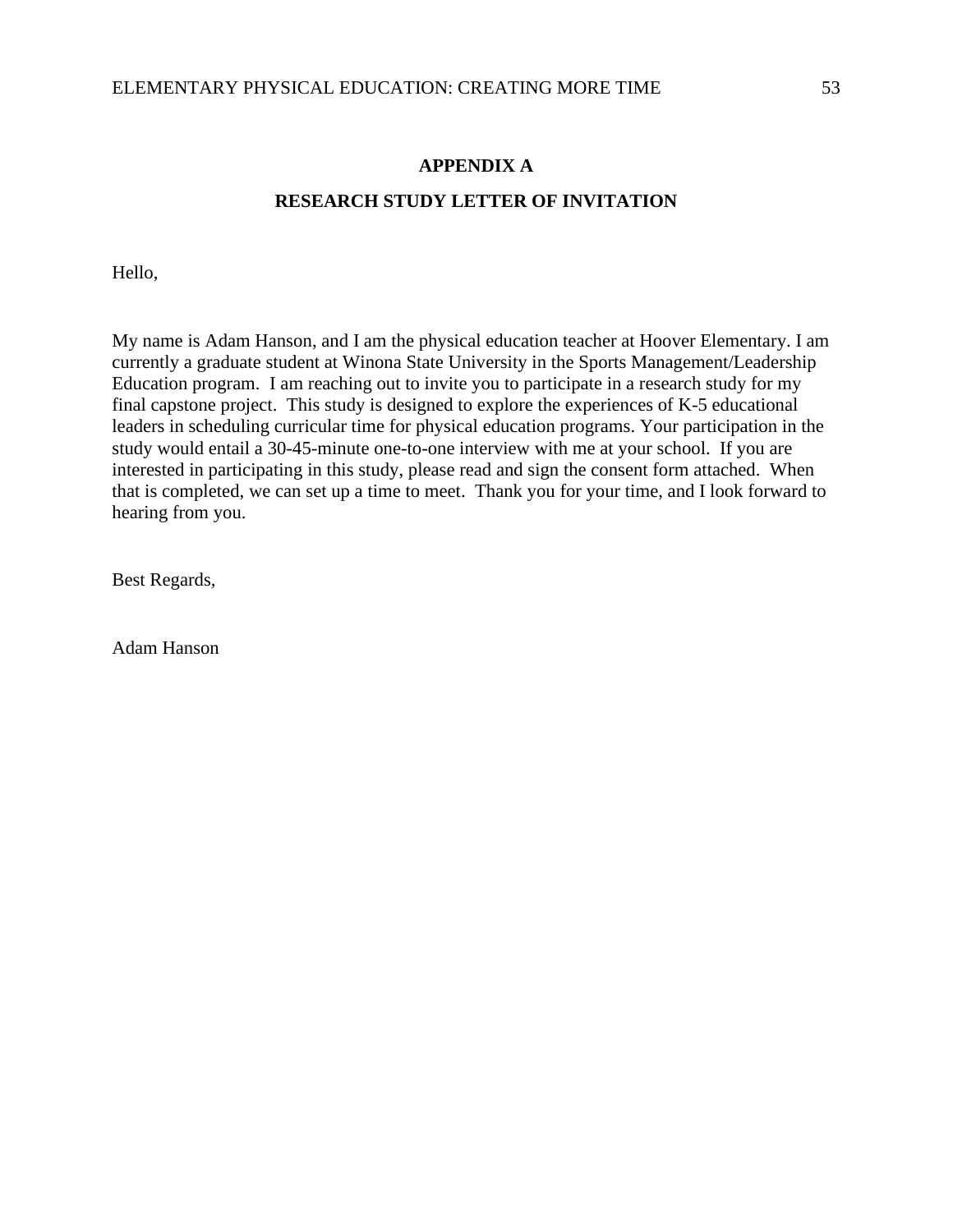## **APPENDIX C**

## **INFORMED CONSENT LETTER**

Rethinking Elementary Physical Education Instruction: Creating a Schedule for Physical Activity.

You are invited to participate in a research study designed to explore ways to increase curricular time for physical activity in public elementary  $(K-5)$  physical education programs. There are no substantial risks or benefits from participating in this study.

The study will begin on September 12, 2019, and end March 3, 2020. We estimate participating in the study will require 45 minutes of your time. If you decide to participate, you will be asked to participate in an audio recorded interview that will last approximately 45 minutes**.**

Data collected during this study will be stored on a password-protected computer. Names will not be associated with the written data. Instead, individual participants, their school, and district will be identified through pseudonyms (e.g., Administrator #1, SD#1) only. After one year, all data will be appropriately destroyed. If the results of this study are published or presented, no names will be associated with the data cited.

For questions about this research project, contact Adam Hanson at 507-383-1425 or [adbhanson15@winona.edu,](mailto:adbhanson15@winona.edu) or you can contact the faculty advisor for this project, Dr. Tarrell Portman, at 507-457-5335 or [tportman@winona.edu.](mailto:tportman@winona.edu) For questions about research subjects' rights or research-related injuries, contact the Human Protections Administrator Brett Ayers at 507-457-5519.

Participation in this study is voluntary. A decision not to participate will involve no penalty or loss of benefits to which you are entitled. You may discontinue participation at any time without penalty or loss of benefits. A decision not to participate or withdraw will not affect your current or future relationship with the school district or Winona State University. You will be offered a copy of this form to keep.

## AGREEMENT TO PARTICIPATE

You are making a decision whether or not to participate in the study described above. Participation is voluntary. You may withdraw at any time without prejudice after signing this form. Your signature indicates that you have read the information provided above, had an opportunity to ask questions about the study, and have decided to participate.

Signature Date

Signature of Principal Investigator Date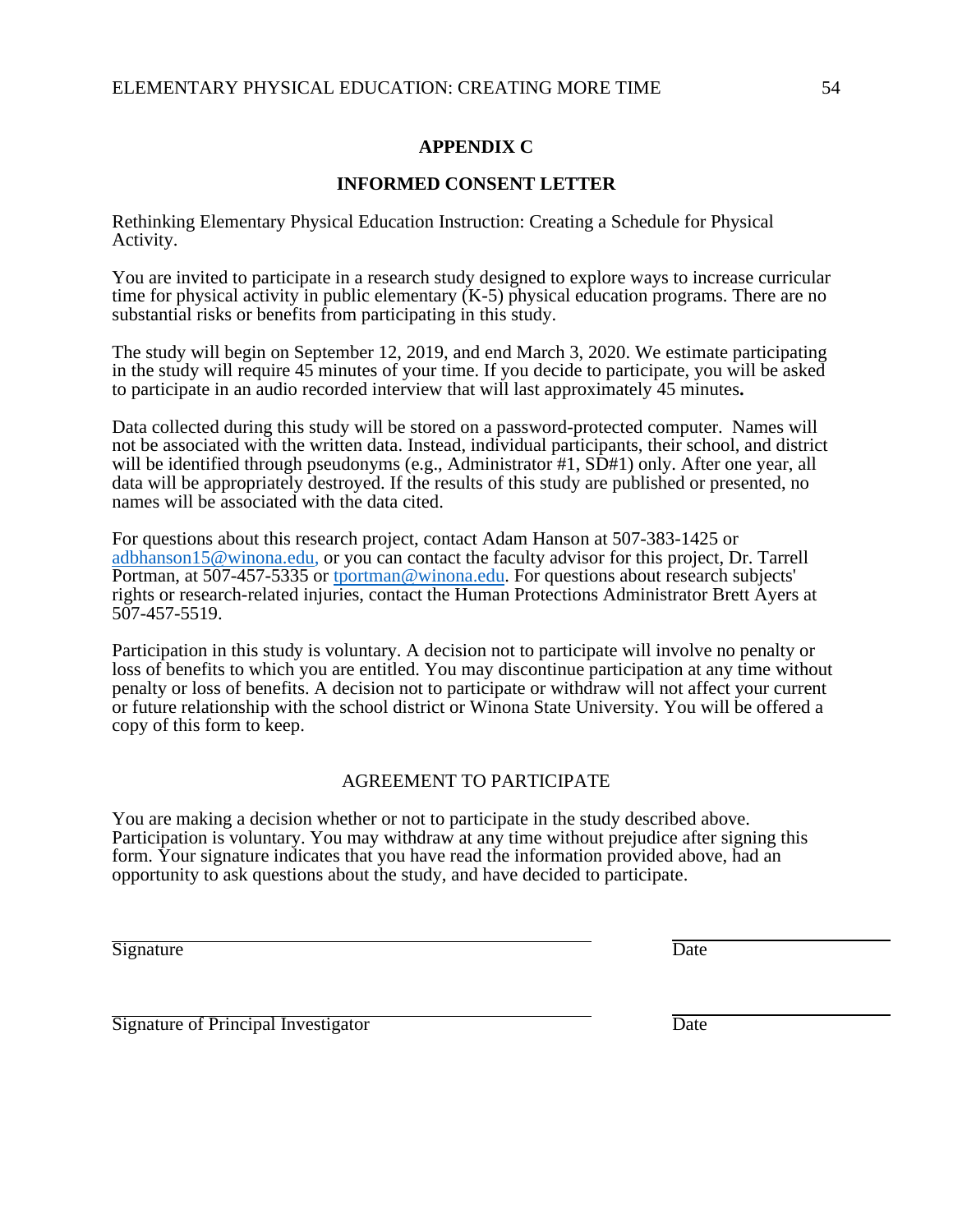### **APPENDIX B**

### **RESEARCH STUDY INTERVIEW PROTOCOL**

Topic: Rethinking Elementary Physical Education Instruction: Creating a Schedule for Physical Activity.

Throughout this interview, I will ask you questions. There are no word limits for your response. If I need more understanding, I will say, "Please tell me more?" or "Can you clarify what you mean?" You can feel free to provide examples or anecdotes to help with your answers, please do not use names or identifiable information in your stories.

Interview Question 1: What are the most significant challenges you face when creating a schedule for your K-5 elementary school?

Interview Question 2: Please describe factors that are considered when scheduling a time for physical education classes?

Interview Question 3: When making leadership decisions, what importance do you place on the need for K-5 elementary aged students to receive physical education and fitness during the academic school day?

Interview Question 4: How would you describe the amount of time allocated for physical education in the district in relation to your perception of the needs of K-5 students?

Interview Question 5: If you could create the ideal school schedule, how much time would be used towards physical education classes during a typical school week?

Interview Question 6: Please provide 2-3 suggestions on how K-5 elementary schools in this school district could provide daily physical education classes to all students?

Interview Question 7: Are there any comments or thoughts you'd like to add to the information you have provided?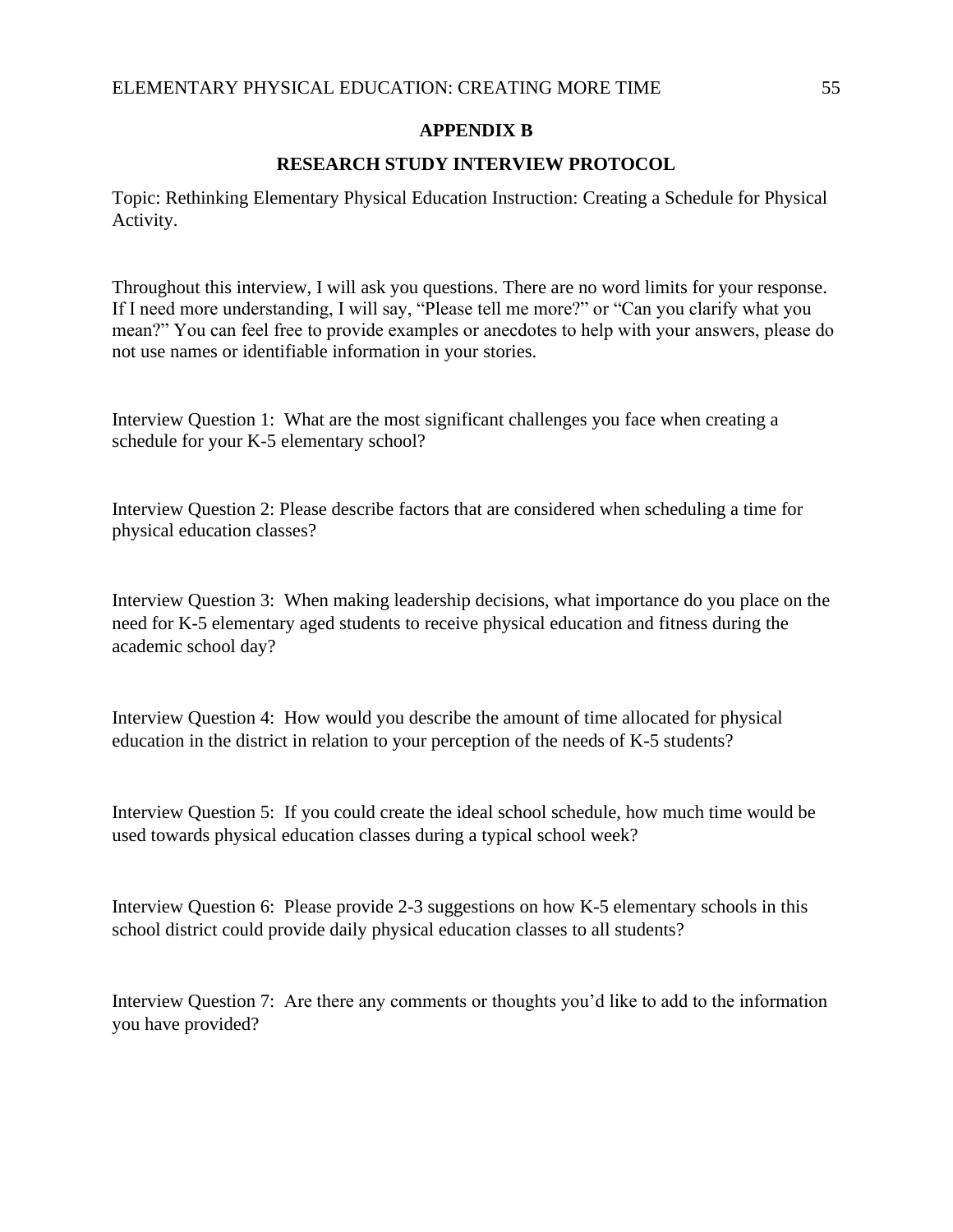Interview Question 8: Are you willing to be contacted again if I need clarification on this interview?

# Focus Group Protocol

Does everyone agree to this conversation being recorded?

Topic: Rethinking Elementary Physical Education Instruction: Creating a Schedule for Physical Activity.

After interviewing a few K-5 elementary principals in the district, there were some common themes that emerged. The goal of this focus group is to have some discussion of these common themes. Because this discussion is being recorded, please allow for one person to speak at a time.

Focus Group Question 1: If extending the elementary school day was an option to increase time for academic subjects, what steps would need to be taken add time to the school day?

Focus Group Question 2: If the school district were to provide physical education classes 4-5 times a week for elementary school students, what would need to change in the current daily schedules for elementary schools?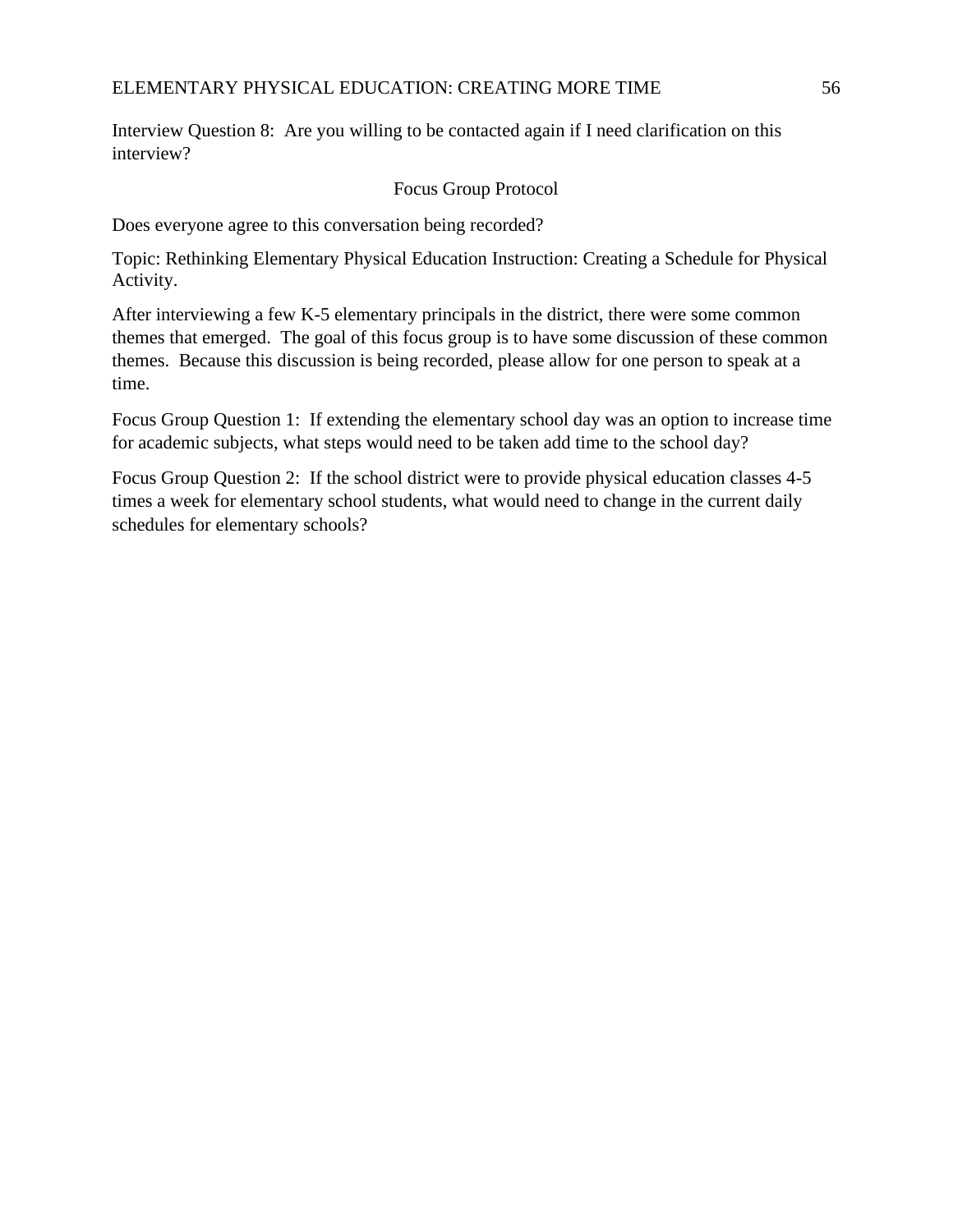# **APPENDIX D**

# **PARTICIPANT INTERVIEW TRANSCRIPTS**

# **One-to-One Interviews**

# **Interview 1 (Principal 1)**

Interviewer: Okay, so um, you are okay that I record this conversation?

Principal 1: Yep, that's fine. Principal 1, principal School B.

Interviewer: Great, so throughout this interview, I will ask you questions. There are no word limits for your response. If I need more understanding, I will say, "Please tell me more?" or "Can you clarify what you mean?" You can feel free to provide examples or anecdotes to help with your answers, please do not use any names or identifiable information in your stories of anybody else.

Interviewer: So, question 1, what are the most significant challenges you face when creating a schedule for your K-5 elementary school?

Principal 1: Well, I think it is trying to balance the wants and needs of the different people involved in it. Um, our special area folks would like to be able to have, really for those folks that are coaching, the opportunity to have prep at the end of the day. Um, so that they do not have to bring a substitute in on the days that they do have to leave early for coaching. Our classroom teachers want to be able to collaborate as much as possible, so having a common prep time for many teams is valuable. Our lower elementary, our K-1 folks would really like to be able to do 25-minute blocks and so being able to create a schedule that enables them to move from one special to another after 25 minutes is desirable, not always achievable for us. And then there are not a whole lot of folks that are jumping on wanting the first prep of the day but with the way schedules are made there really isn't any way around it and we do the best we can rotating those less desirable times and give everyone the opportunity to have them.

Interviewer: Question 2, please describe factors that are considered when scheduling a time for physical education classes?

Principal 1: Really for us it's, um, there are, we have somebody available for all the spots that are opportunities to have it, so they get plugged in. We really make sure that we don't have two different phy ed classes having the same class, so being very mindful of that. Also, spacing out the phy ed classes so they are not back to back. Ideally would be having a scenario having a day between their phy ed classes.

Interviewer: Question 3, when making leadership decisions, what importance do you place on the need for K-5 elementary aged students to receive physical education and fitness during the academic school day?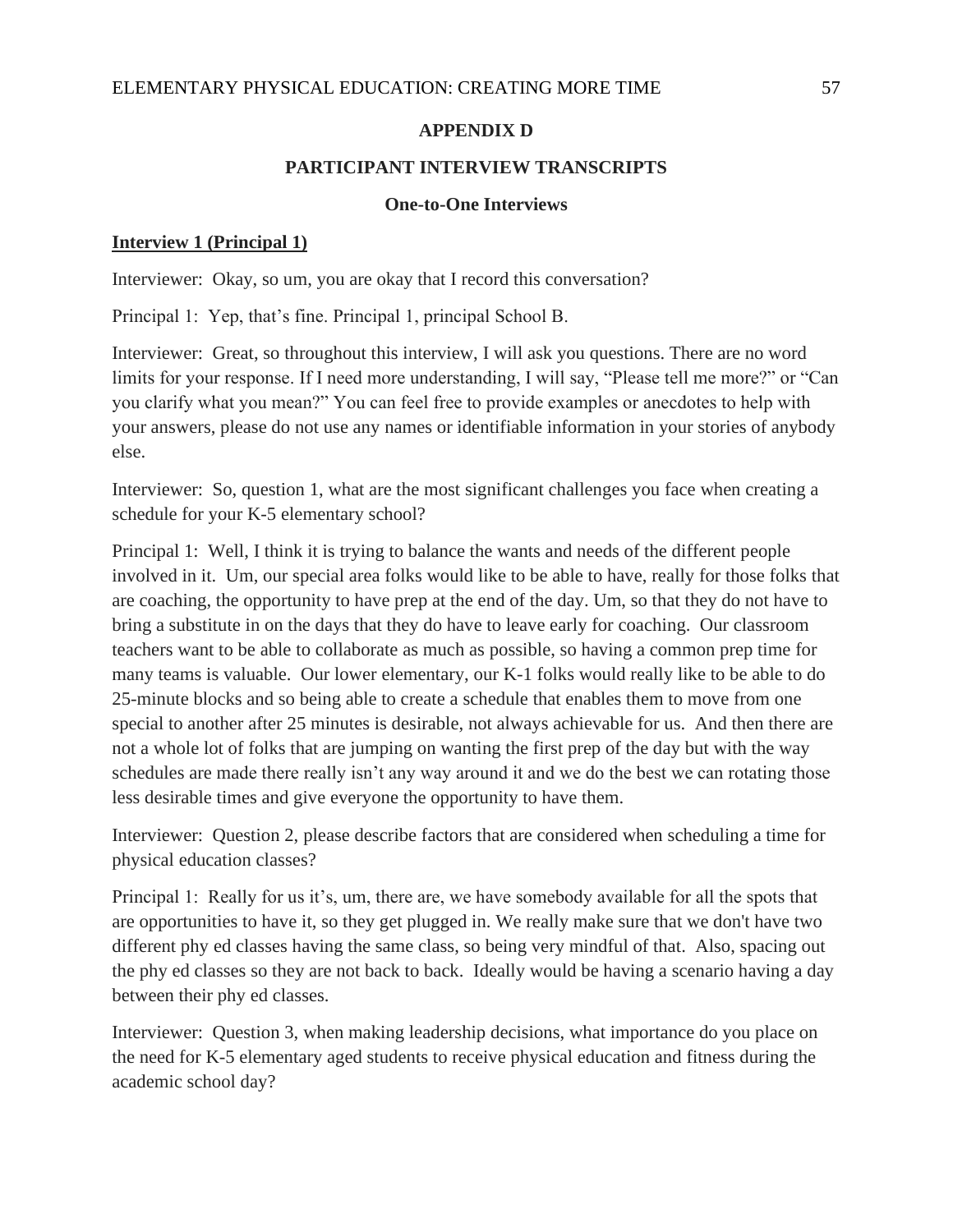Principal 1: Well, I mean, all of our kids in the district receive phy ed a minimal of twice a week. Whenever it's possible, we try to do that 25 minutes of phy ed for our primary kids, but it's really something that because of the way our district is structured, everybody gets that opportunity to have phy ed taught by a licensed specialist.

Interviewer: Question 4, how would you describe the amount of time allocated for physical education in the district in relation to your perception of the needs of K-5 students?

Principal 1: I think that the best-case scenario is if we could do 25 minutes, 4 days a week. With the way our buildings are set up and the need to have financially responsible decisions, we can't have a phy ed teacher or two phy ed teachers assigned to a building and then have unassigned time for teaching. So, we're not able to get to that, that would be ideal if we could have that opportunity for kids more often than twice a week if that's 5 times a week or 4, it would be great. We just haven't been able to figure out a way to achieve that yet.

Interviewer: Question 5, if you could create the ideal school schedule, how much time would be used towards physical education classes during a typical school week?

Principal 1: I think if it (physical education) was 25 minutes every day, that would be a good thing. Thinking through what that would look like and how that would domino into other special areas that would likely, in my mind, entail extending your school day a little bit. Because if you're going to start taking away minutes from other specials something's got to give in being able, we give ample time to get the academic side of things in there. Kids benefit from the opportunity to move, and they benefit from the opportunity to learn in that environment and all of the skills that go with learning in that environment. Everything from perseverance, sportsmanship, and following rules and all those pieces to the physical fitness aspect they get from it. It would be ideal to be able to do that. We just haven't been able to find that mix yet.

Interviewer: Question 6, please provide 2-3 suggestions on how K-5 elementary schools in this school district could provide daily physical education classes to all students?

Principal 1: I don't know (laughing). I don't know if you have a structure where you hire people part-time so that they are more available for your buildings. So, you could say you set up an ideal schedule where you set up 25-minute blocks because we have this part-time phy ed teacher there. We are not going to get the best phy ed teachers then, we lose out there because quality people want to work full-time, for the most part, and want to be able to make more money. So, that's not very feasible. Not sharing phy ed teachers between buildings is going to leave phy ed teachers with a very minimal load and scenarios where it's not exactly 30 sections in a building of teaching. It's something as administrators have talked about a little bit but really has not gone anywhere because we don't see a way to do that. I guess you could look at and say, hey, we are going to do two phy ed teachers at a building, and they are just going to fill up their schedule teaching phy ed, so those kids are going to get extra phy eds and addition phy eds. The downside then, like I mentioned earlier, you're losing academic time now. So, without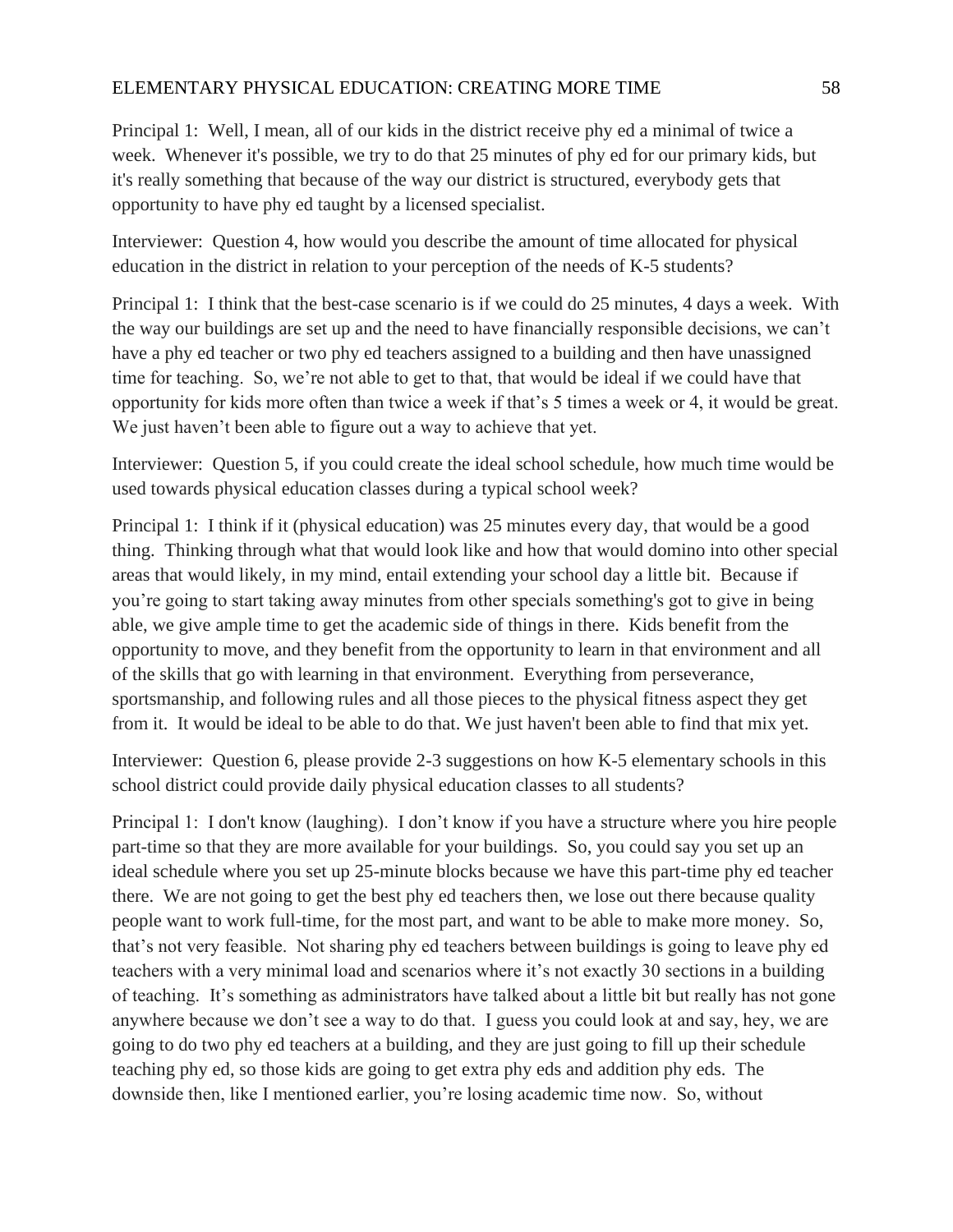extending your school day, you start saying now we've lost 50 minutes over the course of the week of our math or reading opportunities to teach. Within our current structure, it's challenge to be able to figure out what that would look like.

Interviewer: Question 7, are there any comments or thoughts you would like to add to the information you have provided?

Principal 1: I don't think so.

Interviewer: Question 8, are you willing to be contacted again if I need clarification on this interview?

Sure, yep, yeah.

# **Interview 2 (Principal 2)**

Interviewer: Should be good. You are okay that I record this conversation?

Principal 2: 100%, no problem.

Interviewer: Could you please state your name for the interview.

Principal 2: Sure, Principal 2

Interviewer: The topic that I'm covering is Rethinking Elementary Physical Education Instruction: Creating a Schedule for Physical Activity. Throughout the interview, I will ask you questions. There are no word limits for your response. If I need more understanding, I will say, "Please tell me more?" or "Can you clarify what you mean?" You can feel free to provide examples or anecdotes to help with your answers, please do not use any names or identifiable information in your stories.

Interviewer: Interview question 1. What are the most significant challenges you face when creating a schedule for your K-5 elementary school?

Principal 2: Huh, um, not a ton. I wish we could get things more often like I wish they had art more than once a week, and music more than once a week, and PE every day, physical activity every day. So, there is that limitation. The actual making of the schedule isn't so difficult, um, so not a huge thing. I just wish they had access to those special area classes more often. And, in kindergarten we try to give kids access to PE 4 days a week, so that makes the schedule a tiny more complex, but really not undoable. So, we are able to do that, and I wish I could do that for everybody like everybody had physical activity every day with something else then.

Interviewer: Gotcha, ok, interview question 2, please describe factors that are considered when scheduling a time for physical education classes?

Principal 2: I use the parameters given. I don't know where those parameters came from, but twice a week, 50 minutes in PE (Principal 2 then had to stop to take a quick call on a walkie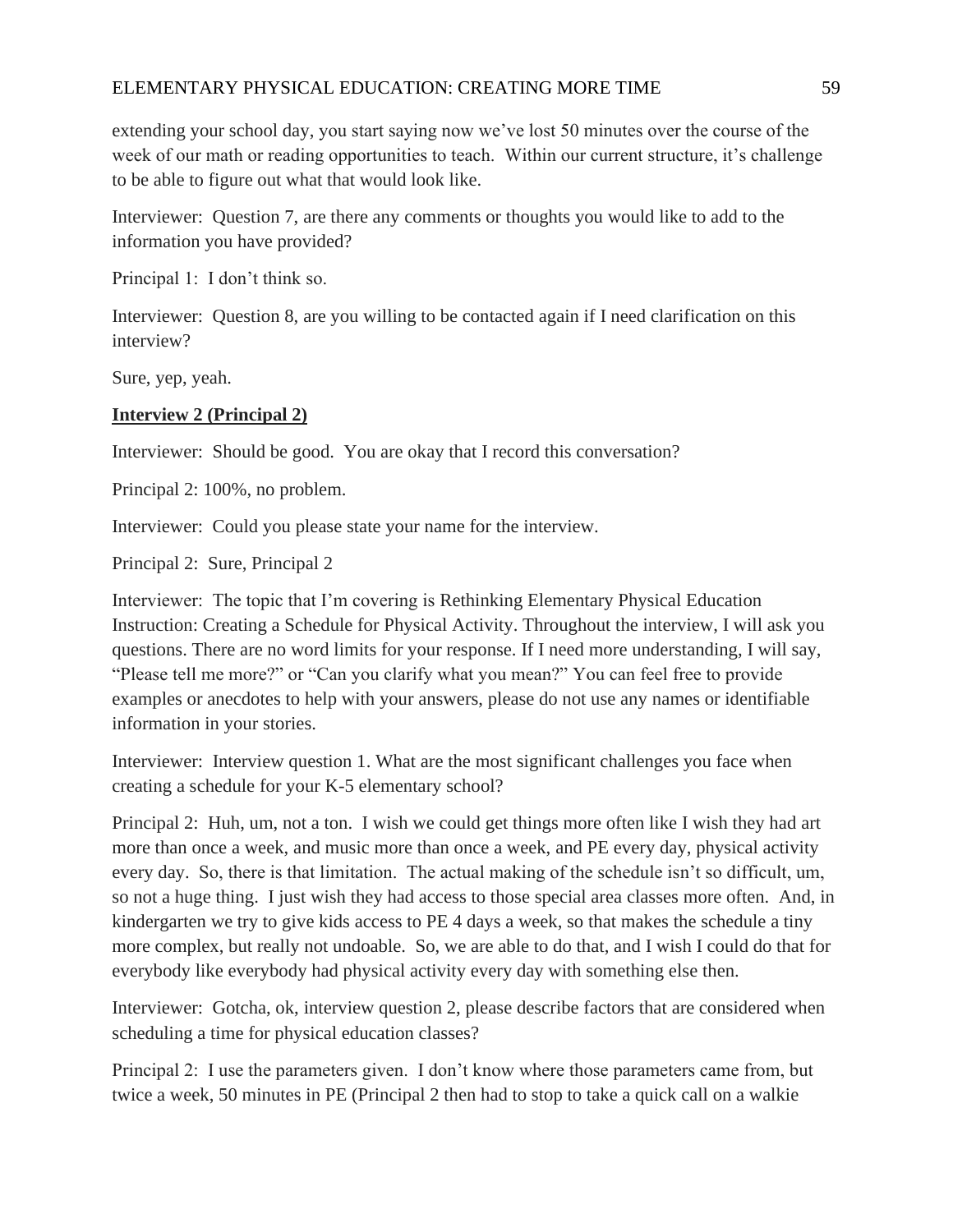talkie). Kindergarten again has split, so they have 25 minutes of PE and like 25 minutes of media. So, I just use the parameters given, try to give grade levels collaborative time so that they have common prep at least once a week, so I have to be able to do that. Is that enough?

Interviewer: Yeah, no, that's fine. Question 3, when making leadership decisions, what importance do you place on the need for K-5 elementary aged students to receive physical education and fitness during the academic school year or day?

Principal 2: Well, we certainly live by the 60 minutes of movement a day, so we are a little bit limited that they get PE twice a week for 50 minutes or 100 minutes sometimes in Kindergarten that's split up over 4 days. But we do try to push that idea of 60 minutes of movement a day, so we encourage kids to do our ALPS course, we encourage kids to walk and bike to school, we encourage kids to be active outside of the day, things like fitness logs take priority. But we are a little locked into twice a week PE classes.

Interviewer: Question 4, how would you describe the amount of time allocated for physical education in the district in relation to your perception of the needs of K-5 students?

Principal 2: Well, I think students need to move every day; it doesn't always have to be in PE class. But, I do I wish they had all of those special area classes more often, I do, that's probably the theme you're picking up on. There is only x amount of time in the day. So, they do get a lot of movement breaks; they get recess at least once a day, sometimes twice, even three times a day in the younger grades when the weather's nice. There is a ton more movement just within the classroom, then there was even just a few years ago. Lots of movement breaks, brain breaks, and body breaks. But I do think it's really important, but I don't necessarily allocate it in the schedule anymore than I did 15 years ago.

Interviewer: Ok, question 5, if you could create the ideal school schedule, how much time would be used towards physical education classes during a typical school week?

Principal 2: Well, I'd even be happy if they had it (physical education), not even significantly more minutes a week, but just every day. So, if they had like 25 or 30 minutes everyday and couple that with another access to Art twice a week instead of once a week. I do think that would probably be better for kids.

Interviewer: Question 6, please provide 2-3 suggestions on how K-5 elementary schools in this school district could provide daily physical education classes to all students?

Principal 2: Lengthen the school day. I do think our school day's a little bit too short. We wouldn't have to teach more content necessarily, but we could spread it out a little more over a little bit longer day. I don't think that would be the world's worst idea. Um, that's about the only one I have. Teachers could own a little bit more, you know especially in a longer day. Classroom teachers could own a little bit more of that then too, and they could also help provide some opportunity for physical activity. They don't necessarily know all the content or know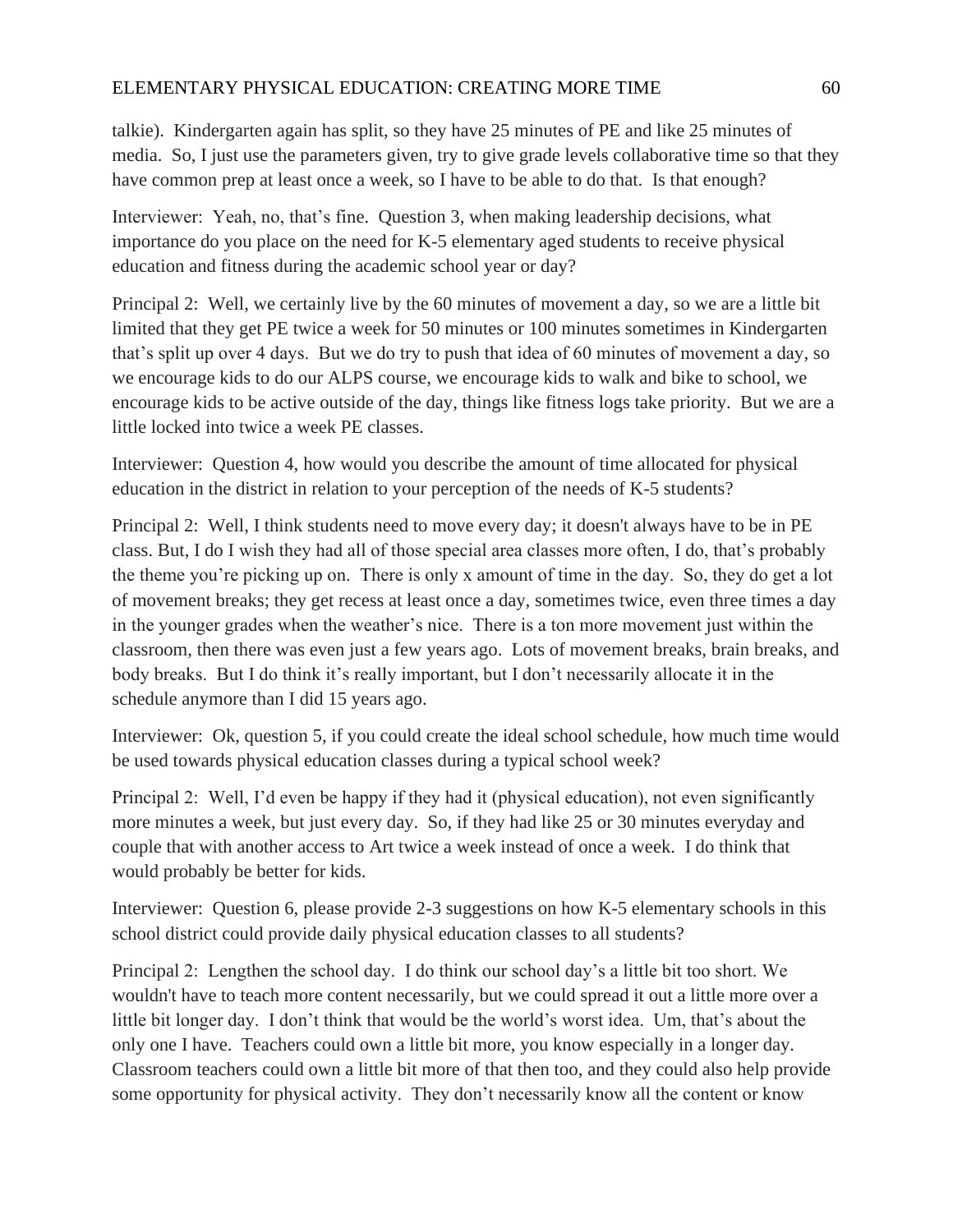everything around it. But a little bit longer day, I feel that you could add a number of things to the day.

Interviewer: Question 7, are there any comments or thoughts you would like to add to the information you have provided?

Principal 2: Um, no.

Interviewer: Question 8, are you willing to be contacted again if I need clarification on this interview?

Principal 2: Sure, for sure, I always help anybody that needs it.

# **Interview 3 (Principal 3)**

Interviewer: So you're alright if I record this conversation?

Principal 3: Yep.

Interviewer: Alright, could you please tell us your name?

Principal 3: Sure, yep. Principal 3.

Interviewer: Ok, so my topic is Rethinking Elementary Physical Education Instruction: Creating a Schedule for Physical Activity. Throughout this interview, I will ask you questions. There are no word limits for your response. If I need more understanding, I will say, "Please tell me more?" or "Can you clarify what you mean?" You can feel free to provide examples or anecdotes to help with your answers, please do not use any names or identifiable information in your stories.

Interviewer: Interview question 1. What are the most significant challenges you face when creating a schedule for your K-5 elementary school?

Principal 3: I think there a number of factors that come to mind. One is that, because obviously of our size and the number sections that we have to provide becomes challenging because it'd be ideal if we could have one full-time teacher here or two full-time teachers here, but you end up with the 1.6 or whatever it ends up being that we need. That means you have to share somebody with other buildings. So, it can be a challenge to make sure that they're at those other schools a certain number of days and in our school. Sharing space comes to mind as well because we just have one gym here. It's not ideal to put kids in the cafeteria for gym obviously, and so making sure that we are able to schedule within the gym only. Our gym's not big enough for you to close the door and have two full gyms, either. So, it's somewhat of a smaller school, so that creates a challenge as well. For like  $4<sup>th</sup>$  and  $5<sup>th</sup>$  grade, we don't ever double up in the gym with  $4<sup>th</sup>$  and  $5<sup>th</sup>$  graders. So, that limits then again where I can schedule and what I can schedule also. But, knowing it's a priority to schedule two days a week and now the current 5-day schedule, 2 times in that 5 days, we can make that happen. So, that's something we just continuing to work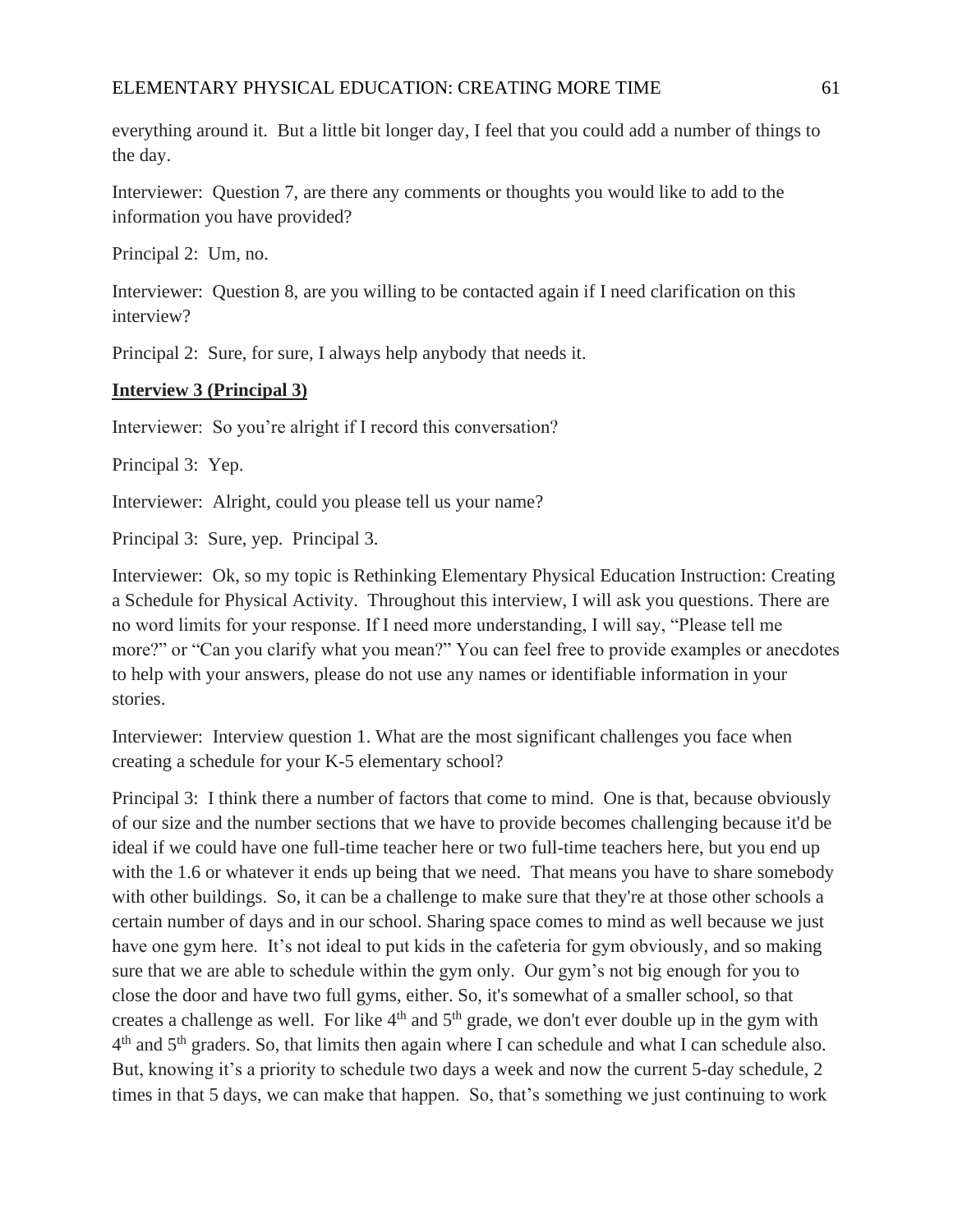on, but yeah I would probably say the facilities, right, time and facilities, and people are probably the biggest challenges we run into.

Interviewer: Interview Question 2, please describe factors that are considered when scheduling a time for physical education classes?

Principal 3: Say it again. I'm sorry.

Interviewer: Um, interview Question 2, please describe factors that are considered when scheduling a time for physical education classes?

Principal 3: Well, factors would include how many periods we have during the day to schedule classes in there. Again, going back to what days of the week do I have one teacher, two teachers here as well. I'm trying to work with my principal colleagues as we create those schedules that work at all buildings. I'd say thinking about, um give me that question, the second piece I lost.

Interviewer: That's ok, yeah, no, just what factors are considered when you're scheduling a time for physical education classes.

Principal 3: So, obviously, what we would love to always be able to provide is a common prep for our teachers. And so, consistency in common prep behind their everyday schedule as well. And I would love to be able to provide a consistent common prep for our specialty teachers as well so they can have a chance to meet also. So, that was something I was able to do last year one day a week, where they always had the same prep so our specialty teachers could meet. It's something that our staff really wants to do, be able to have that time to meet. The challenges then become then being able to schedule that in a way that doesn't overlap pieces again because of our size.

Interviewer: Interview question 3, when making leadership decisions, what importance do you place on the need for K-5 elementary aged students to receive physical education and fitness during the academic school day?

Principal 3: It's obviously a priority that we make sure kids are active and healthy, learning those lifelong skills and all those things they are going to pick up in in physical education. And so, I'm a proponent of physical education in schools, and I understand why we make sure kids would have it twice in a five day cycle. I would love to, love to increase that, see them being actually active more than that, whether it 4-5 days of the week, and I don't know if it's always physically having a class in the gym or if it's just being active outside in addition to your days in PE. Can we be more intentional with our playground staff to get kids active and things like that as well? But, I definitely think it's an important piece of a kids' day, just as much as I think that music is and art is and all those pieces also. But, obviously the long-term health and wellness of a kid is important, and so you get that through your physical activity, and a lot of that is going to be laying the foundation in class.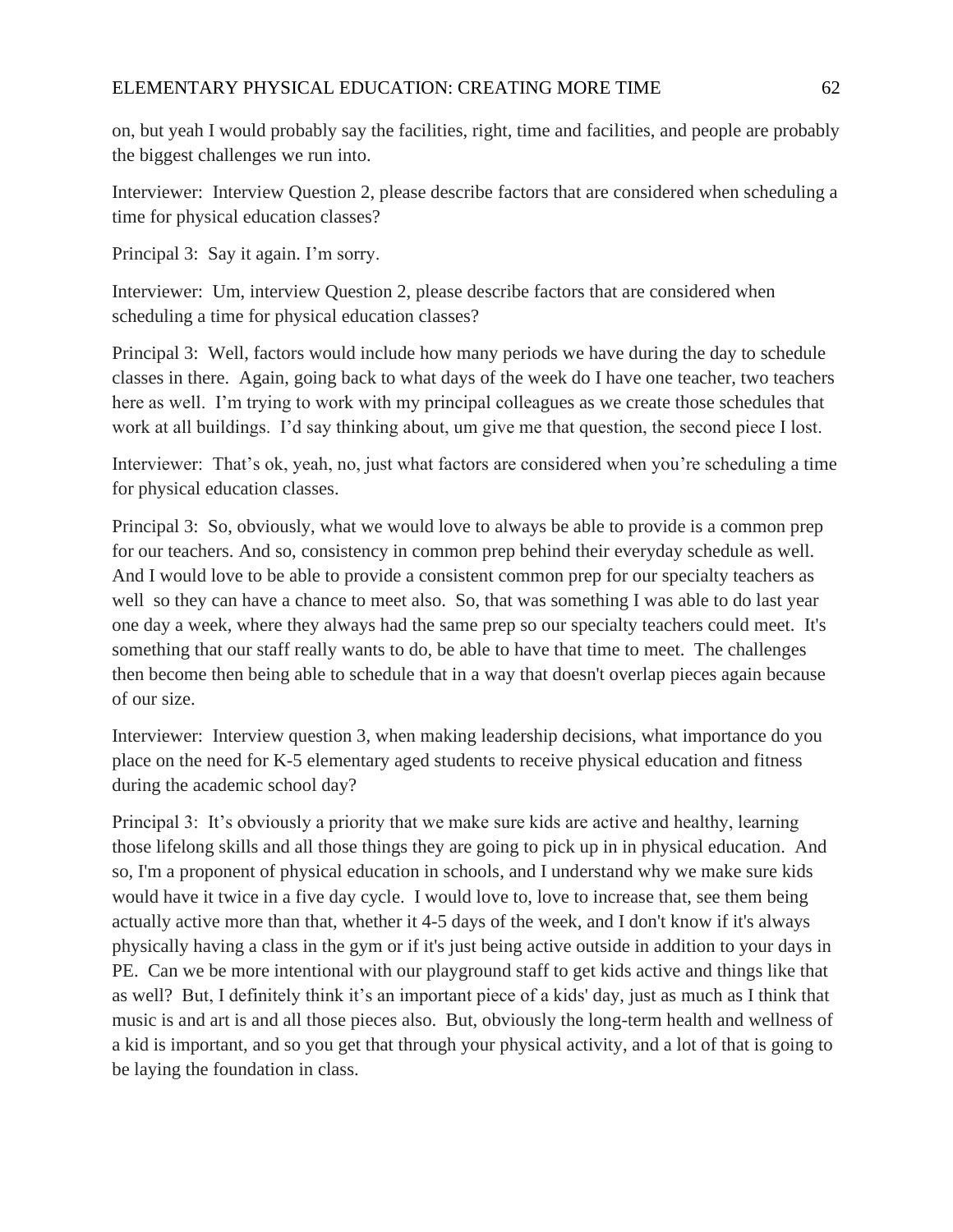Interviewer: Question 5, if you could create the ideal school schedule, how much time would be used towards physical education classes during a typical school week?

Principal 3: So, I can do whatever I want, huh. Well what gets challenging in there while I say I wish we could do it more often, to do that I think you take away from something, and so I think that's where the challenge is. So, if I could create a school day that instead of going from 8:00 to 2:30 every day we go from 8:00 to 3:30, now I can add so more reading instruction and math instruction, but I can also add opportunities to maybe have PE every day. I would love to have daily PE for a half of a block, and then the other half is going to be your art, music, media. But, I would love it if we are able to increase the amount of access kids have to that time, which I know comes a lot of changes, but within the current structure I think that where we are is kind of where we have to be.

Interviewer: I actual missed a question, I think. Question 4, how would you describe the amount of time allocated for physical education in the district in relation to your perception of the needs of K-5 students?

Principal 3: I think it's; I think it's about accurate where it. Teacher 1 was an elementary PE teacher for a number of years and so looking at our schedule and Teacher 1's schedules in the past their very comparable to what other schools are doing. So, I don't feel like there's a deficit that we're not doing enough time or anything like that. Obviously, a 50-minute block of special creates a challenge when you're talking about you know, maybe a kindergarten group that can't stay for a full class, but you need to split those into blocks, we don't do that here. But only a 50 minute period makes that a challenge if it was an hour that would be even better. But again, if you're going to change specials to become an hour, where do you then take away from someplace else. Or, if you go down 5 minutes and say, let's say each class is 45 minutes just so that way special area teachers can breathe in between classes and have some transition time. You know, I would see that as a benefit. Obviously, you don't want to see kids have less time, but for the adults in it, there are times where I think we could use some of that. The time to breathe for a moment, the time to use the bathroom when you need to, prepare for your next class, and you know equipment needs to be set up, um it's a challenge.

Interviewer: Interview question 6, please provide 2-3 suggestions on how K-5 elementary schools in this school district could provide daily physical education classes to all students?

Principal 3: I think with some sort of block schedule, in the sense that, you know that time they go to special areas is split between two areas. I think that would be one way that it could be done. I think that what gets challenging in that is that if I'm an art teacher, and now you're saying that they're going to go to the physical education 5 days a week let's say, or 4 days a week, whatever it ends up being, you've cut my time in half in essence. So, I'm giving up half of my class to you, and I still have standards to teach, and I have things I need to do. That's a challenge for others. Right? And so, I think the balance is making sure a kid has all those areas they're going to need. As much as I believe in physical education, I think there's kids that, while they need to be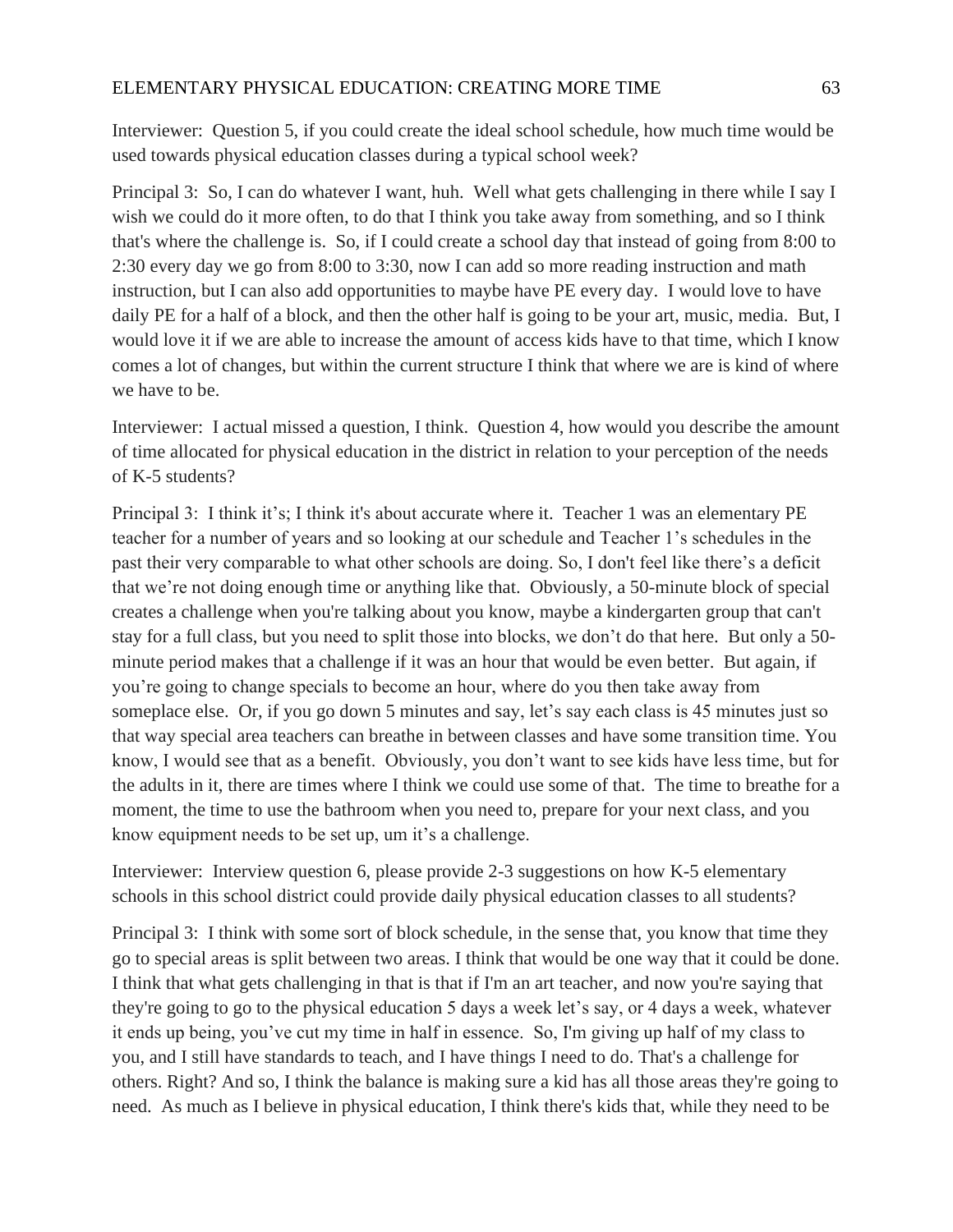active and moving, they really need those arts, they really need those music classes. That time spent in maker space or learning about books or checking out books and those things. I think some media things we could do differently, and I know a lot of schools have gone to that where media is more of a push in content area then it is a go to a class and learn. Those things can be integrated really easily into some different academic areas, as well. But I think that you know, with music and art like, I know everything they're trying to cover in given year and asking them to reduce the amount of time they see kids in the year would be a big challenge as well.

Interviewer: Um, sorry, interview question 7, are there any comments or thoughts you would like to add to the information you have provided?

Principal 3: Um, no, I don't think so. I think that one of the, as we are talking a lot about schedules, it's ah, scheduling is a really fine balance of trying to make a lot of people happy. The kids are the ones that really don't care at the end of the day. They'll do, I mean they care, you know, but their going to do what we tell them to do. If we say, ok this is your year your special schedule you go to PE 2 days a week, another year it's 5 days a week. I don't know if they're going to complain a lot, their going to say ok if that's what you're tell us what our schedule is we are going to do it. And so, where it gets the adults involved, that's where it gets to be tricky right. So, we're trying to make sure that our physical education teachers are feeling valued, when it comes time to scheduling things, I know we got some classes that on day 1 they have, in our case we have co-teaching classes going on in day 1 and on the second they come during the 5 day cycle they only have one of those two teachers. So, splitting those classes in that essence can be a challenge, and we're trying to do, like I said, what I'm trying I do where I can have common, consistent preps for my the rest of my kids and staff as well so they have that. So, I think that's where it gets challenging, as well. And so, I appreciated that the district as a whole we've had some conversations about that and they've said that they'll continue to support us in making changes as necessary. If that means increasing the FTE's we spend on PE in order to avoid those things and so that's something my phys ed. teachers and I will sit down and make sure that we have a schedule we all feel good about at the end of the year but also one that reflects the desires of the staff and make sure that people, as close as we can, make people happy with the scheduling.

Interviewer: Interview question 8, are you willing to be contacted again if I need clarification on this interview?

Principal 3: Absolutely.

# **Interview 4 (Principal 4)**

Interviewer: Okay, so um, you are okay that I record this conversation?

Principal 4: Yes.

Interviewer: Alright, could you please state your name for the interview?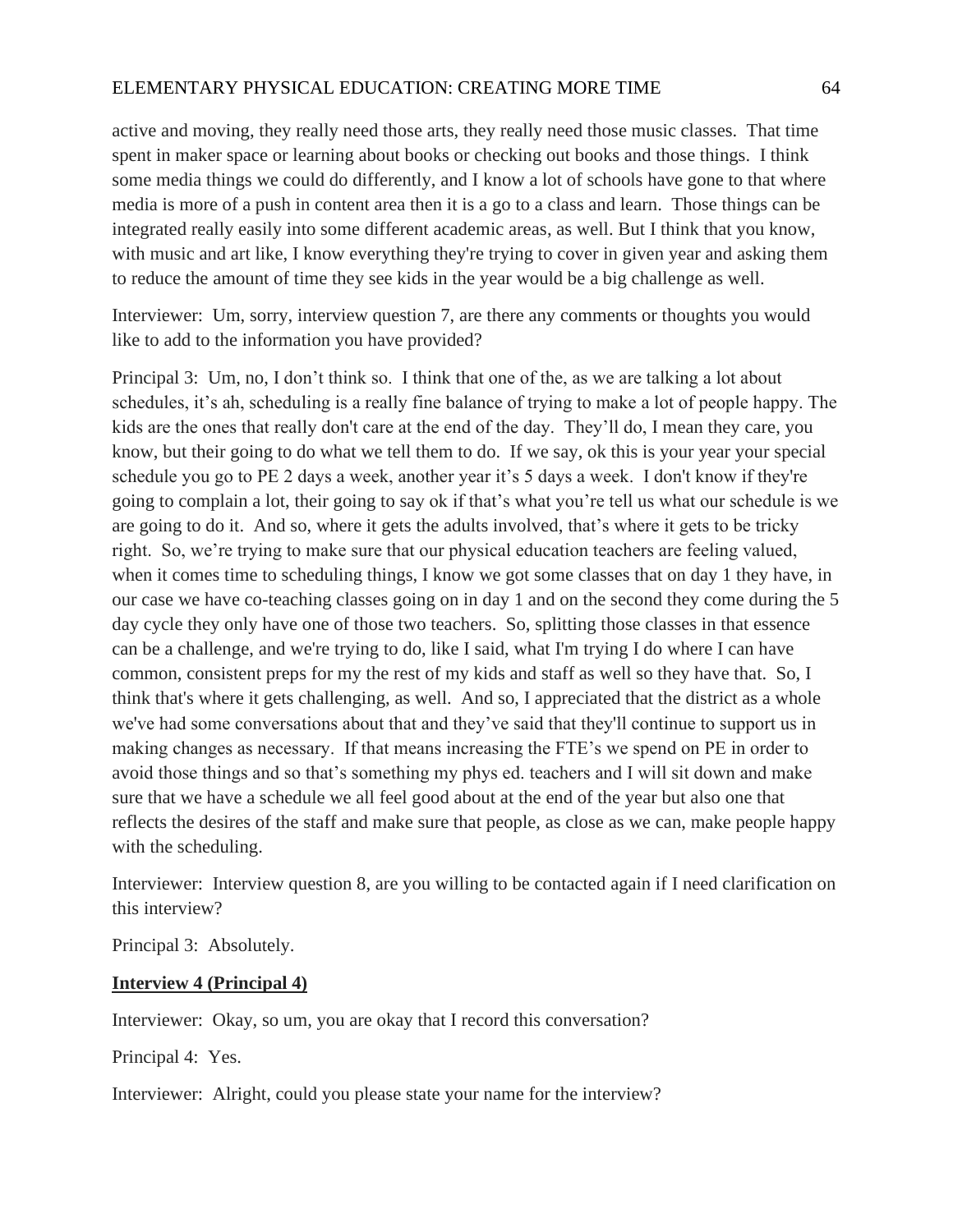Principal 4: Um, my name is Principal 4

Interviewer: And what school are you at?

Principal 4: I am principal at School A.

Interviewer: So, my topic is Rethinking Elementary Physical Education Instruction: Creating a Schedule for Physical Activity. Throughout this interview, I will ask you questions. There are no word limits for your response. If I need more understanding, I will say, "Please tell me more?" or "Can you clarify what you mean?" You can feel free to provide examples or anecdotes to help with your answers, please do not use names or identifiable information in your stories of anybody else.

Interviewer: Interview question 1, what are the most significant challenges you face when creating a schedule for your K-5 elementary school?

Principal 4: I think probably the biggest one is trying to create comment prep times for gradelevel teachers and then how that sometimes affects the physical education part of it. Making sure that the phys. teachers are able to meet with their classes two times a week, which isn't, that's not the tricky part, but try to make sure that they're kind of spread out so they're not back to back days if possible and then in most cases most schools have more than one phy ed teacher. We want to make sure that the one phys. ed teacher gets to meet with the same classes each time. So, one, for example like one third grade class would meet with one of the phys. ed teachers one day and then later that week meet with a different phys.ed teacher just to help with the relationships part of it and the assessment part so that it's not too tricky for the phys.ed teachers. Also, just creating time for the phys. ed teachers to be able to communicate and have their own professional learning community. That's probably been the biggest challenge the past few years. And then space isn't too bad, but sometimes we run into an issue where two 5th grade classrooms might have to share a gym, and you know that sounds like not a big issue, but when you get, you know, close to 60 5th graders in one gym. That gets hard to teach, that's a hard teaching environment. So, doing that and then in the winter, you know, we're pretty confined to the gym space only. So, that can be challenging, especially when teachers are sharing the gym. So, I'd say those are the biggest challenges every year that we faced

Interviewer: Interview question 2, please describe factors that are considered when scheduling a time for physical education classes? I know you kind of said that already, but is there's anything else?

Principal 4: Um, could you repeat that question?

Interviewer: Sure, what factors are considered when scheduling a time for physical education classes?

Principal 4: Scheduling a time, ok. Yeah, some of the things I mentioned before, making sure that students get two days a week. More than, so then the days are a little split up, so they get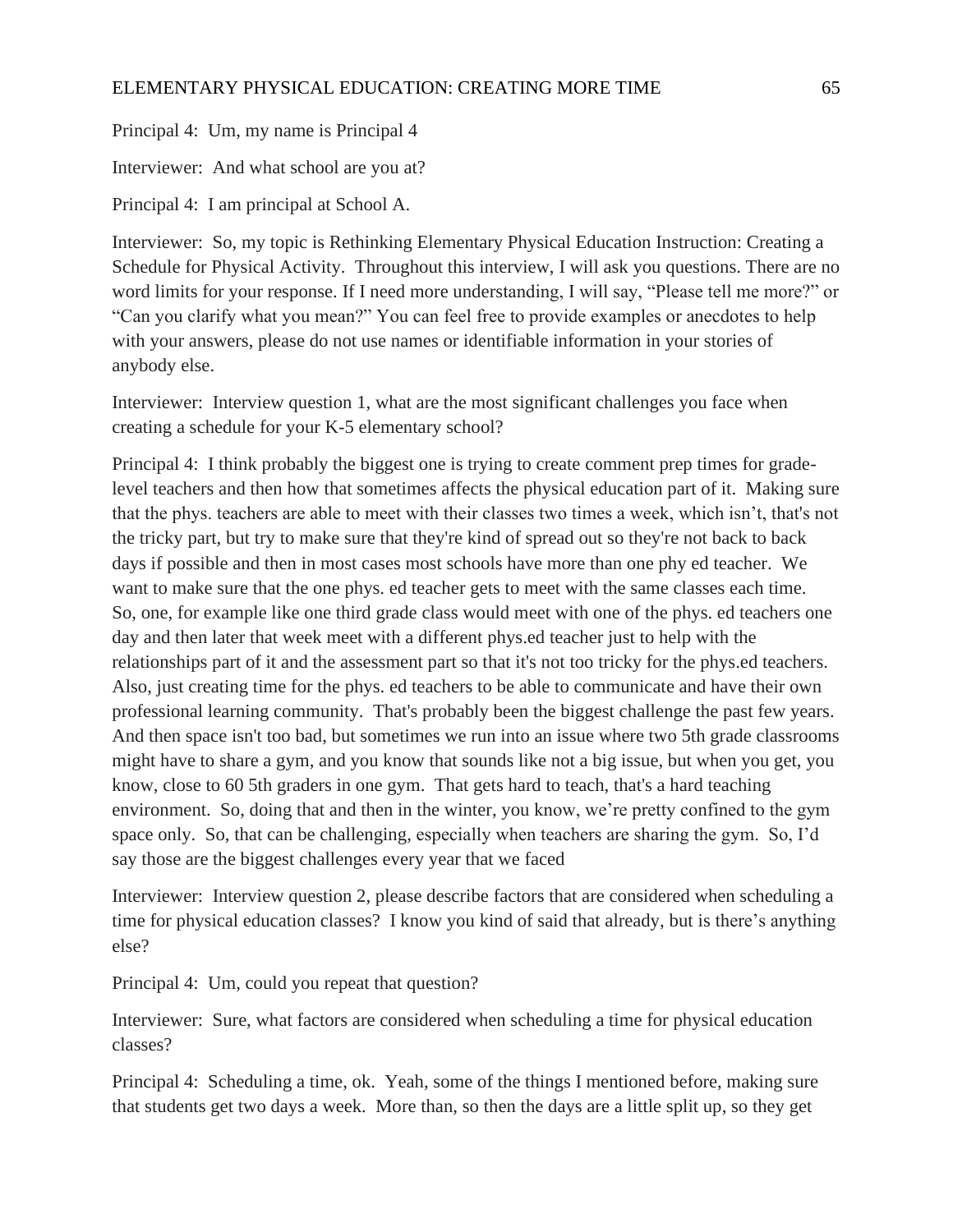activity throughout the week. Other than that, it's pretty standard. I mean, it's, I mean, the whole schedule kind of revolves around those specialists, making sure that we provide the special that we need. We always kind of start with phys. ed because I want to make sure it's spaced out the best way it can be. Unfortunately, we only have phys. ed two days a week, I wish we had phys. ed five days a week, that would be great, but that would be a whole different kind of schedule.

Interviewer: Interview question 3, when making leadership decisions, what importance do you place on the need for K-5 elementary aged students to receive physical education and fitness during the academic school day?

Principal 4: Well, we make sure that they have it 2 days a week. We do other things to like before school they do the ALPS trail, and they get a chance to have their recess and those types of things. But I think a lot of times with the pressures that schools face with achievement scores on reading and math, that sometimes will be kind of the precedent to make sure that we're providing time for classroom teachers to communicate and talk about math and reading assessments and achievement. There are times when the physical education schedule can get affected by that. For example, gym space and for example the spacing about during the week. So those are a challenge and a trade-off that comes up too.

Interviewer: Interview question 4, how would you describe the amount of time allocated for physical education in the district in relation to your perception of the needs of K-5 students?

Principal 4: I just, honestly, I don't think it's enough. I think that if we could provide more, it would benefit our kids. Physical activity is so important, and I know that it helps kids feel better about who they are and about themselves. It gives them energy, and kids need to move. The pressure that the kids have in the classroom to perform, and it is pretty intense. So, if we could provide more time, I think it benefits us, but that's maybe bigger than where I'm sitting.

Interviewer: Interview question 5, if you could create the ideal school schedule, how much time would be used towards physical education classes during a typical school week?

Principal 4: Yeah, I think, I think the 50 minutes I think is a good one, is a good session of physical education. If we could do it every day, I think that would be ideal.

Interviewer: Is there anything else, could you expand upon a little more? Like how many times a week, would you want it to be 50 minutes each day a week, or would you think it would be something different than that? Or 50 minutes a day, I should say?

Principal 4: Yeah, I think 50 minutes a day, you could get a lot of, you know with the cardio or strength training within, within that 50 minutes. I think that would be sufficient for our kids with the age that they are

Interviewer: Ok, interview question 6, please provide 2-3 suggestions on how K-5 elementary schools in this school district could provide daily physical education classes to all students?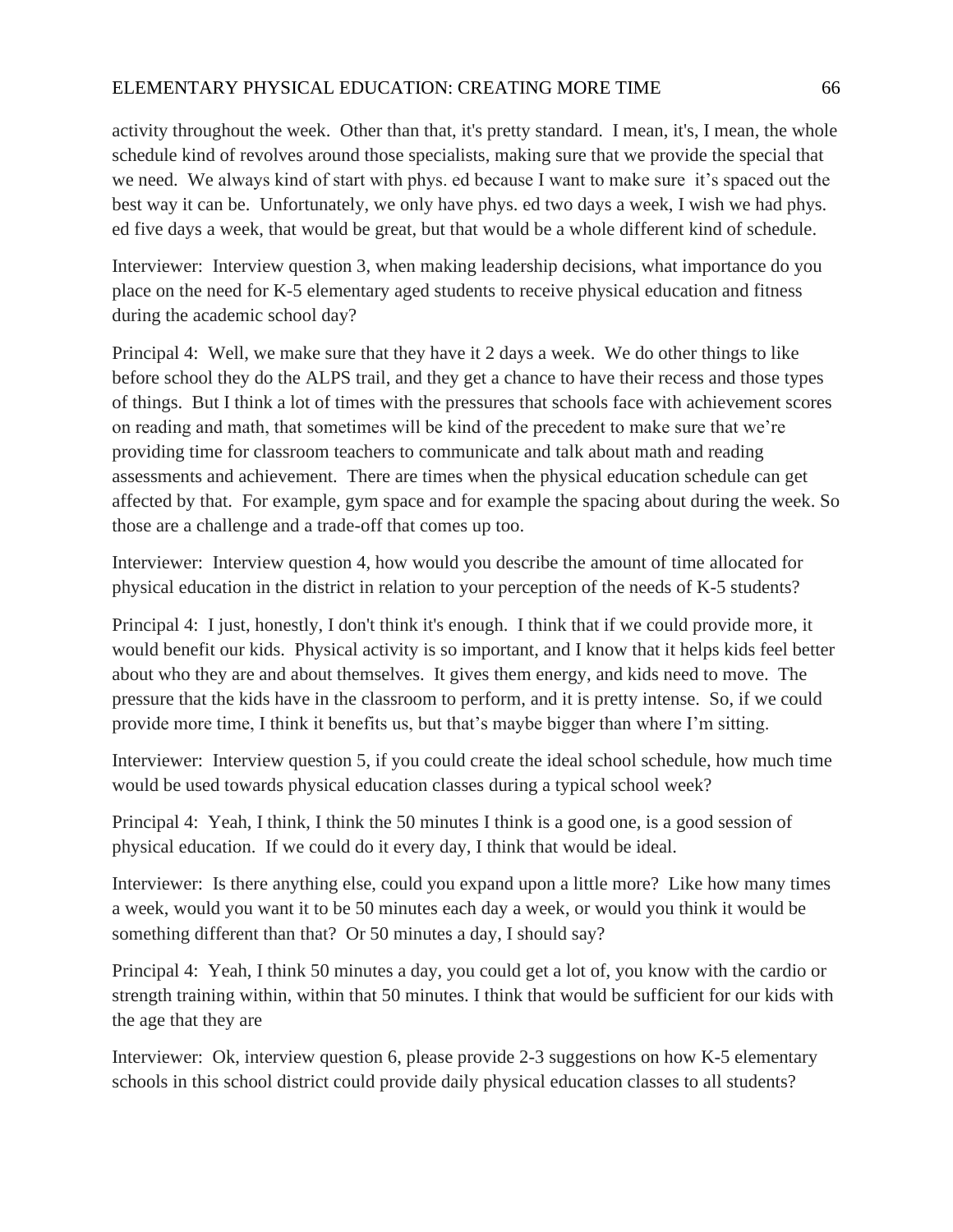Principal 4: (Long pause) Yeah, I've never looked at and never tried to draw it out and see what that would look like. Just thinking of my head, I mean that that would be quite a task to be able to do that. So, I think we would have to hire maybe. I don't know, you know, that's, that's a good question.

Interviewer: Even if it's just one thing that you can think of like, I don't know. I don't want to lead you in your answer.

Principal 4: If classroom teachers were able to take part in, say okay, these 50 minutes, we're going to work on exercise, and it's not just the phys. ed staff because it's not possible to teach every classroom every day by just the phys. ed teachers. Unless I'm not thinking about it correctly, but I mean it could be possible if we make it a requirement that the kids have to be active. The hard part is going to be space. You know when the weather is nice, yeah, that would be easy, the class of teachers could do some things outside or things like that. But, we would probably need some bigger facilities if we were going to do something like that because the phys. ed would be teaching their classes, and then we would have to have another space for people to go, which could happen. Did I answer that question?

Interviewer: Yeah, I think so. If that's all, you have that's totally fine. Interview question 7, are there any comments or thoughts you would like to add to the information you have provided?

Principal 4: No, I don't think so.

Interviewer: Question 8, are you willing to be contacted again if I need clarification on this interview?

Principal 4: Yes. No problem.

# **Interview 5 (Principal 5)**

Interviewer: Alright, so you're okay that I record this conversation?

Principal 5: Absolutely

Interviewer: Alright, could you please state your name and where you are principal at?

Principal 5: I'm Principal 5, principal at School E.

Interviewer: Ok, my topic is Rethinking Elementary Physical Education Instruction: Creating a Schedule for Physical Activity. Throughout this interview, I will ask you questions. There are no word limits for your response. If I need more understanding, I will say, "Please tell me more?" or "Can you clarify what you mean?" You can feel free to provide examples or anecdotes to help with your answers, please do not use any names or identifiable information in your stories. Interview question 1, what are the most significant challenges you face when creating a schedule for your K-5 elementary school?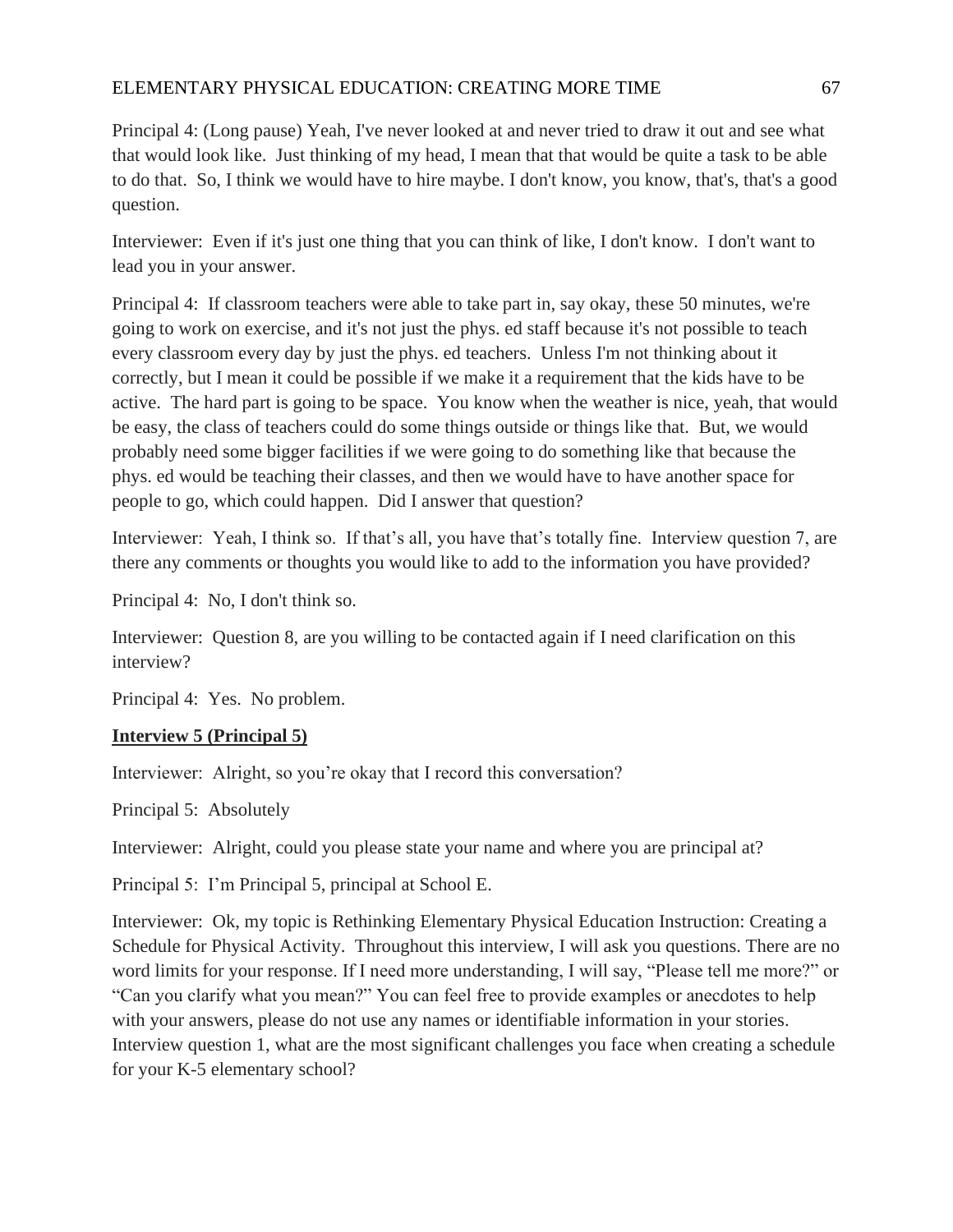## ELEMENTARY PHYSICAL EDUCATION: CREATING MORE TIME 68

Principal 5: Good question. I think probably the biggest challenge is to being able to, well I'll say this, we've run into the past couple years here, being able to consistently give students. How do we fit it in and make sure that students are getting what they need from their physical education time, and it's consistent with the same teacher? You know, how can we make it work, so it's not splitting up or dividing our literacy blocks, our math blocks, all those types of big things as well. So, balancing all those pieces together and making it fit well is tricky. And then I think PE having it two, two times per week can sometimes create, well I shouldn't say that it doesn't really create another barrier, but it does create a difficulty sometimes and making sure that the teacher, especially when sometimes we have shared teachers, getting the chance to see the same group on both days.

Interviewer: Interview question 2, please describe factors that are considered when scheduling a time for physical education classes?

Principal 5: Well, the biggest factor is, you know, following, we basically have like seven periods out of the day that we can run a physical education. And so, just making sure that, or any of our specials, so they all run in the same rotation. Making sure that our teachers are getting a chance to, where do we fit in their prep, where do we fit in their break along the way. It's not an ideal situation where they teach straight through all day long, and they don't have any brake really till the end of the day, you know besides lunch. So that's one thing. Can you say the question one more time?

Interviewer: Yeah, sure, no problem. Please describe factors that are considered when scheduling a time for physical education classes?

Principal 5: Yeah, the other big factor is really trying not to disrupt reading blocks and math blocks at the grade level because it can get tricky to start that, leave it, and come back to it. And you know math and reading are our two highly protected subject areas and so trying to get as much protected time there but still making it work so we get our or specials in, our PE in at a time without a lot of disruption there. So, that's kind of the biggest thing.

Interviewer: Interview question 3, when making leadership decisions, what importance do you place on the need for K-5 elementary aged students to receive physical education and fitness during the academic school day?

Principal 5: Well, to be quite honest with you, I don't necessarily put a lot of additional thought beyond what we have agreed upon across as a district within our elementary schools of what our kids are receiving. I think what we don't do is kids don't miss out on specials because of something else that they don't have. Does that make sense? A kid isn't going to miss PE because they also have EL services or need reading, additional reading support. We're not going to pull them out of a special class to make that happen. And that is a little different sometimes things like that happen at the secondary level. Sometimes kids have less access to those things. But, when I think big picture, I kind of have parameters I have to work within, so really right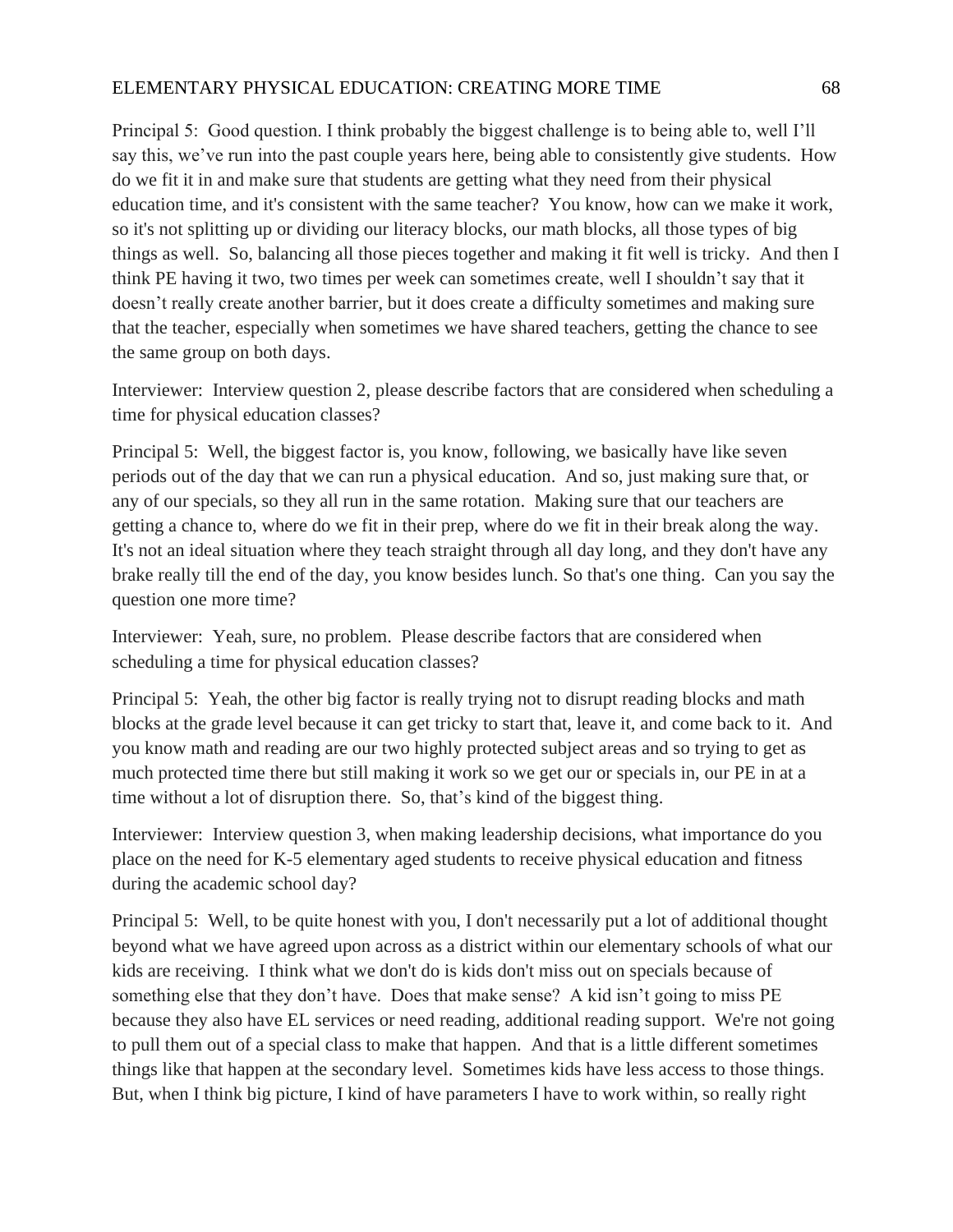now, I have what I have. Every kid at School E is going to get two days of PE in the course, over the course of five. What I do encourage our teachers to be doing because I think it's really important that our kids get as many active types breaks as they possibly can. Since we, the way that we are structured right now there's not additional PE time in there. We do try to maybe push in some like jamming minutes and like active GoNoodle types of things to getting kids moving. So, we see the value in getting your heart rate up, and how that connects back to your thinking, right, how a student does better academically when they are engaged physically as well. So, it'd be kind of a nice problem to have more flexibility with how that works, but I also know with shared staff, and everything would be pretty tricky. Unless as an entire elementary school model across the board we are following some levels of how we're doing it together because we have a lot of shared staff.

Interviewer: Interview question 4, how would you describe the amount of time allocated for physical education in the district in relation to your perception of the needs of K-5 students?

Principal 5: That's a really good question. I think. So, I always like to try to think in a perfect world a kid would have some level of a PE class every single day. I think that would be great. But what I also always try to consider too is, it's really important to have that for students. But I also think about what other options or how do we make sure kids are getting the things that they want to be doing within that as well. So, like I know that I have kids who love PE and would love to have it every single day. I've other kids that doing two days of PE in the course of a week, from an engagement level, that's probably as much as they want to do. And, so I don't also want to create a situation where we have students in a class that they aren't excited to be in five days a week. So, I think about in that lense of how do we make sure kids have some choice and voice a little bit and what they get to do. But I do think if we were to move to a place where we had PE happening more regular, like let's say every day or three days a week, or four days a week, whatever, I think it could be really interesting to see within that, like what could that additional time look like in PE. You know could there be opportunities for that to become a little bit more personalized to like interest level time as well, you know, just thoughts I have.

Interviewer: Interview question 5, if you could create the ideal school schedule, how much time would be used towards physical education classes during a typical school week?

Principal 5: Well, in an ideal schedule, like I said, I think we would have a block of time every day that kids could get into physical education. I think I would, a really great balance to me would be the kids who want to take it every single day get an opportunity that. The kids that aren't interested in doing it every day, at least have an opportunity to do it maybe every other day. I think that would be awesome. But how we balance that out, I don't know, but I think that would be pretty awesome, and I think our kids would really benefit from that. So.

Interviewer: Interview question 6, please provide 2-3 suggestions on how K-5 elementary schools in this school district could provide daily physical education classes to all students?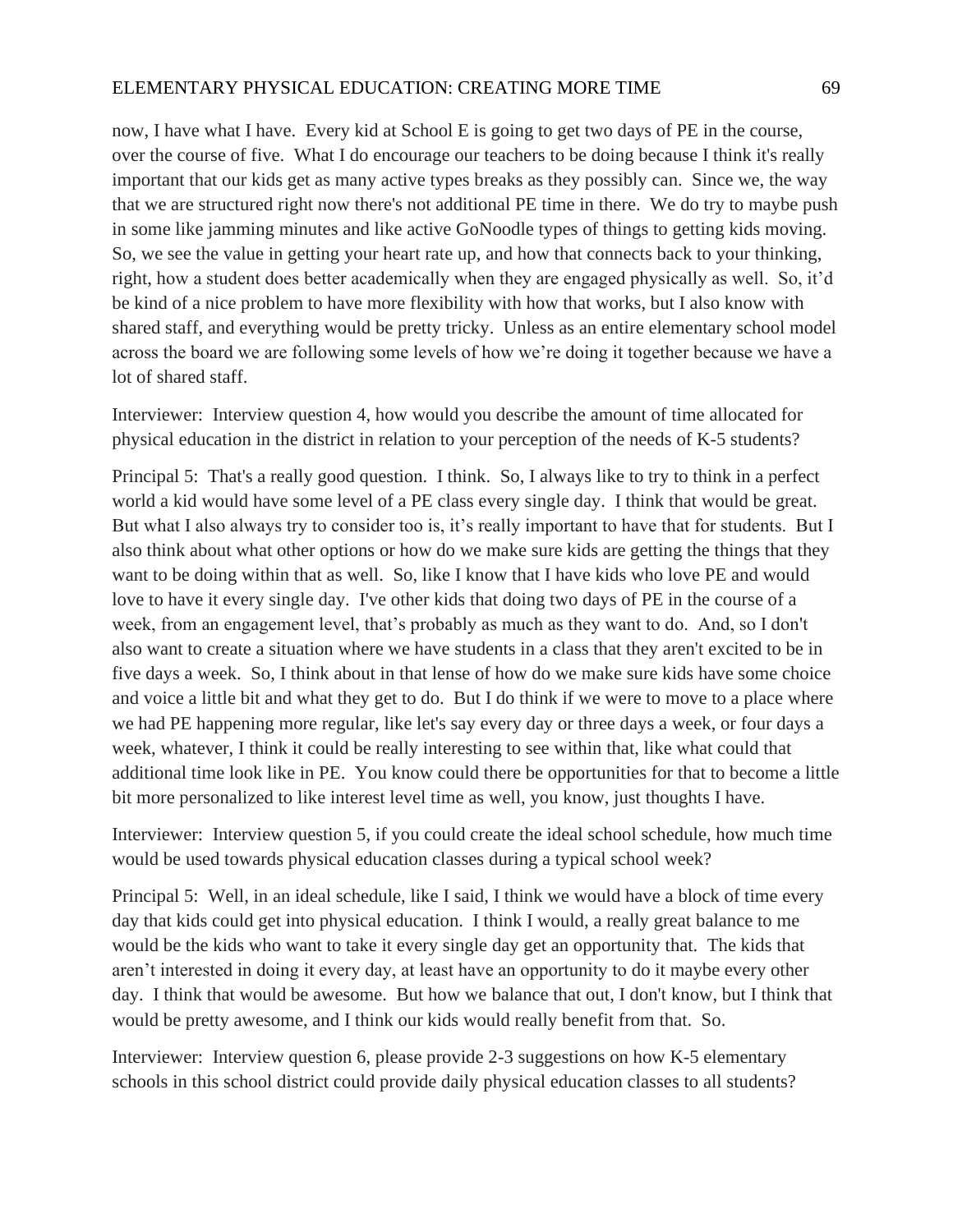## ELEMENTARY PHYSICAL EDUCATION: CREATING MORE TIME 70

Principal 5: Well, so suggestion number one would probably have to be working within (long pause) it's been working probably within our teacher, working within our teaching and learning department and working with our director of teaching and learning. But also it becomes a bigger conversation because one of the things you'd have to do is really start to engage probably our teachers' association. Because right now the way that we do PE at the elementary, it's really part of specials, you know, once you even get the middle school it becomes a little bit more unique because it's offered more often. But, K-5 it's offered a little bit more than our art, music, and media, but it's still considered part of those special classes. So, I think that a big conversation there is how do you work around, like how do you advocate within our teacher group because if we're adding more time there something kind of has to come up late or we have to look at an extended day, and we got to figure out how we make that work. Which again would come back to having to have agreement amongst our teacher union and then has to be bargained for, and we got to figure out the funding for. So, the suggestion would be working within those two parameters, coming up with, if that was something that we wanted to pursue. We want to work with our director of teaching and learning, work with them closely to come up with a proposal that also gets vetted by the teacher union as well.

Interviewer: Interview question 7, are there any comments or thoughts you would like to add to the information you have provided?

Principal 5: Well, I think probably the biggest thing for me is we definitely live in a time where our kids are spending way more time on things like devices and screens then they really need to be. And, therefore, what comes off the plate for them is more creative, active outdoor play. So, knowing that how do we invade some of that in the structured way back in the school. I think that's where PE becomes more vital to our students. I think the more we can continue to make sure that through our PE young aged students are really learning life skills of like the value of how physical education is something that is part of what you, hopefully, will be thinking about for the the rest of your life. I think that's really important. Those are probably the biggest things.

Interviewer: Interview question 8, are you willing to be contacted again if I need clarification on this interview?

Principal 5: Absolutely

## **Focus Group Interview**

Interviewer: My topic is titled Rethinking Elementary Physical Education Instruction: Creating a Schedule for Physical Activity. After interviewing a few K-5 elementary principals in the district, there were some common themes that emerged. The goal of this focus group is to have some discussion on these common themes. Because this discussion is recorded, please allow for one person to speak at a time. So, my first question is if extending the elementary school day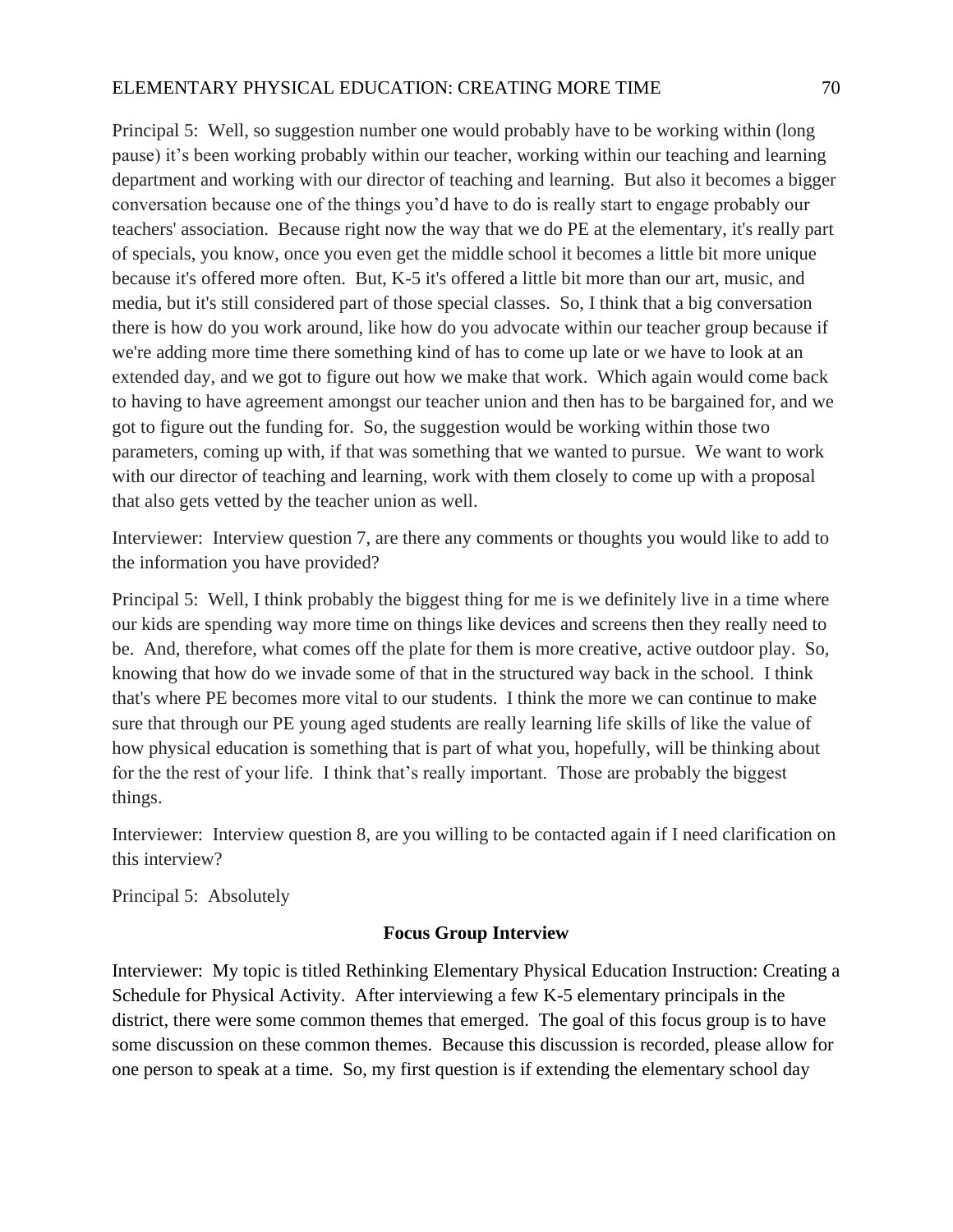was an option to increase time for academic subjects, what steps would need to be taken to add time to the school day?

Principal 6: Negotiating with the teachers, the contract, would be a priority.

Principal 2: Transportation would need to be considered.

Principal 1: It would be a conversation with the community and what is their appetite for extending the school day.

Principal 2: Stamina of students would be considered.

Principal 6: Additional staff, phy ed staff.

Principal 7: Space.

Interviewer: Let's say if you were to get approval to extend a school day through all those things. How would scheduling change for you? What would you prioritize adding more of?

Principal 7: I don't know that would be something that this group would decide without input form other places. Right?

Principal 2: Well, if the skies the limit, I would prioritize something less academic. Because I think that we give kids a lot of that and feel that they have enough of that, in my opinion. So, if we had a longer school day, which I would personally love, I would want to prioritize special area types of things, STEM kind of things, or experiences, I think.

Principal 8: I think STEM, health and wellness, language potentially.

Principal 5: Well, I think more along the lines of choice-based options for kids. Whether that is marker space options, if there is more types of phy ed options, or maybe it's just more dramatic play options for the little kids, and that sort of thing.

Principal 2: But choice is a very good idea. With choice, what are their strengthens, what do they want to pursue, what are they passionate about. I think that would be awesome.

Interviewer: One other thing that came up in some of my interviews is how you know, the time during the day is dictated. It's kind of out of your hands at times with how much time is allowed for physical education and the other specials. So, if extending the school day were to happen, who ultimately would be in those final decisions of, ok we're going to have this much time physical education, this much time art if we extend it? Like I know you would all be involved, but who else would be involved in that decision?

Principal 1: Director of teaching and learning, school board, superintendent would be involved. Probably would have some parent advisors in there. I think that because it would impact the secondary, you'd have student voice from the middle school and high school level.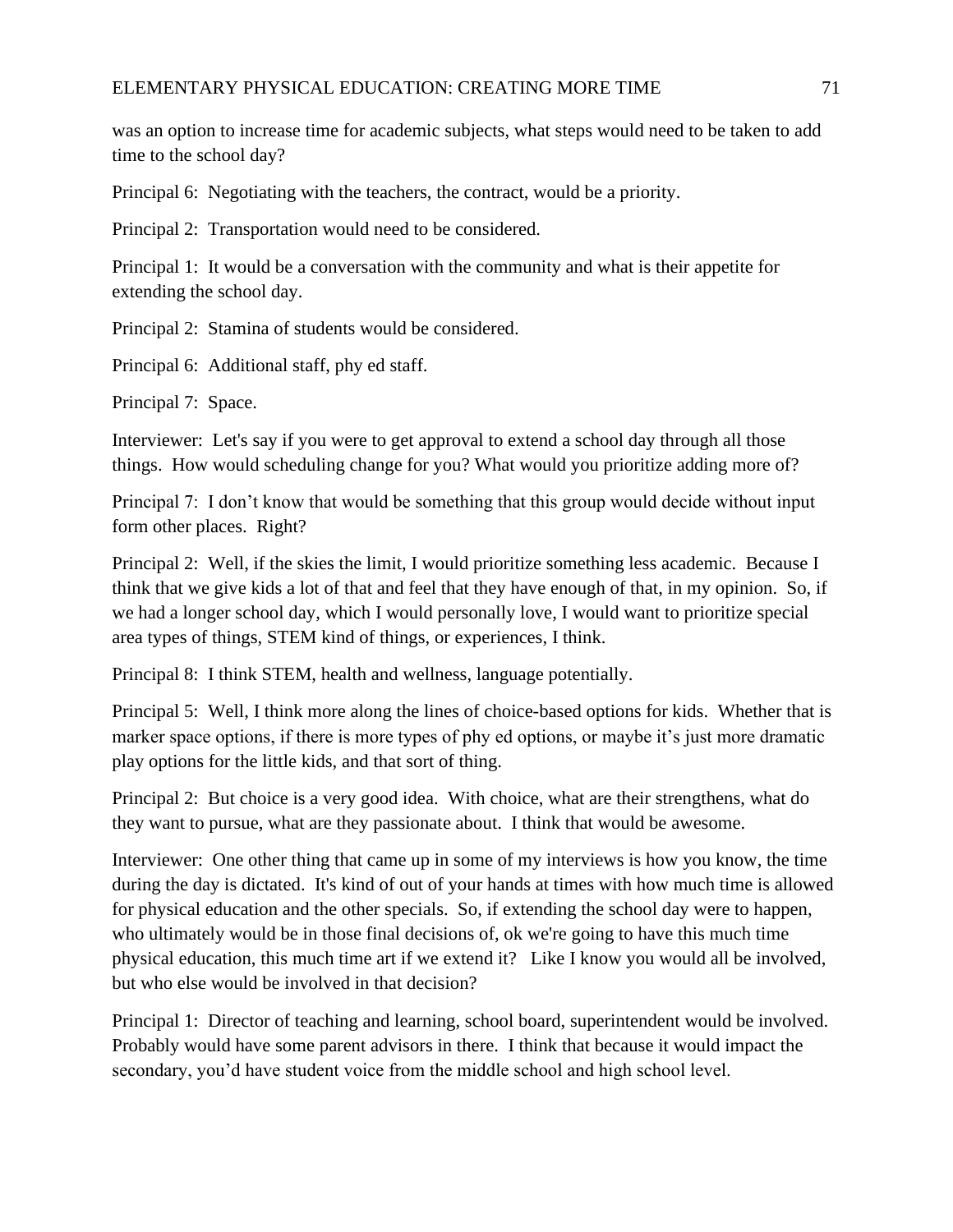## ELEMENTARY PHYSICAL EDUCATION: CREATING MORE TIME 72

Principal 5: I think it would be probably important to consider, if you were to do that, then you're probably essentially changing the whole model of how you deliver the specials anyhow. So, maybe thinking about it in terms of 50-minute blocks, or 45 minute blocks kind of changes up a lot anyhow. You know, right now, it's kind of very dictated by the amount of time we have them in our day. Where every kid gets through those five, over the course of five days, two PEs and everything else, if we start to extend time, you have the ability to open up a conversation with your director of teaching and learning and all kinds of people about changing up your whole format, so you can move towards a more choice based option verses more space based options with the current specials.

Principal 8: That's the thing, I think that it depends on why you're extending the day, the people that drive that why, the stakeholders, are going to have some input on how that's going to look.

Principal 1: Yeah, and even if you extended the day, even let's say 42 minutes, to get 7 periods in a day, that's 6 minutes a period. So, it might be a real fundamental shift if you want to do things differently, beyond the 7 period day. Forty two minutes would be a pretty big addition to the day, with minimal change to what you're offering specials in those blocks.

Interviewer: Alright, anything else to add to that?

Principal 8: I just, I'm going to add that, the biggest hurdle to that, well not the biggest hurdle, but a huge hurdle in that is the contractual stuff with teachers, as I see it.

Interviewer: My second question then is, another thing that came up a lot in my interviews was that the people I interviewed felt that it would be benefical to have physical education more than two times a week, 50 minutes. So my second question is if the school district were to provide physical education classes 4-5 times a week for elementary school students, what would need to change in the current daily schedules at elementary schools. So, what changes would need to be made to what currently is current practice?

Principal 9: For most of us, more gym space.

- Principal 2: More staffing.
- Principal 7: Yeah
- Principal 6: New contract language.

Principal 5: I think it's a really great question, but I think again it comes back to hearing some more student voice around that kind of thing before. Adding more movement is great, adding more opportunities for kids is better, right, so like what do we do to make sure kids are getting what they need in their interest areas so that it's not just that we'll be making all kids have more PE, over giving kids more opportunities to do the things that they love to do, so that they aren't getting the opportunity to deal more with things in school. So, I think that it's a really good idea to think about more movement, because every kid could use that, but I think that it's a bigger